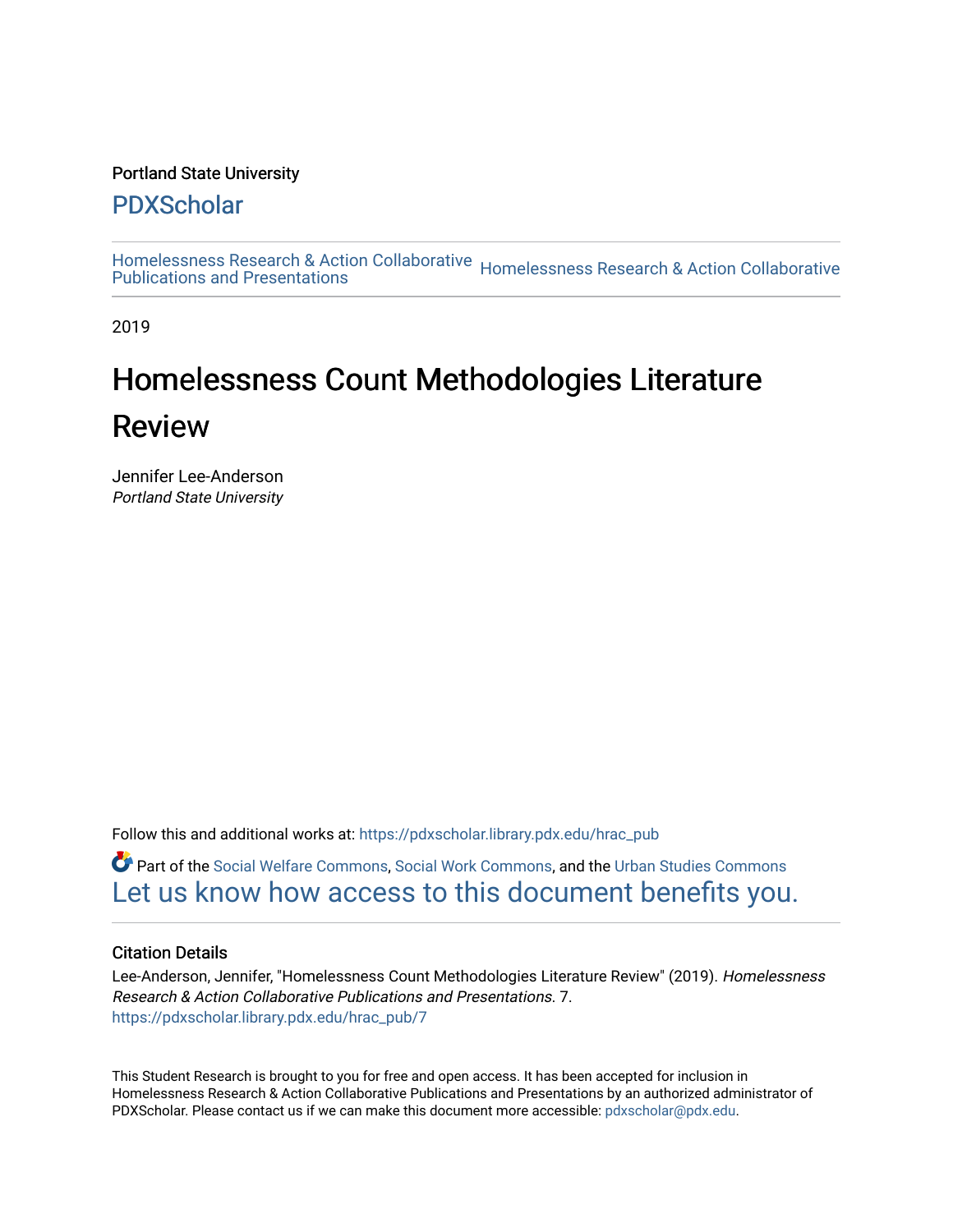IS COUNTING THE HOMELESS A USEFUL EXERCISE? ENUMERATION METHODS PAST AND PRESENT: A REVIEW OF THE LITERATURE

Jennifer Lee-Anderson, M.A. Portland State University Homelessness Research & Action Collaborative September, 2019



Copyright Portland State University Homelessness Research & Action Collaborative 2019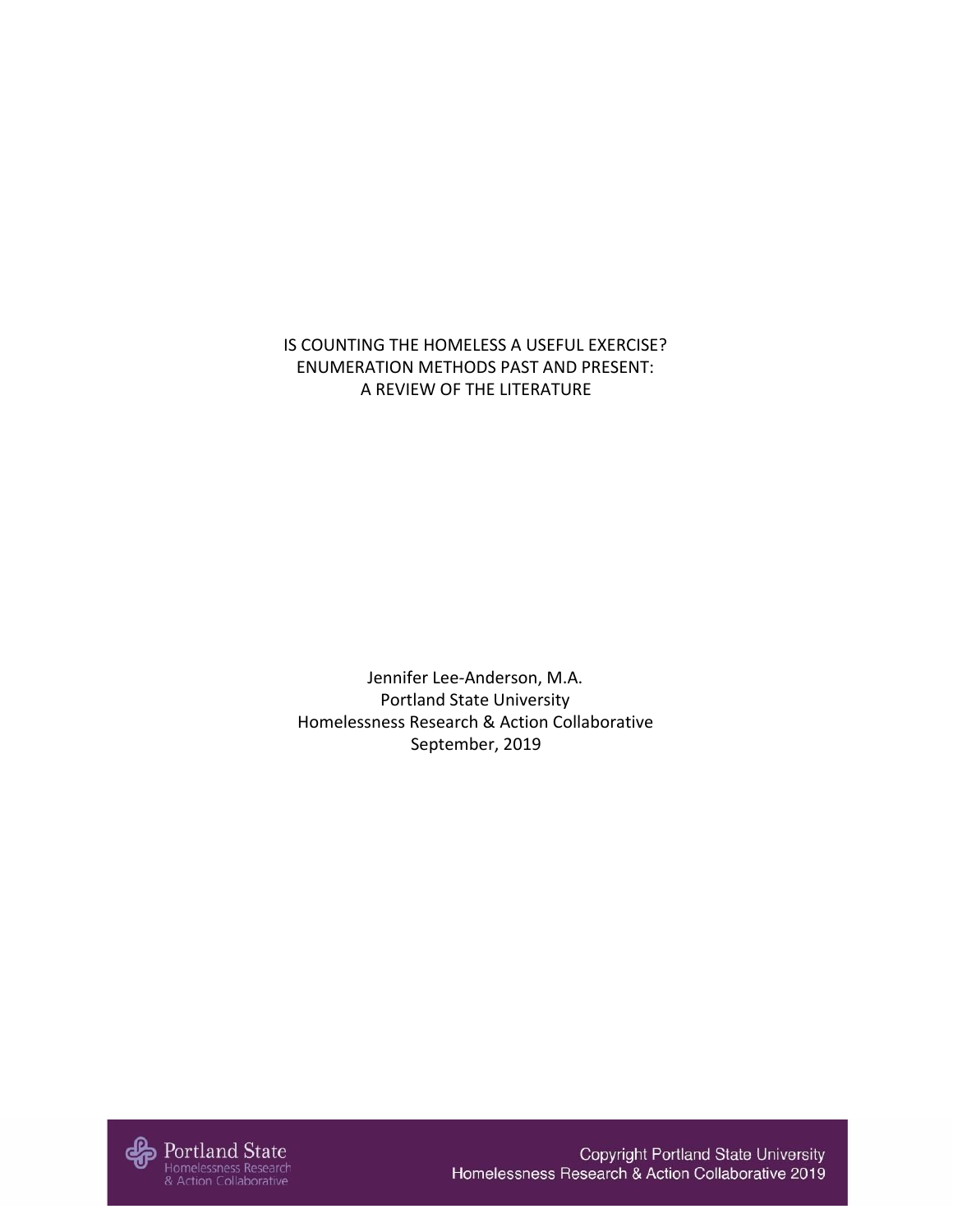# **Contents**

| Abstract                                         | $\overline{2}$ |
|--------------------------------------------------|----------------|
| Introduction                                     | $\overline{2}$ |
| A Brief History of Homelessness in America       | 3              |
| "New Homelessness" Captures National Attention   | 6              |
| Why Do Homeless Counts Exist at All?             | 8              |
| Definitions                                      | 9              |
| <b>Differing Methods</b>                         | 11             |
| <b>Underlying Assumptions</b>                    | 11             |
| 1990 Census S-Night Homeless Count               | 13             |
| <b>Current Practice: The Point-in-Time Count</b> | 15             |
| Homeless Count Methodologies                     | 17             |
| Key Informant Estimation                         | 18             |
| <b>Partial Count</b>                             | 18             |
| Annual Extrapolation from Partial Count          | 19             |
| <b>Observation Censuses</b>                      | 20             |
| <b>Adaptations of Standard Sampling Designs</b>  | 22             |
| Supplemental Method: Ethnographies               | 24             |
| Who Are the Hidden Homeless?                     | 25             |
| Policy Implications                              | 27             |
| Conclusion                                       | 28             |
| Terminology                                      | 29             |
| References                                       | 31             |

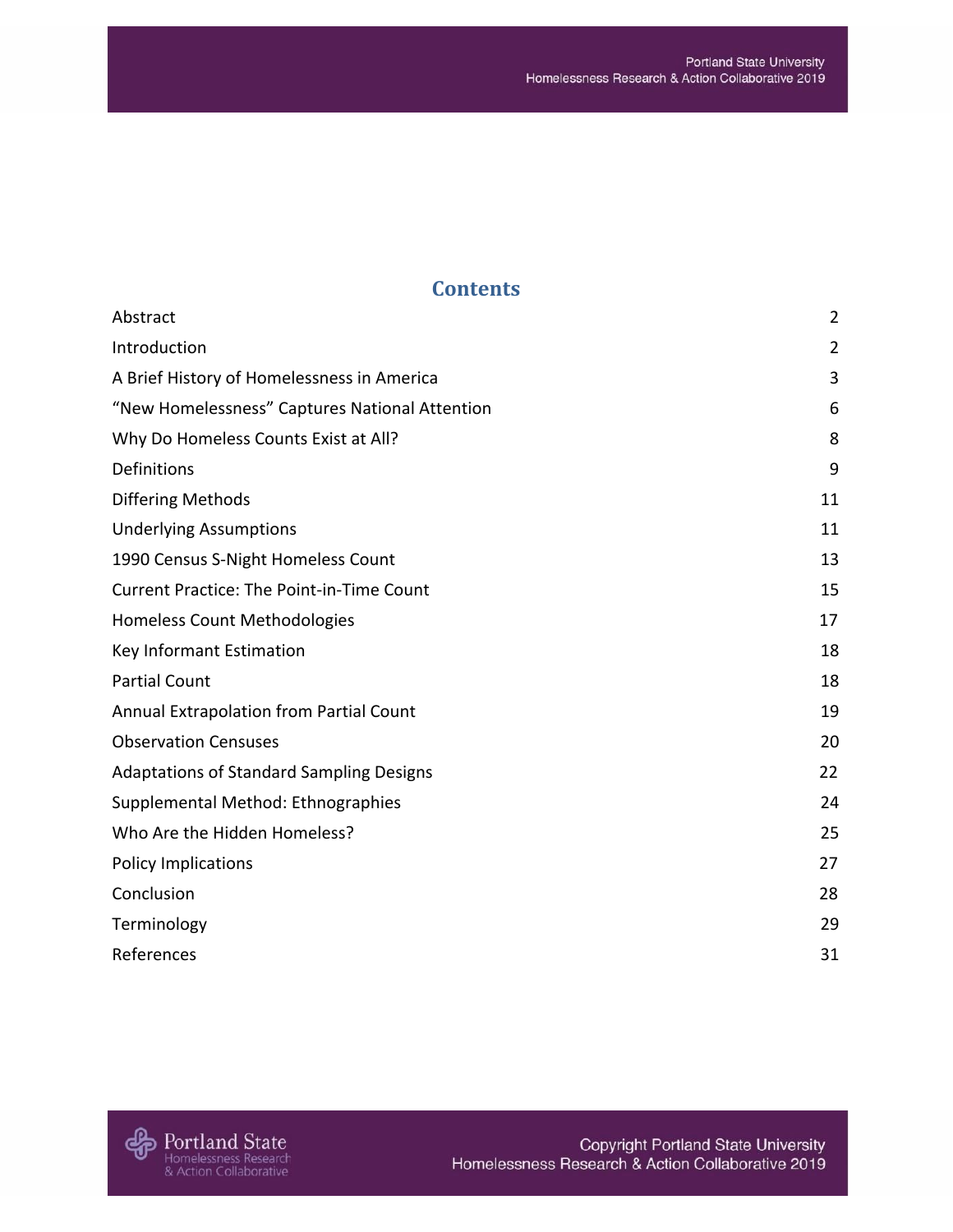# **Abstract**

<span id="page-3-0"></span>Although the concept of homelessness is not a new phenomenon in the United States, the attempt to quantify the size and scope of the homeless population is a relatively recent development. This review of the literature about homeless count methods provides a brief history of homelessness in the U.S., an account of homeless count efforts, and an overview of the primary methods used since the early 1980s. This review illustrates that no method is capable of providing a comprehensive census or count of the homeless, and all methods have inherent disadvantages that often rely upon flawed assumptions. The practical impact of these counts on policy is substantial. Therefore, this review should encourage discussion as to what data communities need for policy and program development and implementation, and whether homeless counts actually fulfill this need.

# **Introduction**

<span id="page-3-1"></span>Contemporary efforts to count the homeless population in the United States have a fraught history that has been constructed over the course of the last four decades. The longstanding, private-public network of homeless services that stemmed from these early counting efforts has created a system that now circulates over \$2 billion in federal funds through a nationwide system of nonprofit service providers and local governments (U.S. Department of Housing and Urban Development 2019). Many Americans likely assume that this federal funding has created an interconnected network of providers and services that are based upon a vast collection of evidence pointing the way toward ending homelessness<sup>1</sup>. Yet, Americans understand the scope of homelessness and the resources deployed to address the issue primarily through the lens of their local elected officials, media outlets, and service providers – all of whom view this issue through their own experiences, beliefs, and perceptions.

While the federal investment in homeless services is the most significant and irreplaceable, state and local homelessness funding and policy efforts have come to parallel the definitions and guidelines established by the largest federal homelessness funding mechanism, managed through the U.S. Department of Housing and Urban Development (HUD) and known as the Continuum of Care (CoC) program (Willse 2015). To fully understand the patchwork of homeless services as it now exists, it is critical to recognize and appreciate the increasingly central role that data collection has played in framing the homelessness policy narrative. The most important – and contested – of these data collection activities has been the many efforts to try to quantify the size of homeless populations.

This review of the literature on the creation and development of homeless count methods addresses four goals: (1) to clearly document the origins of modern homeless counts, (2) to explain why homeless count results have so often been challenged, (3) to explore the many reasons why homeless counts continue to be central to homelessness policy in the U.S.,

 $1$  The terms "homeless" and "homelessness", rather than "houselessness", are used throughout this review because they are what is commonly used in research literature, public policy documents, and media reporting.

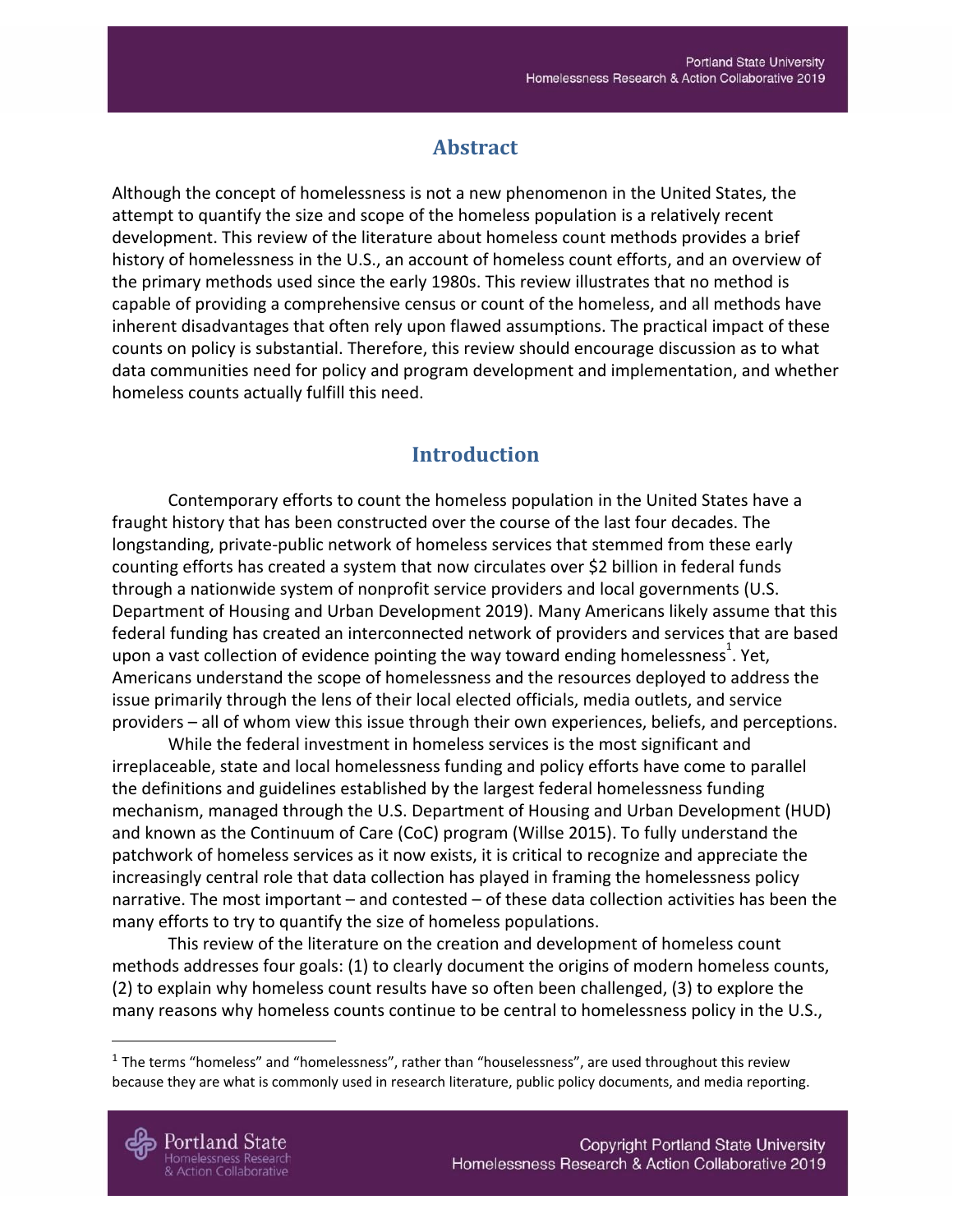<span id="page-4-0"></span>and (4) to consider the benefits and disadvantages of the available methodologies. In presenting the history and evolution of homeless counts in the U.S., the greater expectation is for this document to spark the necessary discussion among readers about what purposes homeless counts ultimately serve, and whether they are fulfilling those objectives.

## **A Brief History of Homelessness in America**

This is not intended as a comprehensive history of homelessness in the U.S. But it is useful to the discussion of homeless counts to briefly recount the evolution of homelessness and the distinction between "old" and "new" homelessness. Old homelessness is generally understood to be any phenomena from the early colonial period up to the late-1970s. This enormous timeframe of more than 200 years might seem strange given how much American culture and geography has changed over that time. However, even with the varied responses to homelessness over generations and in different regions of the country, the often consistently and predictably negative responses to "beggars", "vagrants", "hobos", or simply "the homeless" have been an undeniable trend. As the visibility of this population has waxed and waned with social and economic changes, "the homeless" have continued to be viewed as a monolithic population; a population that represents the societal acceptance of a continually underserved and vulnerable people that defy a singular or easy policy response. The only noticeable change over time has been the degree to which homelessness has been visible during different historical periods.

Government provision of relief for the extremely poor and the literal homeless, or those living out-of-doors, has generally been sparse and fickle. In the pre-Colonial and Colonial eras, caring for the poor and those without houses or property was often addressed by local religious and secular leaders. The definition of who would receive assistance, and the conditions under which they were deemed worthy of this assistance, would change over time. The literal lack of a house was only one contributing factor to an overarching identity that was primarily recognized as one which lacked family or community support – something which people of the time perceived as indicative of personal moral failings. Homelessness did not just signal the lack of access to a house, but the inability to connect with the unspoken conception of "home" and a surrounding community.

This apparent lack of connection to a family home made the literal homeless a frightening social problem for early American settlers. The nascent federal government did not have the ability or resources to offer support to those without a physical residence; as a result, support for the poor and homeless was addressed at the local jurisdictional level. But the type of help varied widely, and colonial (and later) state intervention was usually minimal. During the colonial years, people without "settlement rights" (meaning rights to land or property) or transitory migrants were often cast out of one community only to become an issue for another (Rossi 1989), while others were provided small amounts of support by the residents of the jurisdiction they were in. In other communities, churches and secular authorities joined forces to create "almshouses" for the poor and homeless (Hopper and Baumohl 1996). These early shelters often distinguished between the "deserving" and "undeserving" poor, deeming widows with young children or the elderly and sick as being in need of a full range of shelter and support, while seemingly able-bodied single adults were generally determined to be

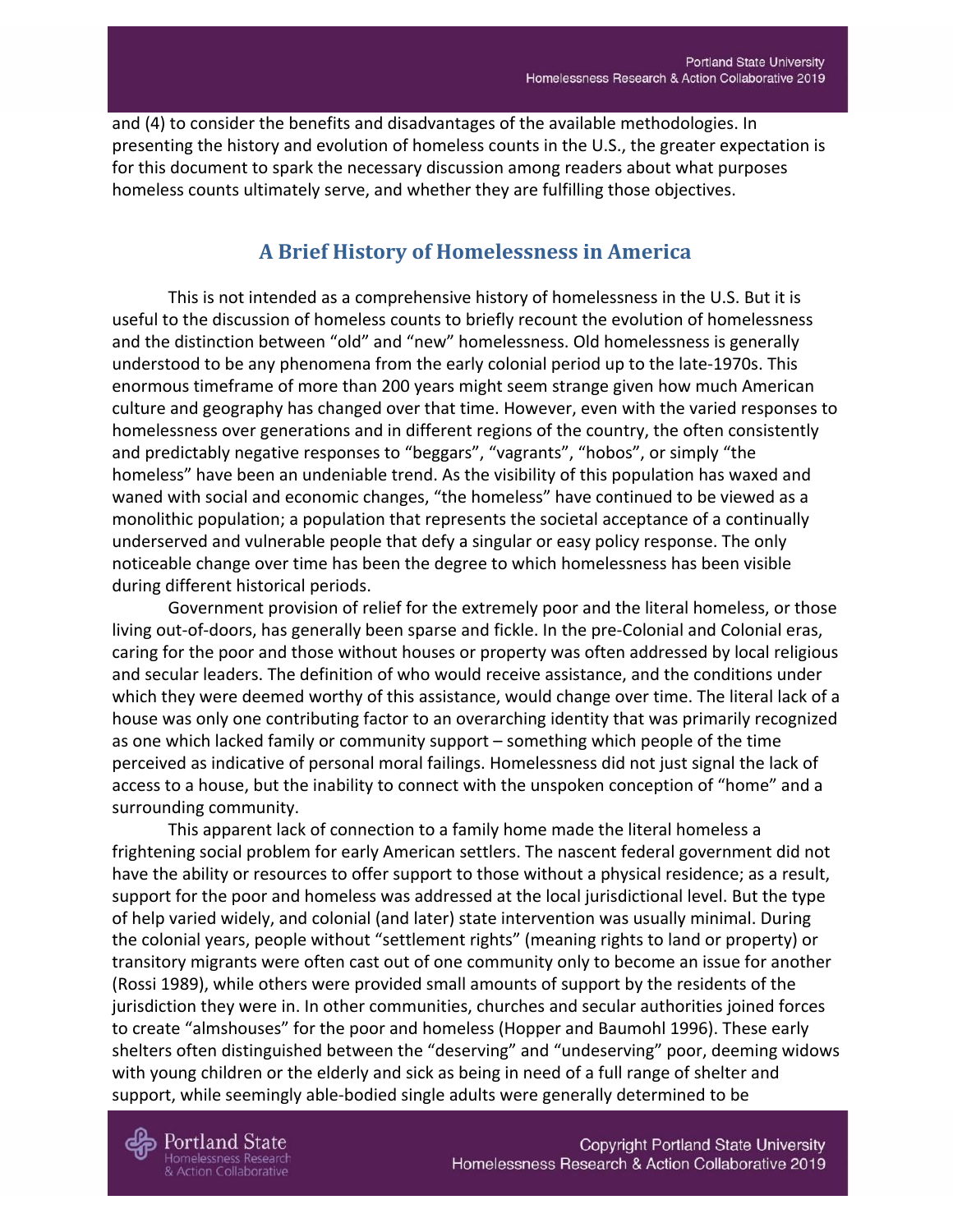undeserving of such support. Those considered able to work would be made to either work in the almshouse itself, or would be rented out to work for others in order to justify their housing and support. Those who were considered neither deserving nor able-bodied would likely be turned out completely (Hopper and Baumohl 1996).

As the 19<sup>th</sup> century progressed, the characteristics of these needy populations became more diversified, and defied easy categorization into being "worthy" or "unworthy" of community support. During and after the Civil War, this categorization became even more morally complicated and widely inconsistent in practical terms, as more people migrated around the country for a variety of social and economic reasons. In particular, the post-Civil War period coincided with the increase in industrial work in major cities, spurring huge waves of migration and a corresponding surge in migrants from many backgrounds with varied needs (Hopper 1989, Blau 1992, Hopper and Baumohl 1996). Hopper (1989) describes how the homeless in New York City were treated, through detailed records kept by local officials. These records describe the types of "outdoor relief" (or monetary stipends), "indoor relief" (or poorhouses), and exposes the internal debate over whether such supports were engendering laziness and immorality, particularly if there was no work requirement in exchange for relief (19). Additionally, these records show that the needs of the most vulnerable varied based upon weather conditions and economic circumstances. Not unlike a phenomenon familiar to contemporary Americans, shantytowns – akin to modern tent cities – emerged in a range of cities, including New York, Chicago, and Boston. Similar to the responses of some modern policy makers, the officials of the time responded to the development of shantytowns by forcing out the residents and using that land to build other features – in the case of the aforementioned cities, New York's Central Park, Chicago's Grant Park, and Boston's Back Bay neighborhood (Hopper 1989, 20).

Following several recessionary periods and a world war, the rising desperation wrought by the Great Depression briefly spurred the federal government to action over homelessness for the first time. As part of the Roosevelt Administration's New Deal initiatives, a variety of work, housing, and support programs tried to address the increasing visibility of homelessness. Of course, economic downturns can inflict hardship on anyone, and they take no account of age, gender, or physical ability. Yet some sociological studies of the time, and the types of New Deal programs that developed, suggest that there was an intentional sorting of the needy as being worthy or unworthy of government support based upon conceptions harkening back to the pre-Colonial era. The Civilian Conservation Corps, Works Progress Administration, and the short-lived Federal Transient Program (which operated from 1933-1935) were primarily focused on construction projects and often provided on-site temporary housing. But given the nature of the work, only young, physically able men were typically enrolled in these programs (Hopper and Baumohl 1996). Older or sick men (and some women) were usually not accepted into these programs, and continued to seek local assistance. Homeless families, on the other hand, received different types and degrees of services from both local communities and federal programs.

Several social science studies during the 1930s also focused almost exclusively on homeless men. The work of famed University of Chicago sociologist Nels Anderson showed an understanding of the complex personal and socioeconomic factors underlying transient and homeless lives (Hopper 2003). Anderson's in-depth work of interviewing these men led to one of his most well-known works, *The Hobo* (published in 1923), along with a string of other work

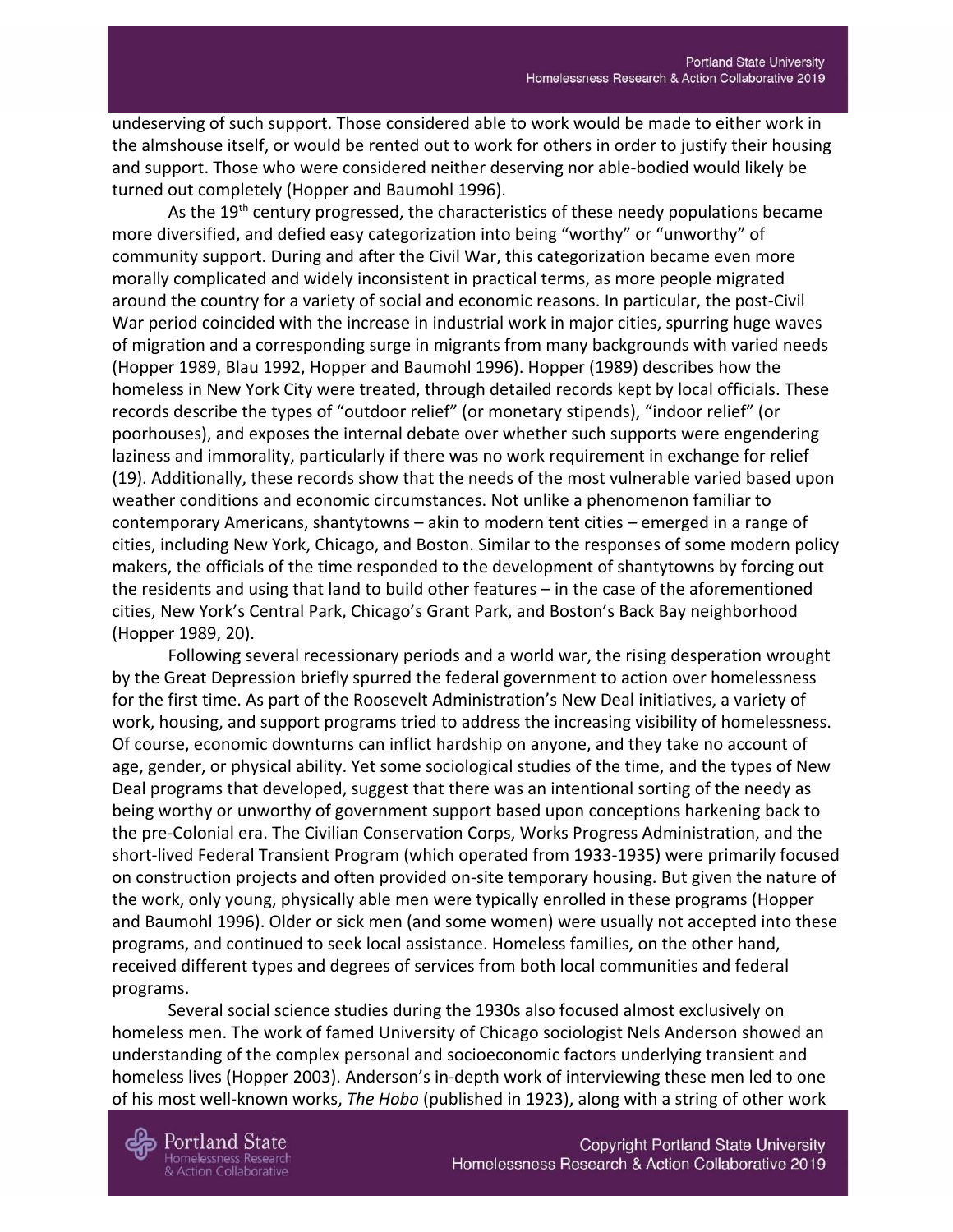with the same populations throughout the 1930s. Yet according to Rossi (1989), Anderson still came to believe that the homeless population of the time was comprised of men who would be permanently unemployed, unable to find any steady work for the duration of their lives partly because of their homeless experiences, as they were considered only "surplus labor" to an economy that did not need them (22). This belief was also somewhat reflected through one of the more detailed studies of the time, conducted by New York psychologist Herman J.P. Schubert. As Rossi describes, for more than a year Schubert collected information about the people who sought aid from the state's Temporary Emergency Relief Act, funded through federal legislation in 1933. The Buffalo (New York) Transient Center, where Schubert meticulously collected his data, found that many of the aid applicants were young (median age of 30), white, male, and single. But he also found that 20 to 30 homeless families that sought assistance each month. These families were allowed to use the shelter for far longer periods than the single adults, who were required to leave after just a few days, regardless of their circumstances. This suggests that there was a very different set of triage and service standards for families than for single individuals, particularly men.

But Schubert's study could not be generalizable beyond Buffalo, as the geography and social and economic circumstances there were quite different from other parts of New York State, particularly New York City, and certainly different from most other parts of the country. Furthermore, given that almost 60% of those who passed through the Buffalo Transient Center said they had arrived by train, it seems likely that these men were actually migrant workers, searching for work in other urban areas but in need of temporary assistance. According to Rossi (1989), Schubert goes on to describe that older transients, usually over the age of 40, were often referred to rural federal transient camps for "discouraged" workers. Yet there is no evidence that families were similarly referred to these outer area camps.

From this account, Rossi concludes that, "Only one homeless category garnered public sympathy – the families in the Dust Bowl states who packed up their meager belongings loaded their dilapidated cars, and drifted westward…Homeless *families* evoked more sympathy than the more usual homeless unattached person" (25, emphasis in original). This subjective determination of the deserving poor over the undeserving is a troubling finding. But whether for single men or families, these assistance offerings were still considered to be short-term, stop gap measures for a condition that was presumed to be temporary. Hopper (2003) argues that public shelters of this era reflected a "philosophy of temporariness" (44) that was intended to offer basic assistance, but to deter long-term dependence, regardless of actual need.

The academic focus on single homeless males continued into the post-World War II era, as "skid rows" developed in the 1950s and 1960s. The men in these neighborhoods were deemed to be homeless by researchers of the time, even though they were not literally so. Skid row neighborhoods in urban areas were those where low-income residents settled because they were detached from family members with whom they could live, and they could afford to live in the hotels and rooming houses on their small incomes. American sociologists referred to these men as homeless for the much same reasons that Colonial era or 19<sup>th</sup> century Americans did – they were disconnected from family and community (Jencks 1994, Rossi 1989). Apparently of particular interest to researchers was that the men on skid rows appeared to be living their lives in "'social and cultural limbo'" (Groth 1994, as cited in Hopper and Baumohl 1996).

But as the post-war period continued, skid rows became an increasingly thorny issue for cities, who were faced with areas of their cities that appeared rundown and did not produce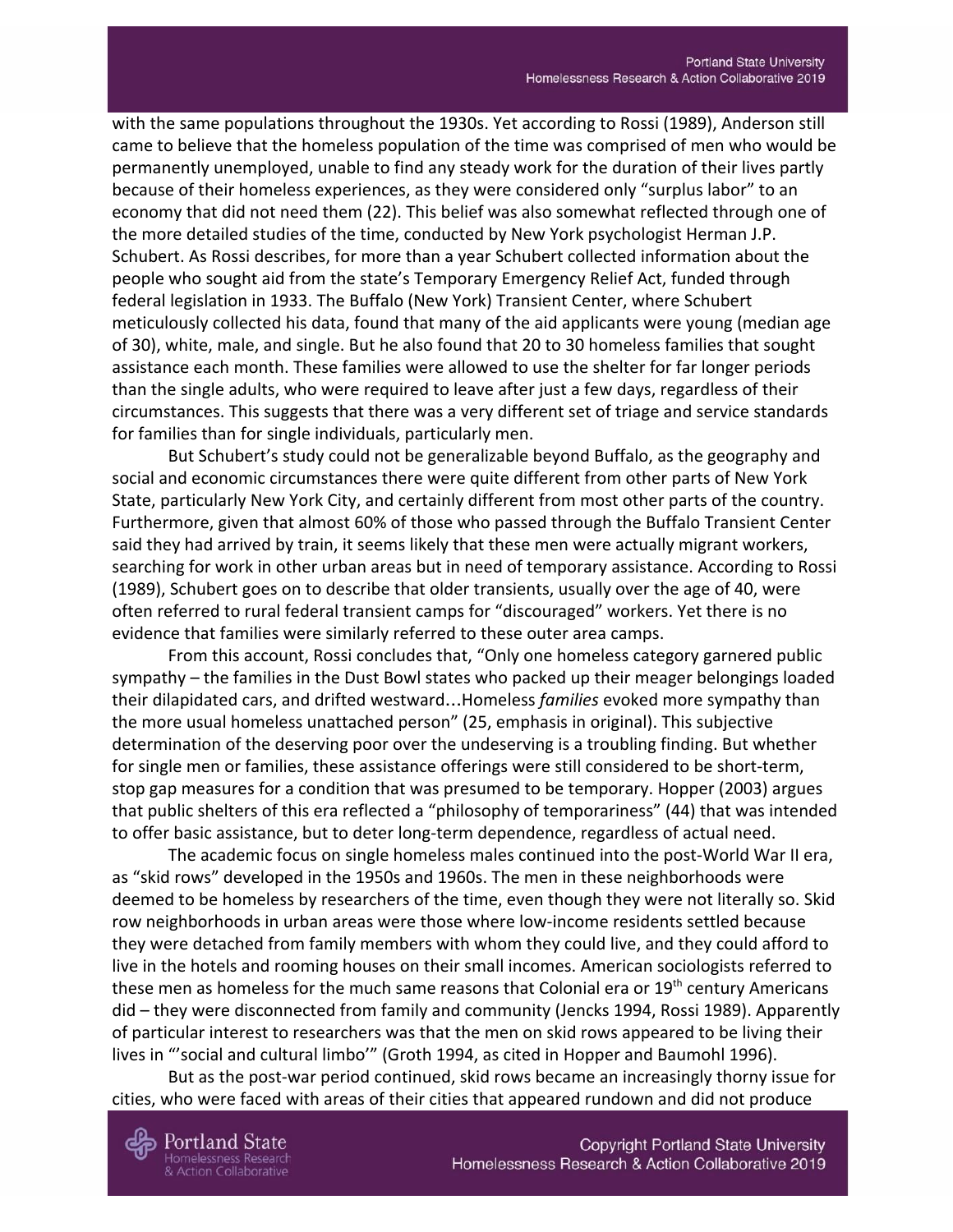the kind of economic returns many leaders wanted or needed. Although too complex a story to fully explore in this review, von Hoffman (2009) extensively discusses the post-war project to redevelop substandard slum housing in skid row areas across the country, ostensibly to the benefit of the poor residents. These efforts led to some skid row residents being moved to new public housing developments. But these were not one-to-one development plans. As a result, many skid row residents saw their low cost buildings demolished, but were not able to find replacement housing that they could afford.

As these redevelopment projects continued through the 1960s and early 1970s, the supply of private sector low cost housing was being deliberately reduced with no federal, state, or local plans for replacing that supply with sufficient public or private options. As the economy worsened through the 1970s, more and more Americans with no housing options began spilling beyond the previously contained skid rows. Many of the poor that had been previously housed began to find themselves literally homeless. The reduction in housing stock, along with factors such as stagnating wages and high unemployment, would serve to make the deepest post-war recession, which began in 1981, into a devastating perfect storm that would lead to what is now referred to as the "new homelessness".

## **"New Homelessness" Captures National Attention**

<span id="page-7-0"></span>Blau (1992) argues that what made the new homelessness especially notable was its continued growth during the period of economic expansion in the mid and late 1990s, long after the official end of "Reagan's Recession" in November 1982 (Auxier 2010). Another feature of the new homelessness that seems different from the old homelessness was the inability of local communities and states to adequately shelter even those deemed deserving of assistance. Combined with those considered undeserving, the sheer volume of those needing help far outstripped the ability of state and local governments, churches, or other voluntary community organizations to fully address the increasing visibility of homelessness. While there continues to be debate over the potential causes of homelessness, and how to structure services to target these causes, it became clear that homelessness was overtaking people from backgrounds, ages, genders, and parts of the country not previously seen in noticeable numbers.

Many invoked the longstanding rhetoric that homelessness was due to personal failings or pathologies, and that assistance should only be temporary in order to limit dependence. This understanding may have previously justified minimal government intervention, when there was a belief that changing conditions would again naturally address the issue. But the increasingly visible homelessness on sidewalks and in doorways in many urban and rural communities in the 1980s suggested otherwise. There had been advocates who had promoted more cohesive government responses to homelessness in the past, but this new homelessness was apparently the necessary convergence of events that began to garner substantive political support for such intervention.

Local coalitions for the homeless grew in number across the country in the early 1980s, in cities as varied as New York, Atlanta, Phoenix, Chicago, Denver and Los Angeles (Hopper 2003). Three of the most influential national advocacy organizations, who continue their work today, were founded during this time: the National Coalition for the Homeless, the National Alliance to End Homelessness, and the National Law Center on Homelessness and Poverty. But

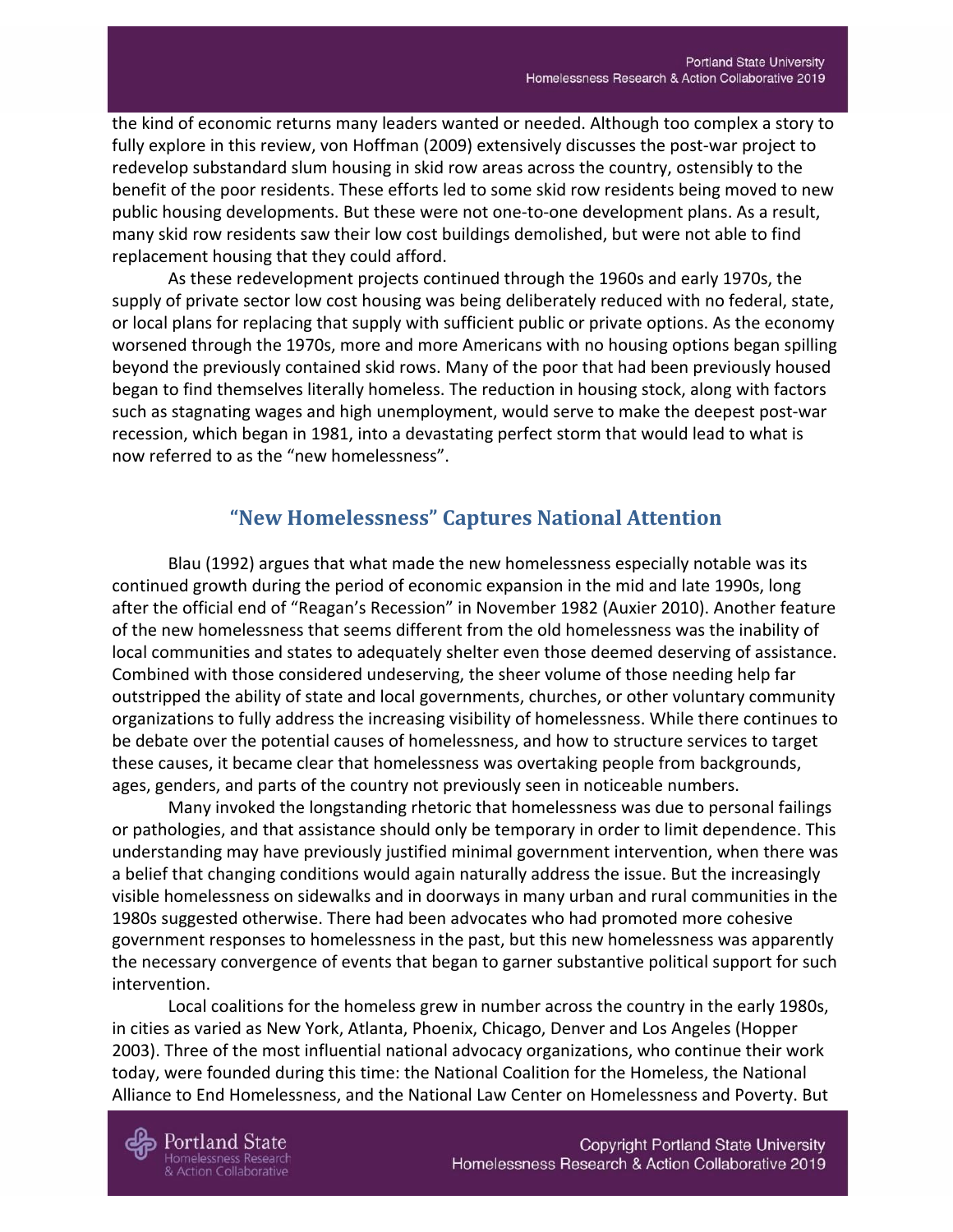perhaps the most recognizable figure among homeless advocates was Mitch Snyder with the Community for Creative Nonviolence (CCNV) in Washington, D.C. Snyder became a one-man advocacy machine in his fight for a permanent emergency shelter in the heart of the nation's capital.

Over the course of about two years, Snyder became famous for protests, such as his weeks-long fasts or throwing animal blood onto government buildings. While he never claimed to be a national advocate for the homeless (Ifill 1990), Snyder's celebrity inevitably made him the default face of homeless advocacy and paved the way for him and CCNV to publish several books on the subject, and made him a popular expert who was often invited to testify at congressional hearings (Hopper 2003). One of Snyder's longest hunger strikes eventually convinced the Reagan administration to convey an abandoned federal building in Washington to CCNV to create a shelter. Snyder was even the subject of a CBS television movie in 1986, with Martin Sheen starring as Snyder (DeParle 1990). But Snyder is also considered to be the origin of the first and most widely circulated estimates of size of the "new" homeless population – estimates which he essentially admitted were largely a fiction.

As Blau (1992) argues, much of the research during Snyder's time focused on seeing homelessness as a collection of characteristics – age, race, gender, job status, and so on – that served to help create or improve direct services. But numbers can also unintentionally serve almost any policy agenda, from obscuring the problems with a particular policy intervention to justifying budget retraction. Numbers can easily be used to frame a cause and the reactions to that cause in any way imaginable. As Deborah Stone (2012) explains, the way a problem or issue is framed not only helps people to understand the world, but assigns responsibility for responses, including inaction. By creating a "causal story" for homelessness as either a result of personal moral failings or as the result of systemic socioeconomic factors vastly changes what kinds of policy interventions are considered – or if intervention is even considered in the first place. Once advocates or policy officials have the opportunity to create the dominant causal story, that story directly impacts who takes responsibility and then frames what, if anything, will be done to address the issue.

If Mitch Snyder fully understood the importance of causal stories and issue framing, he never explicitly said as much; but he certainly understood that his highly public tactics would attract attention and that he was establishing the policy discussion on his terms. In 1980, Snyder and his CCNV colleague Mary Ellen Hombs stated in congressional testimony that their estimate of the national homeless population over the course of a year was between 1.5 and 2.2 million people (Rossi 1989, Blau 1992, Burt 1996). Snyder and Hombs later increased their upper estimate to 3 million people with the publication of their book *Homelessness in America* in 1983 (Blau 1992, Burt 1996). But as Snyder revealed to television host Ted Koppel when he was interviewed for an episode of Koppel's news program, *Nightline*, his seemed to say that his methods had no rhyme or reason:

Everybody demanded it. Everybody said we want a number…We got on the phone, we made a lot of calls, we talked to a lot of people, and we said, "Okay, here are some numbers." They have no meaning, no value.

<sup>2</sup> Snyder's quote is originally cited in Richard White's, *Rude Awakenings: What the Homeless Crisis Tells Us* (1992), and is in turn cited by Jencks (1994, 2).

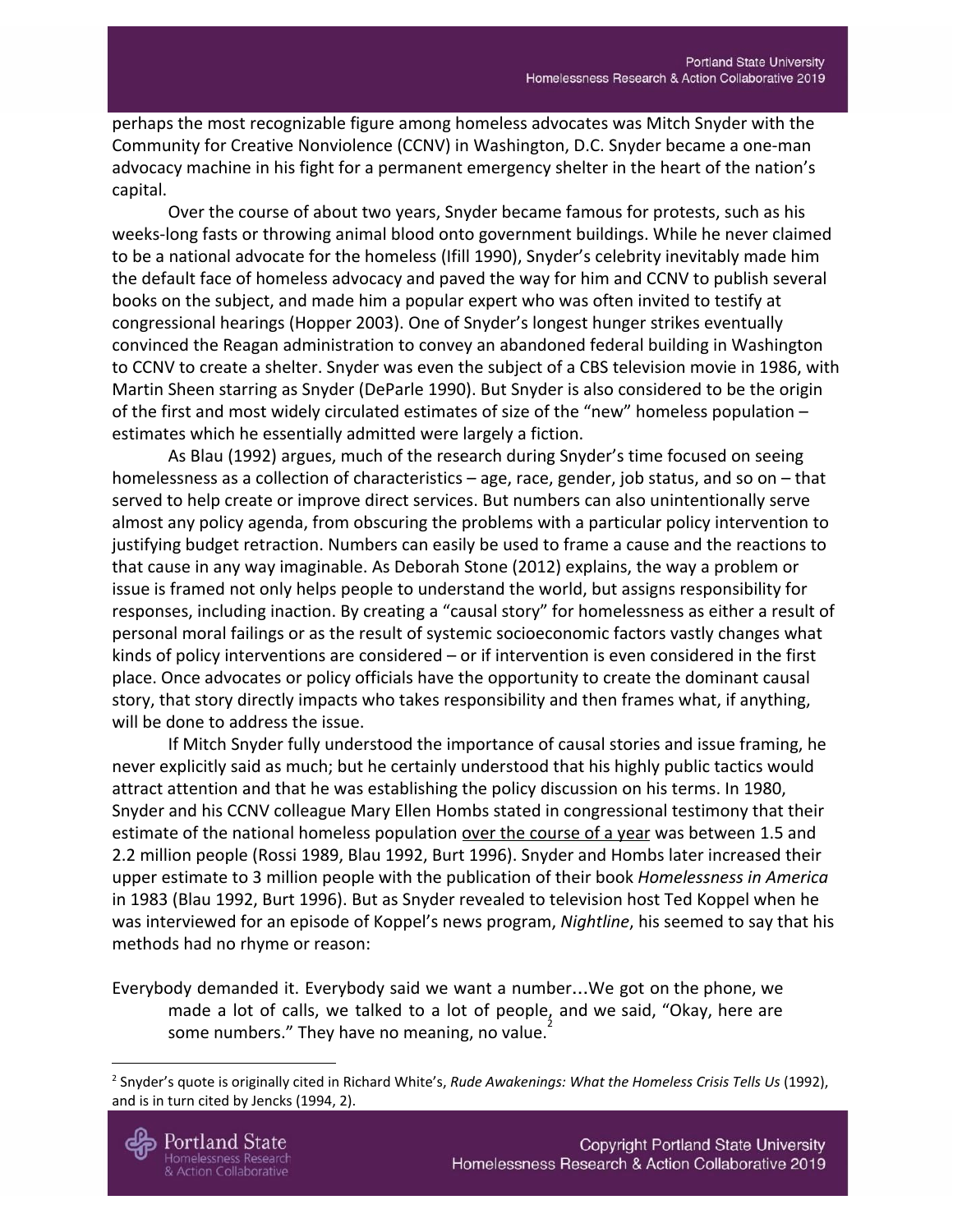There is also some speculation that in addition to making "a lot of calls", Snyder and Hombs simply took another estimate, which theorized that one percent of the population in major metropolitan areas was homeless, and applied that percentage to the national population estimate at the time (Blau 1992, 21). In either case, this estimate was the first and only estimate available for several years and as such, it became the dominant statistic framing the size and scope of American homelessness.

# **Why Do Homeless Counts Exist at All?**

<span id="page-9-0"></span>Snyder and Hombs' initial estimates brought national attention to homelessness in a way that had never happened before. In a sense, Snyder and Hombs' specific numbers were almost irrelevant the main objective – to frame homelessness as a big and persistent problem that warranted federal, state, and local intervention. But their estimates also ignited several debates that continue to the present day: Why conduct homeless counts at all? If we conduct them, what are the best methods for counting the homeless? And, what do those counting efforts actually accomplish? As to the first question, Snyder implied that he had little interest in such information, and only tried to come up with some numbers because people asked. Although there are likely many reasons to ask for such information, the most obvious reason to do so is probably to determine the scope of the issue to be addressed, so that appropriate and proportional resources are allocated to address it. Homeless counts may not be the most effective means of accomplishing this goal, but they seem to be the way in which many people want to start to understand this issue.

Following Snyder and Hombs' early estimates, HUD conducted its own effort to estimate the size of the homeless population in 1984, presumably because it was the agency charged with housing issues, and homelessness was being viewed as a housing-adjacent issue. In a widely criticized report explaining its process and results, HUD estimated that between 250,000 to 350,000 people were homeless on a single day. But even having admitted his own lack of rigor, Snyder was one of the most vocal critics of this new estimate. And while HUD's methods were well explained, their parameters seemed as arbitrary as the CCNV methods. Snyder and other advocates could relatively easily critique HUD's methods, as there was no way to compare the methods used to derive the annual CCNV annual estimates with the single-day HUD estimates (Blau 1992, Burt 1996). Furthermore, the low HUD estimate fed the suspicion that the Reagan administration was openly hostile to any kind of federally funded homeless assistance and was seeking to underplay the size of the problem (Blau 1992, 21). Yet aside from a few local attempts at counting the homeless during the 1930s, there was really no other model for how to try to determine the size or characteristics of homeless populations.

Since the dawn of the era of new homelessness, and the initial controversies over the CCNV and HUD estimates, there have been a variety of homeless count methods, as the belief developed that a more accurate count could yield better policy and program decisions. But as the controversies over those two estimates show, having numbers is a potentially powerful means for framing the policy discussion. And the process of getting to those numbers is where the real clashes actually happen. There are three main areas of contention that essentially

Portland State omelessness Research **Action Collaborative**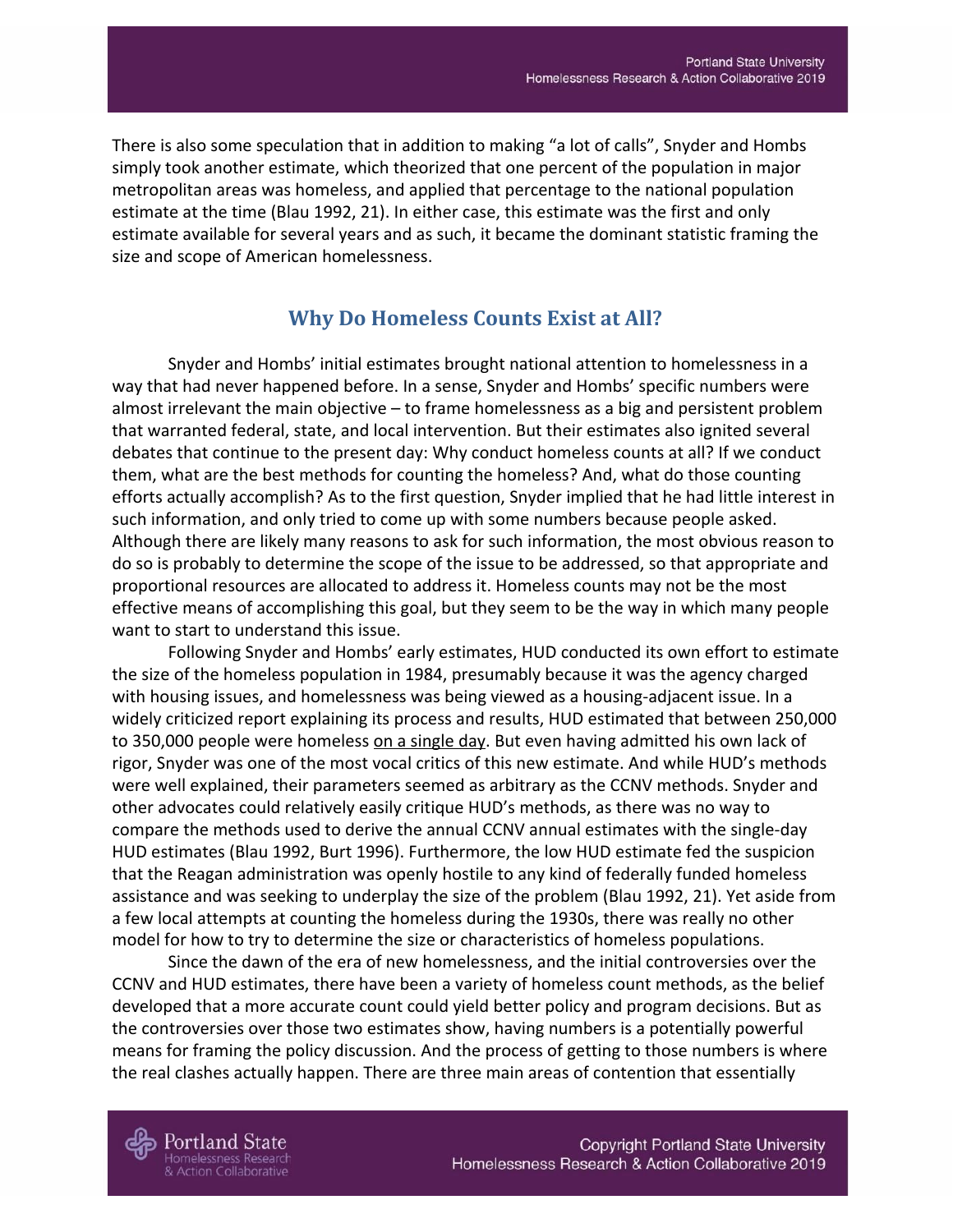prescribe what those numbers will actually represent: homelessness definitions, deciding which methodology to use, and the assumptions underlying any homeless count process.

## <span id="page-10-0"></span>**Definitions**

To a large degree, this dearth of information about homeless populations signal the fundamental disagreement over what types of people and conditions should be considered when determining homelessness. In past eras, either lack of shelter or disconnection from community or family ties, or both, could classify someone as homeless. But should friends or family "doubling up" or "couch surfing" in a single dwelling be considered homeless? Does it matter if such doubling up is voluntary or involuntary? If someone's housing or shelter is time limited, are they homeless now or only if they end up sleeping on a park bench? By opening the Pandora's Box on the question of the size and scope of American homelessness, CCNV and HUD sparked the ongoing battle over the "best" or "most complete" count of the homeless. But defining who is considered homeless has varied widely since the early 1980s, and there is still no universally accepted definition. The notion of there being a "best" or "complete" count is ultimately an illogical and unachievable goal.

There was hope that the first federal legislation providing federal funding for homeless services, The Stewart B. McKinney Homeless Assistance Act of 1987 (later renamed the McKinney-Vento Act by President Clinton), would offer not only funding, but some consistency in who was defined as homeless and ultimately received services. The legislation did provide a definition of who was considered a homeless individual: they lack a "fixed, regular, and adequate nighttime residence", and had a "primary nighttime residence" that is a public or private shelter intended for temporary living, a facility that is intended to provide temporary housing for those soon to be institutionalized (such as a hospital or mental health facility), or a public or private place not "ordinarily" used as a sleeping location for humans (Public Law 100-77).

The original McKinney definition essentially addressed those who were literally homeless (i.e., living on the street), or were in a recognized shelter. But this definition appeared to exclude those that were doubled up with friends or family, those using short term public or private motel/hotel vouchers, or those in institutions, such as criminal justice facilities. Facing a political environment that was not especially hospitable to assisting the homeless, this definition served to reduce the number of people eligible for assistance. Irrespective of political or budgetary limitations, definitions are critical in assisting policy makers to plan relevant and appropriate responses to homelessness (Burt 2001, 6). But as Blau rightly highlights (1992), the definitions of concepts such as "shelter" or "temporary", "…are so sensitive to changes in the political milieu that they have never shown much staying power" (19). This lack of unanimity about what homelessness is or is not makes quantifying the concept all the more difficult and contentious.

It is likely that the fight over homeless population estimates kept advocates motivated to fight for the McKinney Act's passage. But much like the New Deal programs, the McKinney Act was only intended to be a temporary intervention for a presumptively temporary problem. Hence the McKinney Act was expected to sunset after three years, under the mistaken belief that this era of homelessness, like those that came before, would be merely temporary and did

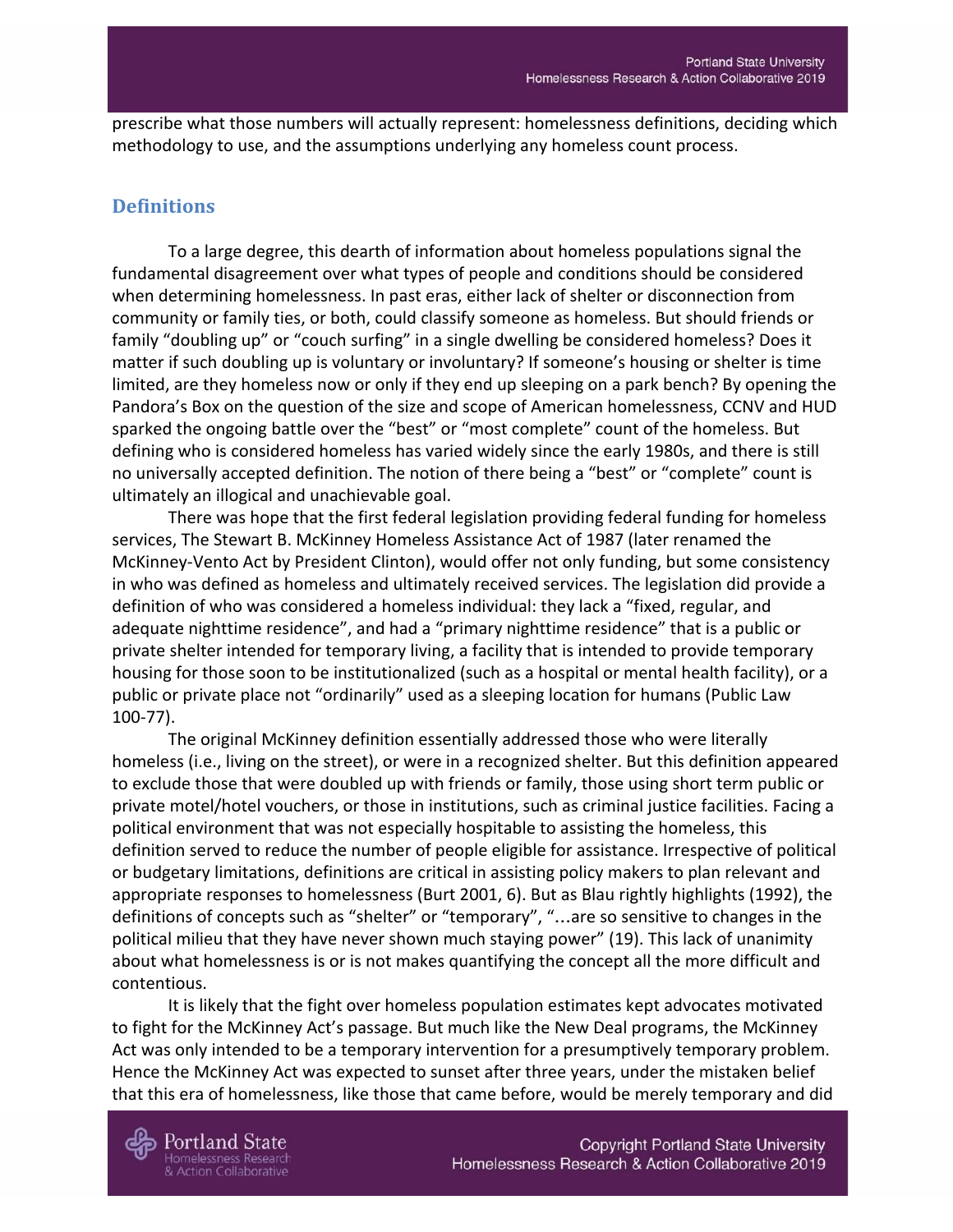not require anything more than short term emergency intervention from the federal government (Foscarinis 1996). Between the sunset provision and major underfunding of McKinney in the first three years, there was little discussion over changing the homelessness definition, since the focus became simply providing basic services and keeping people alive.

Despite the three year sunset expectation, the McKinney Act continues to live on today, now as the McKinney-Vento Act, and most recently reauthorized by Congress under the Homeless Emergency Assistance and Rapid Transition to Housing Act of 2009 (HEARTH Act). Federal funding through McKinney-Vento programs continues to be the nation's largest source of homeless services funding. No other form of public or private funding could replace the \$2 billion in service funding if the McKinney-Vento Act were to disappear. Not surprisingly, the fight over the definition of homelessness continued throughout the lobbying for and passage of the HEARTH Act, because advocates and service providers understood that someone falling outside of the official definitions would be effectively denied access to services.

Currently, the two most frequently used definitions, from HUD and the U.S. Department of Education, still have their critics. But following passage of the HEARTH Act, the HUD definition eventually made its way through various regulatory processes and was finally enacted in January 2012 (National Alliance to End Homelessness 2012). The HUD definition has long been the most contested because it is the main definition that drives most federal, state, and local homelessness policy. Reliance on the HUD definition has been especially problematic primarily because of its focus on the chronically homeless, which are single adults with multiple "episodes" or periods of homelessness. The most recent HEARTH Act changes to the definition now recognize chronically homeless families and youth, but still do not recognize any form of doubling up and do not consider people temporarily living in institutional settings (such as hospitals or jails) to be homeless, even if they will be discharged into homelessness.

The Department of Education (DoE) definition remained unchanged from its 2001 iteration (U.S. Department of Education n.d.) under the HEARTH Act. That definition, used by all publicly funded school districts around the country, requires districts to count and provide services to their homeless students. But it is important to note that the differences between the HUD and DoE definitions have three significant policy consequences: (1) the DoE definition includes those who are doubled up due to economic hardship, (2) the DoE definition therefore may provide a better estimate of those who are doubled up, which is likely to be a far larger number than the chronically homeless estimates alone, and (3) school districts and many HUD funded service providers are unable to provide services to non-student family members in many cases, as they are not students and are still are not considered homeless under HUD's definition.

 Clearly, simply establishing a definition does not end the controversy over those who are included and excluded. The battle rages on for those who argue that these narrow definitions limit the scope of policy and program considerations. Under the current HUD definition in particular, many excluded populations simply do not exist as far as the formal homeless service system is concerned. This may keep the official costs of homeless service funding lower, but it certainly does little to resolve the imminent or literal homelessness for people outside of these definitions.

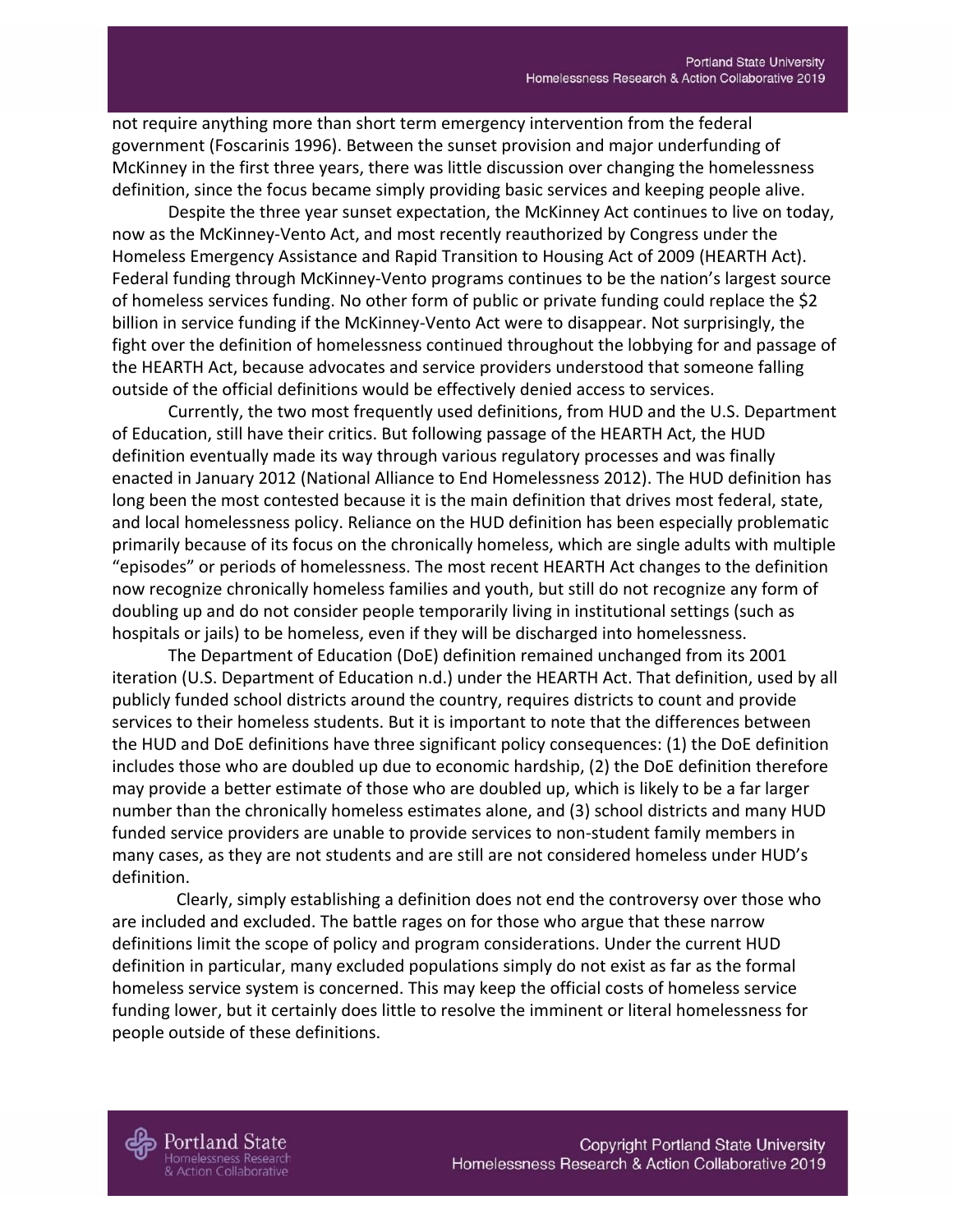## <span id="page-12-0"></span>**Differing Methods**

Researchers such as Burt (1996), Blau (1992), and Rossi (1989) all note the restrictive nature of the original McKinney definition. Even now, there is no allowance for being "at-risk" of homelessness or "imminently" homeless. Only literal homelessness or being in a shelter qualifies someone for assistance in most cases. Although a much more limiting definition than advocates wanted, the seemingly more precise early McKinney definition still provided little insight into how to design a homeless count of street and shelter populations. Clear delineations are important to social science researchers, particularly so others can determine if study results can be consistently reproduced. But neither the McKinney Act nor any regulatory guidance from the federal agencies that administered McKinney programs provided any meaningful help with other methodological parameters, such as:

- What counts as a homeless shelter? Can churches, union halls, or large private homes qualify, even if providing shelter to the homeless is not a primary function?
- Due to changes in need during different seasons (e.g., winter as opposed to summer), is there an ideal time of year to count homeless people?
- Do regional differences, among and within states, and especially between rural and urban conditions, mean that regional comparisons are not possible?
- Where should enumerators go to search?
- How long should a homeless count last? One day, many weeks?
- What timeframe should the final count or estimate cover one day, one month, one year, or some other period?
- How does one count homeless individuals or families that repeatedly cycle in and out of homelessness during the designated timeframe?

As with definitions, making decisions regarding these kinds of questions necessarily determines the functional parameters of homelessness.

## <span id="page-12-1"></span>**Underlying Assumptions**

In addition to the many complications discussed in the previous sections, there is one central problem with any discussion about homeless count definitions and methods – it ignores the underlying assumption that such counts provide useful information. Mitch Snyder's statements about his own estimates suggest he found such information of little use. Thirty years later, Jocoy (2013) directly addresses this missing link in the homeless count discussion. As both an academic researcher who has analyzed homeless count data and someone who has volunteered as a homeless count planner and enumerator, she has had the opportunity to observe these processes from a variety of vantage points.

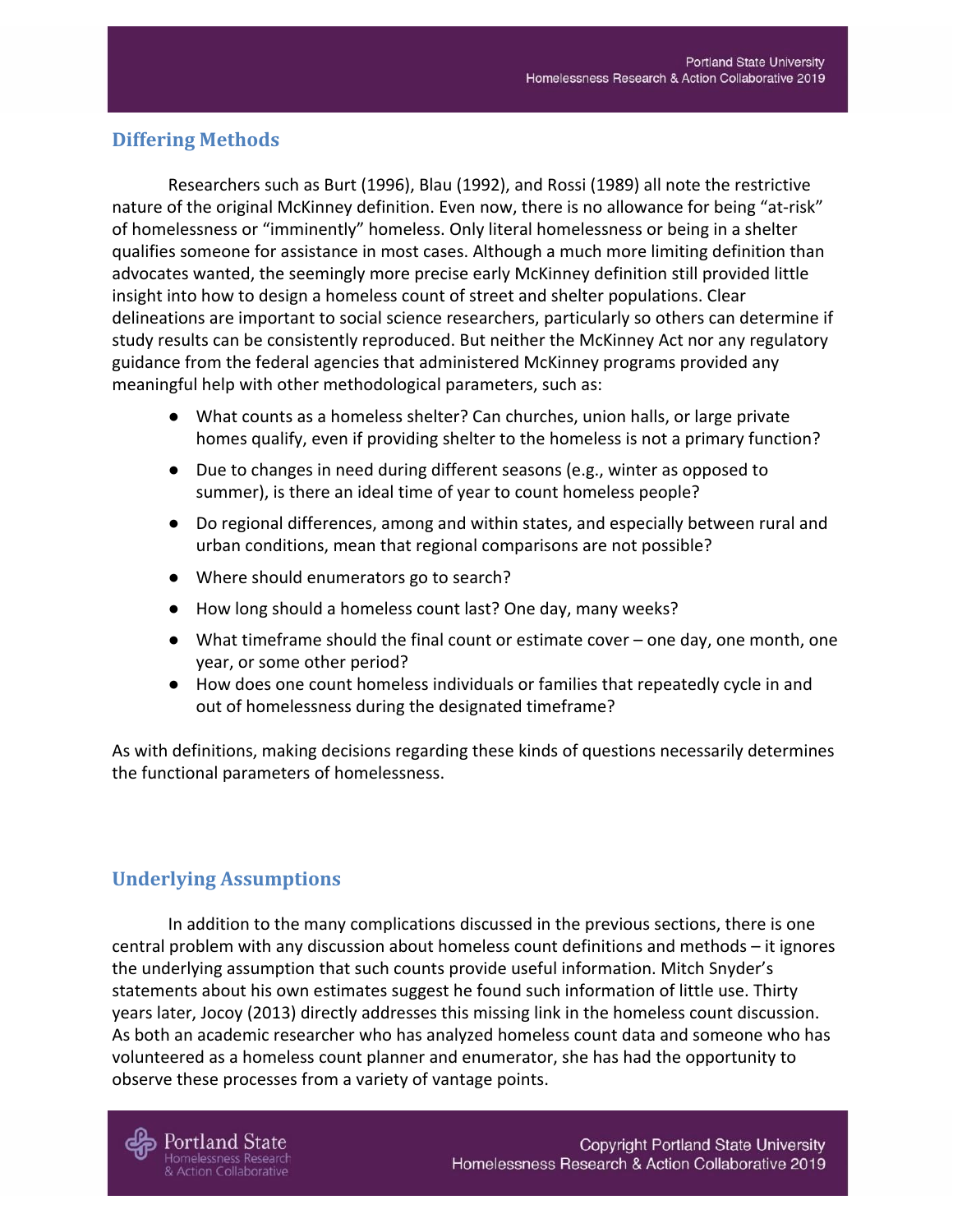Jocoy argues that because planning and implementing a homeless count process is so time-consuming, many staff members from state and local jurisdictions, as well as the many volunteers and other community members who see these efforts underway, simply assume that such an involved process must be meaningful. Whether the presumed ends are to improve the chances for more federal homeless services funding, or providing data for better program planning, it is simply taken for granted that these burdensome efforts serve a greater purpose. But Jocoy fears that such unfounded assumptions not only divert critical resources away from where they might be more useful and needed, but that a homeless count, "...generates among well-meaning people, particularly count volunteers, a false sense that they are addressing a problem simply by quantifying it" (398).

Jocoy's concerns are well founded. At the time of her writing in 2013, HUD assigned 26 of 100 points to the grant applications to Continuums of Care (CoC) – the jurisdictions designated to apply for McKinney-Vento homeless services grants – that reported homeless count data, with two points linked specifically to CoCs that had especially high rates of homelessness (Jocoy 2013, 400). As of this writing in 2019, the HUD CoC application gives *only six of 200 points* for conducting a count and submitting the results, and there no longer appears to be a specific set of points for CoCs with high homeless populations (HUD 2019, 57). Given the seemingly small return on investment, CoCs can certainly choose not to conduct a count. But it is also unknown how grant reviewers may subjectively view the absence of count data (apart from the point totals), or the degree to which communities will face public or media backlash for not conducting a count. It is also important to highlight the fact that HUD provides no funding to CoCs to conduct their homeless counts – otherwise known as an unfunded mandate. All of the human and financial resources expended on these efforts are being drawn from other programs and projects that may desperately need those resources. Jocoy is sadly accurate in asserting that many volunteers believe that their efforts are helping to learn more about the homeless residents of their community, which will in turn lead to more funding for the programs to end their literal homelessness. Unfortunately, that perception is erroneous and largely unfounded by HUD's own documents.

The previous sections have only described two of the more well-known and documented efforts to produce an estimate of the size of American homelessness. But there were about one dozen other efforts during the 1980s and 1990s that produced estimates ranging from 250,000 to 2 million people, typically over the course of either one day or one year (Blau 1992, Burt 1996, Burt 2001). Perhaps frustrated with the wide variability in definitions and methods among these earlier efforts, a 2001 congressional directive required CoCs to produce unduplicated counts of their homeless populations if they wanted to receive McKinney-Vento Act funds. CoCs were required to provide these counts to HUD for reporting back to Congress beginning in 2003 or, it was suggested, they risked being disqualified from receiving CoC funding.

The congressional statement on this new homeless count directive states that "'…there has never been an overall review of or comprehensive analysis on the extent of homelessness or how to address it…'"(as cited in Willse 2015, 109). But given the many issues raised in previous sections of this review, it is clear that there is no known process that will establish a definitive figure for the "extent" of homelessness. Furthermore, counting alone cannot provide any information about how to address the needs of homeless individuals. Like Jocoy, Willse (2015) also notes that the belief in the, "'necessariness' of counting goes unquestioned; an

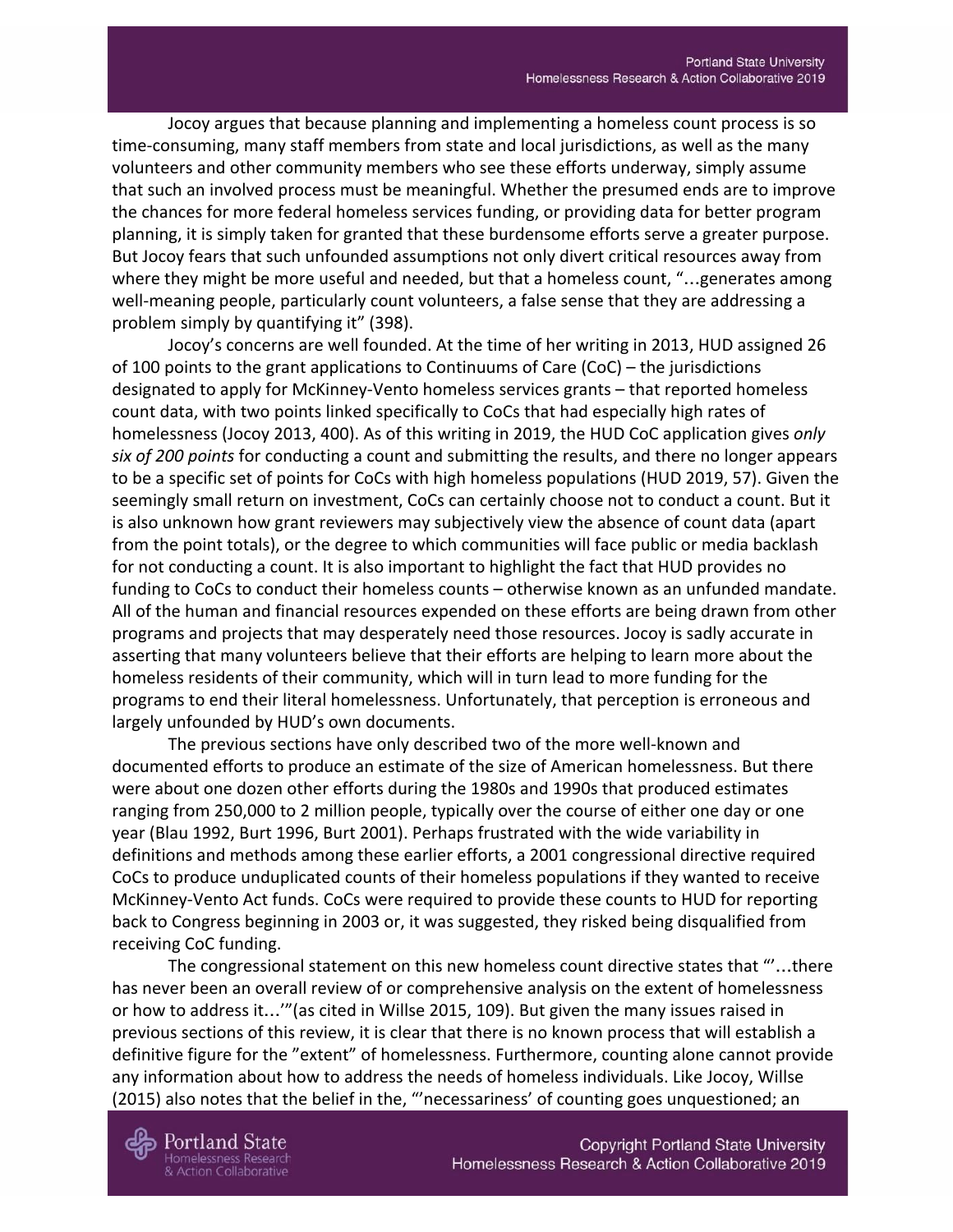unspecified but taken-for-granted value is accorded the gathering of numbers" (110). But what is this perceived value? As previously discussed, the definitions and enumeration (counting) methods employed can create a wide range of estimates, and there is no information in a single aggregate number that says anything about how to improve the lives of individual homeless people. Ultimately, Willse argues, these numbers serve only to regulate the activities of the homeless service agencies, who may suffer if a CoC's homeless count numbers go up or down in a particular year (Willse 2015, 111).

One final example of how the quantification of the "extent" of homelessness contributes to a false sense of accomplishment comes from a frequent homeless count volunteer in New York named Jake Maguire. Mr. Maguire was the communications director for the 100,000 Homes Campaign, a four-year effort to permanently house the approximately 102,000 chronically homeless people who were counted during the congressionally mandated 2010 nationwide homeless count, now known as the Point-in-Time Count (PITC). Mr. Maguire remembers when hearing the 2010 PITC figure that he thought, "I guess that's how we do it [house all of the chronically homeless in the U.S.]. [laughs] I never questioned it [the PITC number]" (Gonzalez 2019). At the end of the four years, when the campaign participants around the country had actually found 105,000 homes in which to permanently place chronically homeless people, he told National Public Radio reporter Sarah Gonzalez that,

- [*Jake Maguire*] "We sort of sat back and said, 'This is great!' We just took care of, you know, 90% of the problem. We're going to see a massive decline in chronic homelessness."
- [*Sarah Gonzalez*] "But that didn't happen. The next Point-in-Time showed that chronic homelessness only went down by 20,000. Not by 105,000. So Jake says, 'this Point-in-Time count is clearly missing the big picture...'"

## <span id="page-14-0"></span>**1990 Census S-Night Homeless Count**

Following the passage of the McKinney Act in 1987, the U.S. Census Bureau (Bureau) was tasked with trying to count the homeless during the regularly scheduled 1990 decennial census. However, this was vastly new territory for the Bureau, which relies on a process based on connections to a physical residence. Bureau researcher Matt Salo (1990) conducted an ethnographic study of homeless individuals in Washington, D. C. and Baltimore in 1988 and 1989 to assist with determining ways to improve the Bureau's ability to find and enumerate homeless people. According to Salo's report, a dress rehearsal for a homeless count in St. Louis in 1988 apparently went poorly, so this study was launched to better understand the characteristics of and movement patterns among homeless individuals, as well as their attitudes toward the Census process and enumerators. This study provided useful information about how men and women responded differently to life on the streets, how race and age impacted attitudes toward the Census, and how life experiences and cultural factors influenced behavior on the streets generally, and interactions with enumerators specifically. Importantly, Salo concluded that, "….it is crucial for successful enumeration to be able to distinguish among the varieties of the homeless whose backgrounds, characteristics, vulnerabilities or skills either



Portland State **Iomelessness Research** & Action Collaborative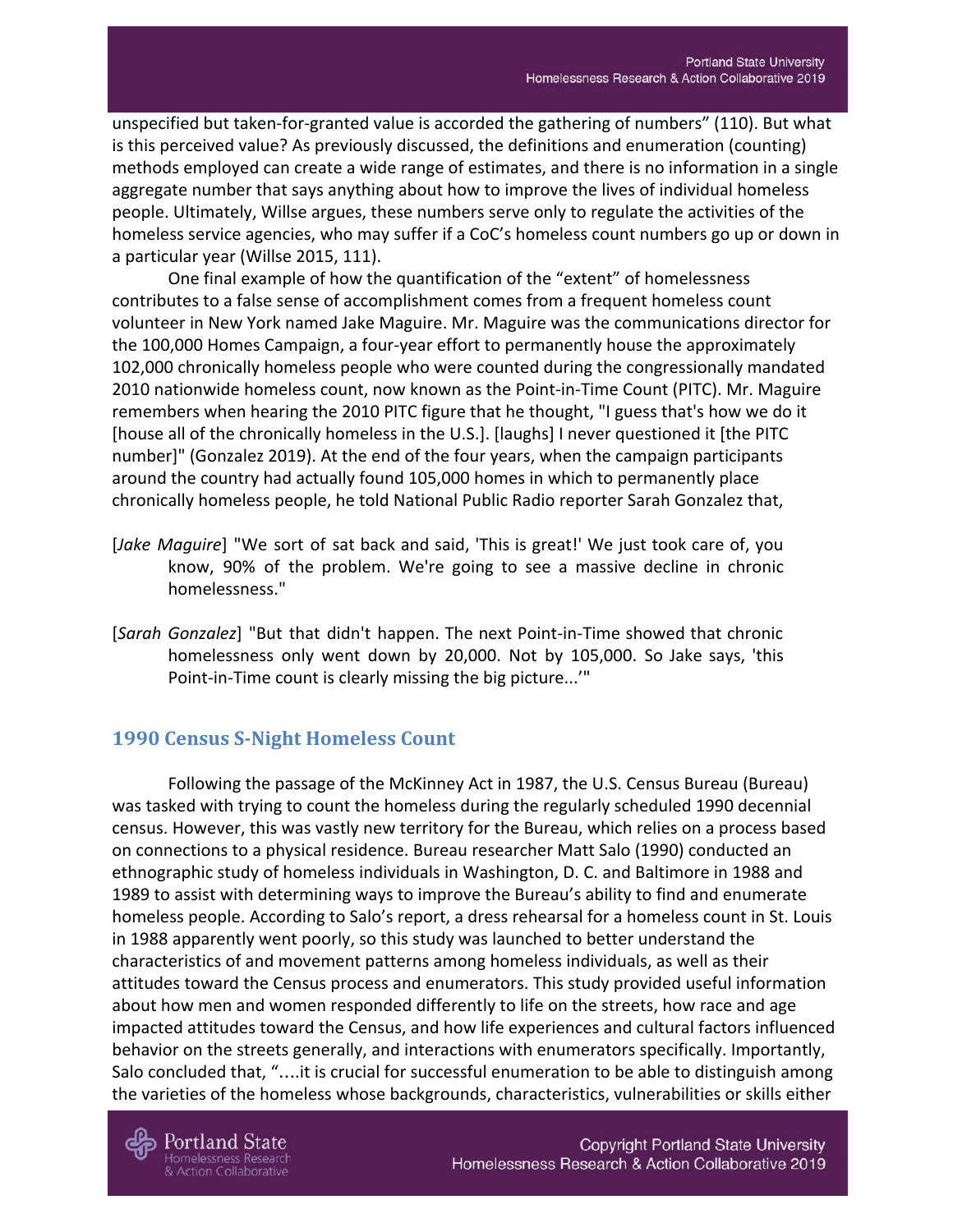force or enable them to utilize different aspects of the socioeconomic niche into which they have been thrust" (Salo 1990, 21).

Unfortunately, Salo's report and findings were released too late to impact the implementation of the 1990 Census "S-Night", or shelter and street count, during the evening and early morning hours of March 20-21, 1990. The Bureau methodology combined an outdoor count with a shelter count and sent 15,000 enumerators to approximately 22,000 shelters and outdoor sites across the country (Blau 1992). The sites were pre-determined by Bureau staff, in collaboration with local authorities and service providers (Martin, et al. 1997). However, even this extensively planned national process presented a host of methodological problems. The street enumeration took place between 2:00 and 4:00 a.m., and was primarily an observational process, meaning that no sleeping person was awakened, and no screening questions were asked to determine whether a person was actually homeless. Additionally, anyone in a uniform or anyone engaged in what appeared to be "obvious money-making activities" (Martin, et al. 1997, 60) were to be assumed not homeless and were assumed counted as part of the regular residence-based Census count. But as Salo (1990) notes, this money-making activity criterion was highly subjective, and presumed that being in a state of homelessness and earning money were mutually exclusive conditions.

Recalling the highly negative public response of the 1984 HUD homeless count, the Bureau probably suspected that this first initial effort at a coordinated national census of homeless persons would be met with criticism. As a result, the agency commissioned a study that would occur commensurate with the S-Night count, as a means of checking the accuracy and effectiveness of the methodology and process. In this "plant-capture" study, decoys (or "plants") were trained and deployed, and intended to look and behave as homeless people were understood to look and behave. These decoys were sent to a sample of the pre-determined outdoor and shelter sites in five cities across the country (Chicago, Los Angeles, New Orleans, New York, and Phoenix), which were selected as being representative of geographic regions of the country. The study's exclusive focus on urban and suburban areas is notable, as there was no similar audit study done in any rural areas. A random sample of sites was selected from each of the five cities and a total of 127 decoys were sent to those sites.

The "capture" portion of the study occurred when enumerators identified and tallied any decoys at their assigned sites. The decoys were trained to neither intentionally approach nor avoid enumerators, but to blend in with the surrounding people and environment. The decoys themselves later filled out a form in the way they believed an enumerator (if they had been found at all) had filled it out for them. These forms were compared with the forms returned by the enumerators. However, the plant-capture method involves a number of assumptions and presumes conditions that are perfectly consistent – a scenario that describes few situations in life, and certainly cannot be assumed when attempting to count a highly mobile and difficult-to-find population. In particular, this method presumes that both the decoys and enumerators are all following their training exactly as intended (Martin, et al. 1997; Hopper 2003). Unfortunately, even the best training leaves much to subjective judgment and chance, such as: how visible the decoys and enumerators are to one another, variations among decoys "overacting" or "underplaying" their roles, and whether the enumerators even had time to visit every site they were assigned in the designated time frame.

Despite the Bureau's extensive efforts to implement a well-planned S-Night count, and even with the flaws inherent to the plant-capture study, the results of the plant-capture study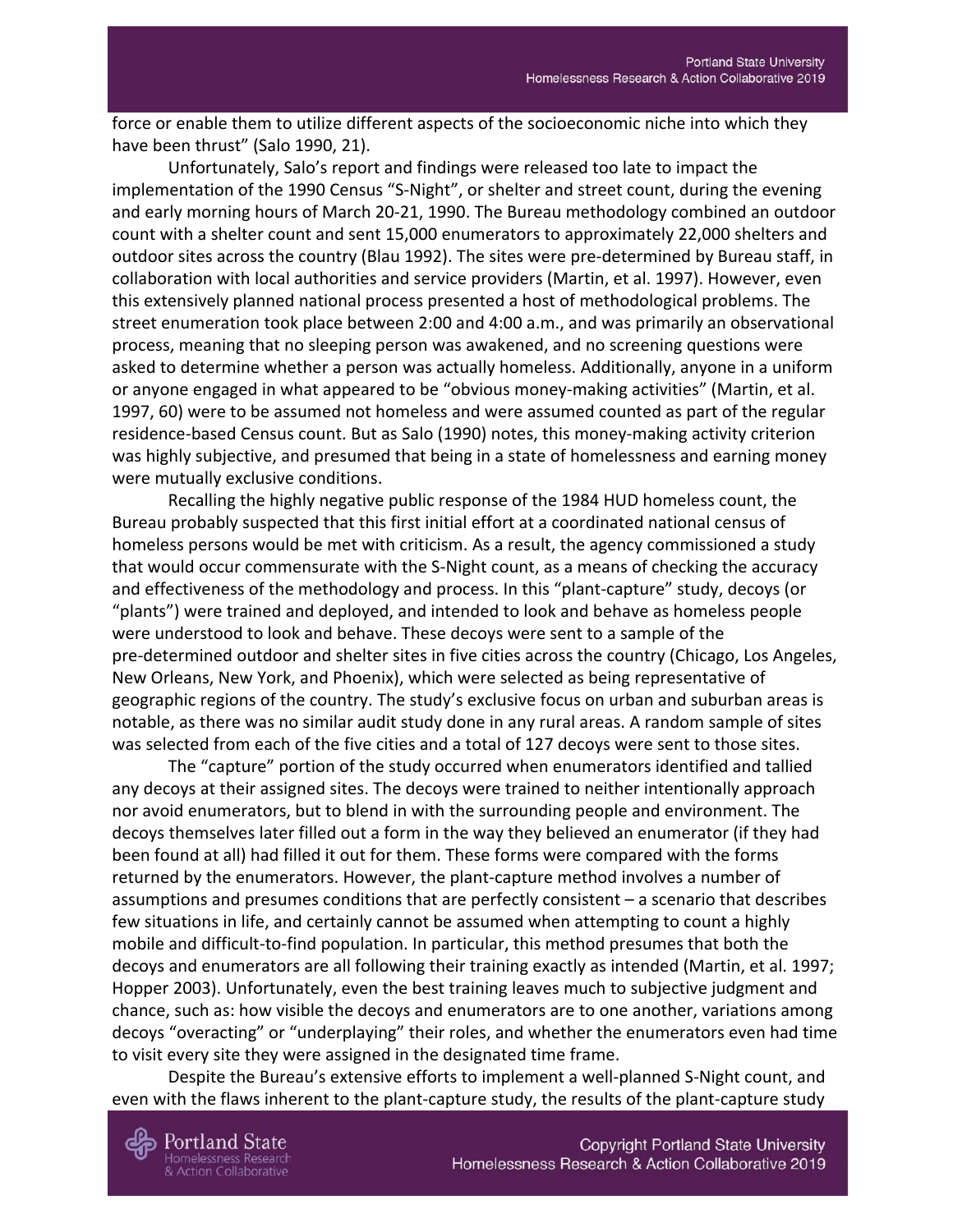suggested that substantial numbers of homeless people likely went uncounted, from 47% in New York to as much as 70% in Los Angeles (Blau 1992, 24). Some of the problems stemmed from the S-Night planners not having a full appreciation for the variable nature of outdoor and shelter sites, nor an appreciation for the difficulties in counting such a hard-to-reach population – although Salo's (1990) study addressed many of these issues, and could have been helpful in the planning for the S-Night count if his findings had been available in time. But, many advocates who had participated in the count in an effort to better understand the process still found much to dislike. The final results showed a count of 229,000 homeless individuals nationwide, 179,000 in shelters and 50,000 on the streets (Sommer 2001, 7). The criticism was so intense that the Bureau essentially disowned the results, releasing a statement, "…admitting that '[the census] was not intended to, and did not, produce a count of the homeless population'" (Blau 1992, 24).

The Bureau substantially revised its homeless count process for the 2000 Census, eliminating a separate S-Night count, and instead intensified its efforts to enumerate those living in "unconventional housing". The Bureau expanded the shelter count into a shelter and service location effort, such that services such as soup kitchens and day centers were now included. Additionally, the homeless definition was expanded, more was spent on outreach to service providers, and homeless and formerly homeless informants were hired to assist enumerators to identify hard-to-reach "congregating" sites (Sommer 2001). Due to this increased logistical and methodological effort, the 2000 figures for homeless persons increased 23% over the 1990 estimates. Yet the Bureau again distanced itself from its own work. Initially the Bureau refused to release homelessness estimates by city and state, eventually only releasing shelter counts (but not those for the other service locations) with a statement that said in part, "'…these figures do not constitute and should not be construed as a count of people without conventional housing'" (Hopper 2003, 146).

#### <span id="page-16-0"></span>**Current Practice: The Point-in-Time Count**

Despite the many definitional and methodological difficulties inherent to homeless counts, the 2001 congressional mandate still stands as current policy. As the federal agency that disburses the largest share of McKinney-Vento Act funding, HUD is the lead agency for the PITC. Since 2003, HUD has regularly released updated logistical and methodological guidance, manuals, and other forms of technical assistance to CoC jurisdictions for conducting their PITC processes. The current methodology manual (HUD 2014) explains that, "PIT counts are a critical source of data on the number and characteristics of people who are homeless in the United States. These data are used to measure homelessness on a local and national level and are published annually" (3).

The manual goes on to explain that these data are also reported to Congress, are available to the public, and are, "…increasingly important as a measure of our local and national progress related to preventing and ending homelessness…"(3). But as previously noted, aggregate state or national estimates have no utility to local service providers, who already know how many clients they are serving, and likely how many more they have to turn away. And to the degree that the state and national estimates trend up or down in any particular year, that information is already many months out-of-date by the time of report



Portland State **Iomelessness Research** & Action Collaborative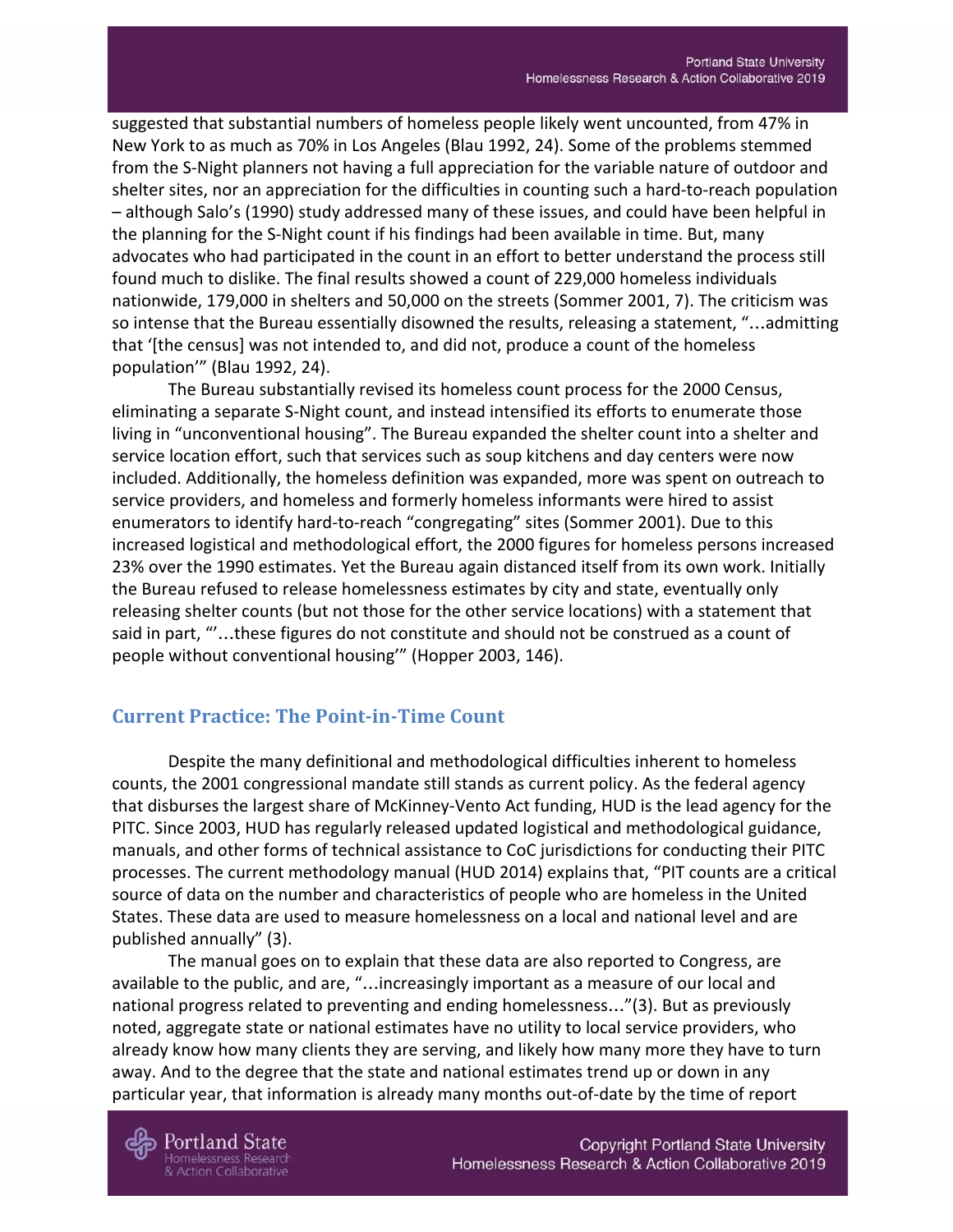publication, and does nothing to advance policy advocacy or program implementation on the street level.

The current incarnation of the PITC, as reflected in the present methodology manual, is that each CoC must conduct its count during the last ten calendar days of January at least every other year (beginning with 2003, the mandatory count therefore takes place on odd numbered years). Some communities choose to do annual street counts, and HUD requires that CoCs submit their shelter and service provider data from their HUD-mandated Homeless Management Information Systems (HMIS) every year. But these limiting parameters mean that the PITC data are almost immediately obsolete the day after collection. While illustrating the size and some characteristics of the homeless population on a particular day, at a certain time of year, and under specific environmental conditions, the PITC is not a method designed to show any more than that. Any attempt at extrapolating additional information from PITC data, such as an annual count, is an inappropriate use of these data.

A National Law Center on Homelessness and Poverty report (2017) critiquing the PITC highlights many of the problems already discussed in this review, most notably HUD's restrictive definition of homelessness and the systemic undercounting due to variability in enumerator training and behavior and environmental conditions. But one other issue that is specific to HUD's management of the PITC process, rather than a critique of any specific methodology, is the fact that the methodologies vary, not only within and among CoCs, but sometimes HUD changes elements of the approved methods from year to year, making multi-year comparisons essentially meaningless. The HUD PITC methodology manuals over time have explained that one of three methodologies is acceptable: service based counts, observational counts, or a combination of the two. However, every CoC can choose which method to use, and can even change that method for every PITC it conducts, if it chooses to do so. Comparing PITC data in any one CoC from year-to-year is therefore pointless if their methods and procedures change for every PITC. And comparing one CoC to another is impossible if each uses a different method. This methodological variability also makes the aggregate state and national data almost as suspect as Mitch Snyder's and Mary Ellen Hombs' estimates in the 1980s.

An additional complication is introduced when HUD itself decides to change methodological parameters. One example in the National Law Center report is when Rapid Rehousing beds and housing units were reclassified in 2013 from a type of Transitional Housing/Shelter to a form of permanent housing. Permanent housing beds and units are never counted in the PITC, so many communities showed a significant drop in their sheltered population from 2011 to 2013. However, most of that drop was a function of a classification change, and not an actual decline in shelter bed needs (10).

## **Homeless Count Methodologies**

<span id="page-17-0"></span>Sociologist Peter H. Rossi (then at the University of Chicago) and Martha R. Burt at the Urban Institute conducted the first and most respected scholarly work surveying and counting the homeless in the early 1980s. As academic researchers, both were well aware of the limitations of social science methods in general, and the specific challenges of working with a hard-to-reach populations such as the homeless. Rossi's 1989 book, *Down and Out in America:*

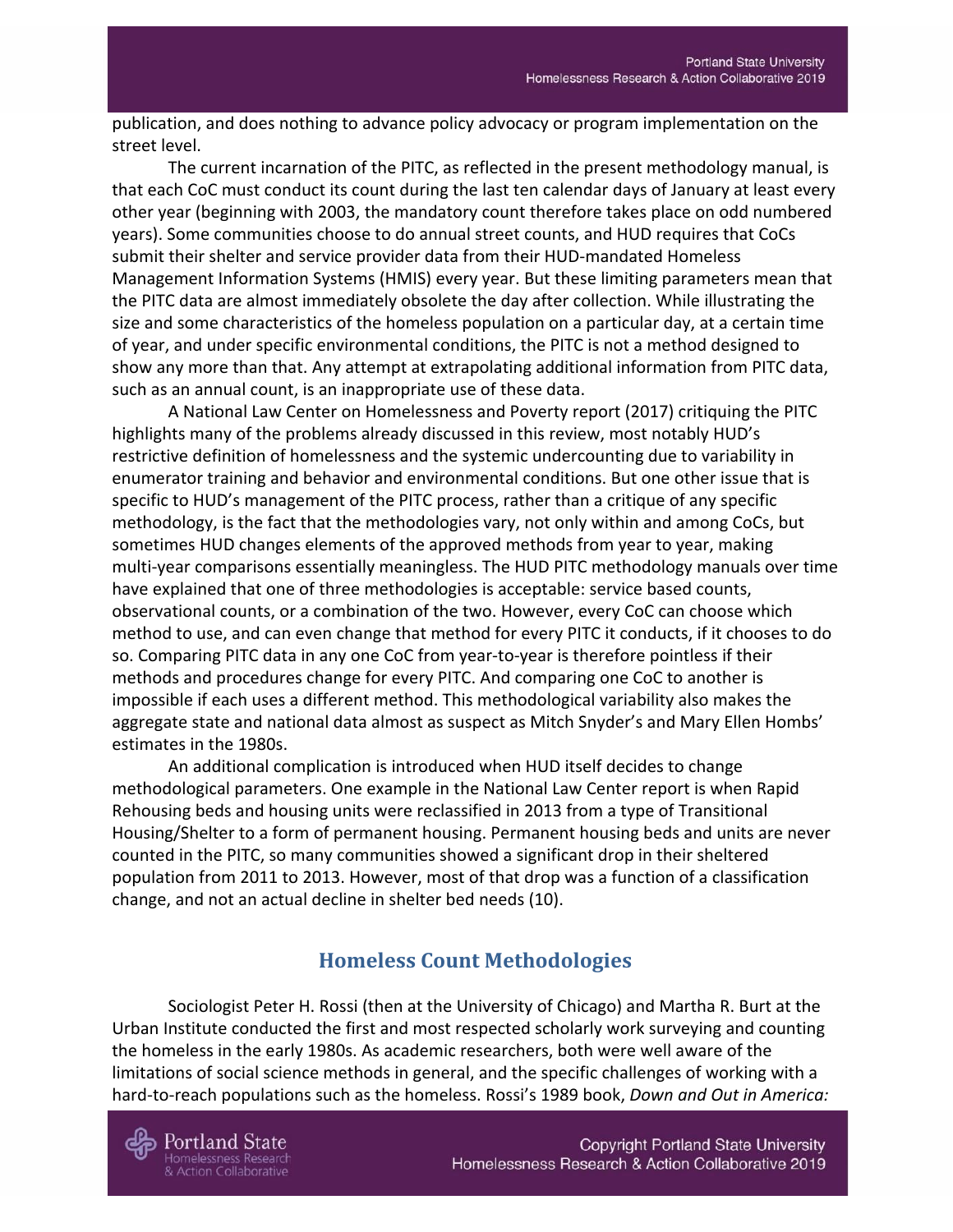*The Origins of Homelessness*, outlined what made addressing homelessness somewhat different from addressing poverty generally, the various potential causes of homelessness based on then-existing research, and the various methods of researching homeless populations, including counting them. In addition to an overview of the CCNV estimates and the controversy over the HUD counting effort in 1984, Rossi also reviews other enumeration methods being used at the time, including Burt's and his own project in Chicago. Their reviews of the primary methods still stand as an accurate summary of the potential methodologies available to researchers today.

As discussed in the earlier section about definitions, the ways in which who qualifies as homeless for the purposes of any research process is the first and most critical decision. In the case of homeless counts specifically, both Rossi (1989) and Burt (1996) note many factors that should be considered in establishing the operative definition of "homeless", such as (but not limited to):

- Should the "precariously housed" or those imminently at risk of losing their housing be included? If not, why not?
- Should greater measures be undertaken to count homeless youth, who are often more difficult to find than adults?
- Should people living in vehicles be included?
- Should people who would otherwise be on the streets or in a shelter be counted if they are temporarily in an institution (jail, hospital, etc.)
- What geographic units should be selected?
- How should geographic units be selected?
- How long should a count last (days, weeks)? If the process lasts many days or weeks, should the numbers be "de-duplicated" (i.e., eliminate people counted more than once)? If eliminating duplicates is desired, how can that be accomplished?
- What should the enumerators be trained to do? Can they approach someone to ask their housing status, or do they have to make assumptions based only on their visual observations? If they can only observe, what characteristics are they looking for?

Most importantly, by making a choice about whether each of these conditions constitutes homelessness, the research designers are also fundamentally making a critical decision for policy makers and service providers about who is or is not considered homeless. Certainly anyone is free to ignore the definition used in a particular study or circumstance, but is that likely, given that doing so would necessitate the development of another study with an alternative definition? Additionally, there are clear policy and program limitations that may incentivize the use of a certain definition.

Resource constraints are the most obvious limitation restricting the scope of a definition. Limiting a homeless count definition to only a certain subcategory of the homeless population (such as the chronically homeless), who are found in some locations and not others, necessarily restricts who is likely to qualify for assistance. Such limitations are, of course, always part of policy and program development discussions. But having the definitional decision made during the research process unavoidably forecloses policy or program options that might have been available under a different definition.



**Action Collaborative**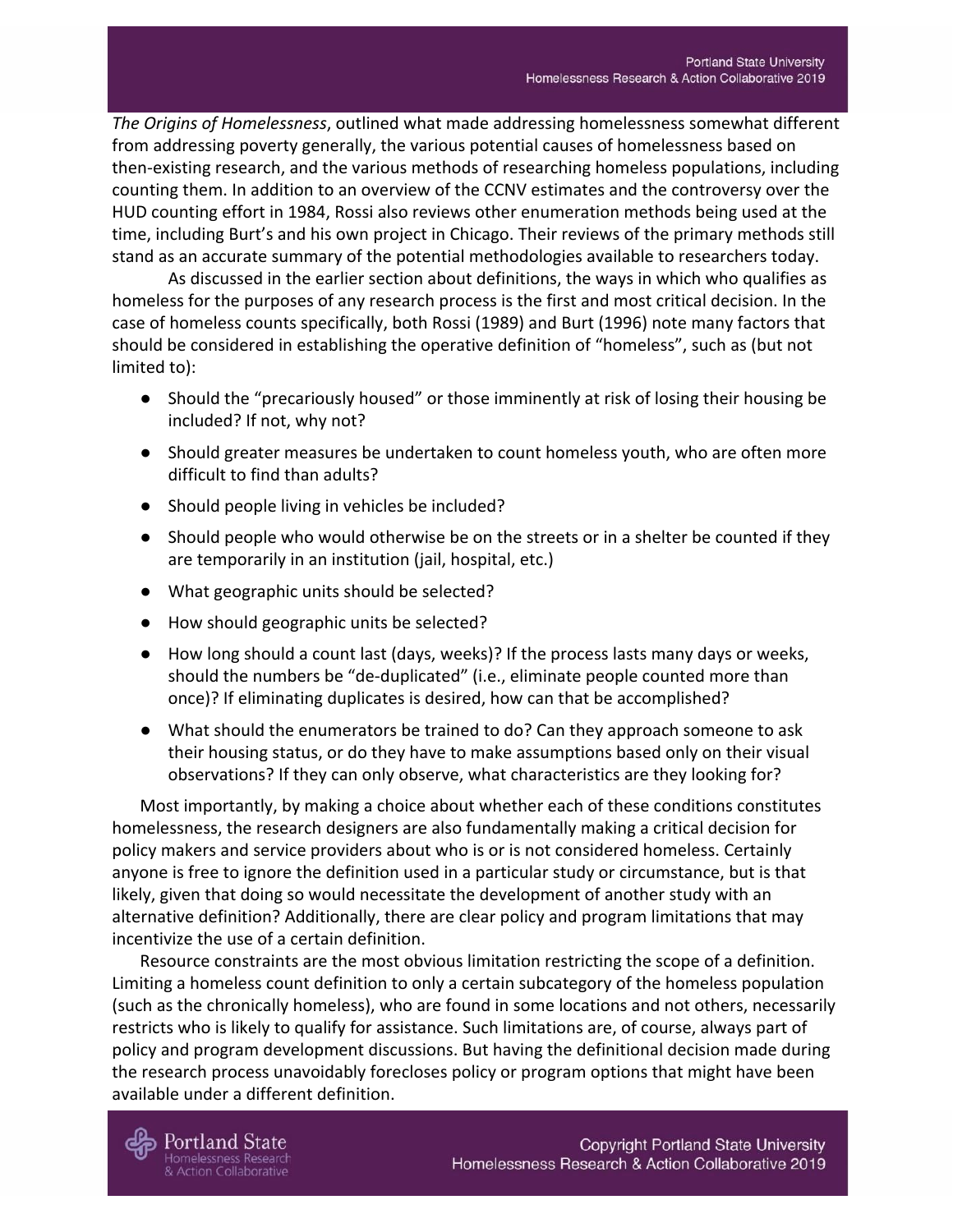What follows is an overview of the five most commonly employed homeless count methodologies:

#### <span id="page-19-0"></span>**Key Informant Estimation**

This method is one that has largely fallen out of favor, but was one of the few available options during the rise of the new homelessness in the 1980s. This method does not involve any direct observation, interviews, or enumeration of actual homeless people. Instead, researchers interview key informants or subject matter experts, typically service provider staff members, to determine an estimate. Both the CCNV and 1984 HUD estimates used this methodology. According to Rossi (1989), there were also several state agencies that used similar methods to try to generate homelessness estimates during the 1980s.

What the debates over the accuracy of the CCNV and HUD counts demonstrate, however, is that this method requires reliance on a number of highly suspect assumptions. The primary assumption is that service providers have such extensive knowledge of their client base that they can extrapolate state and/or national estimates from their own experience. This assumption is clearly problematic, as service need is known to vary widely based upon geographic differences, changes in weather and seasons, and the urban or rural nature of a community being among most obvious factors that impact demand for services. Further, many agencies specialize in different client profiles, which could also defy generalizability to a larger estimate. For example, interviewing the staff of a domestic violence shelter that accepts women and their children under the age of 10 will have vastly different professional experiences than Salvation Army staff that runs a shelter only for single men.

#### <span id="page-19-1"></span>**Partial Count**

Rossi (1989) describes a partial homeless count as one in which enumeration or surveys are conducted with a conveniently available homeless population, usually with those seeking services, such as at soup kitchens or shelters. Although this would seem to be a more direct form of count because it directly involves the populations at issue, the quality of this kind of convenience sampling approach can be just as variable as the key informant estimation. The 1990 Census S-Night count included this type of method as a component of the overall methodology. But much depends upon how the study is designed, what defines a homeless service organization, and what kinds of services are included in the study. Additionally, a common limitation of a service based count is the inability to include people who choose not to seek services at all (Berry 2007).

One of the largest studies of this type is Burt, et al.'s (2001) evaluation of the National Survey of Homeless Assistance Providers and Clients (NSHAPC) data, which was collected in 1996. Although the survey implementation and data collection were conducted by the Census Bureau, Burt and the Urban Institute research team were integral to the design process and conducted the data analysis. The design of the NSHAPC was based upon a smaller 1987 study that Burt and Barbara Cohen previously conducted for the Urban Institute. In that study, Burt and Cohen found that most of the people interviewed and who had identified themselves as

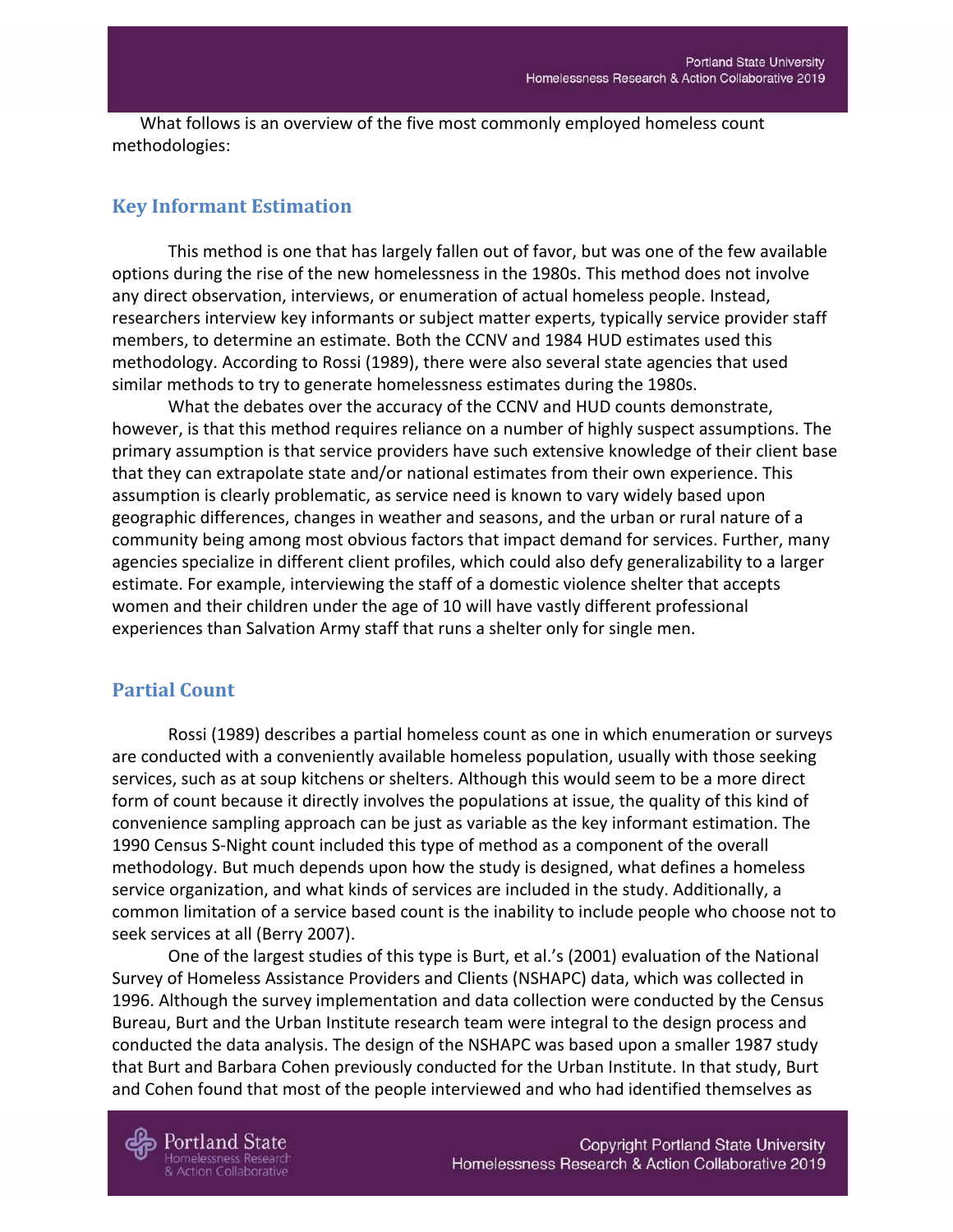unsheltered said that they used or visited one service provider at least once a week (National Law Center on Homelessness and Poverty 2017). Service use data was collected from 6,307 different service locations across 76 "metropolitan statistical areas" (Census designated units) from across the country that were a mixture of urban, suburban, and rural communities. The research team conducted interviews with over 10,000 service provider staff members and homeless clients, and collected almost 5,700 mailed survey questionnaires.

The NSHAPC results are still cited, even though the data itself are fairly outdated, primarily because the study design has not been questioned. While some may not agree with the parameters and definitions Burt and her colleagues used, the research for this review found no critiques of that study's design or conclusions. In fact, as Lee, Tyler, and Wright (2010) note, the NSHAPC estimates were not substantially different from those of the 2008 PITC about a decade later. Although this particular study does not include any street count data, the fact that many unsheltered people from the 1987 study admitted to using services at least once a week suggests that a longer term service based count, with appropriate methods for de-duplicating the data, could serve as a methodologically sound homeless count approach. Furthermore, the NSHAPC method is far better suited to extrapolation to weekly, monthly, and annual estimates; whereas the PITC is only valid for a single day, during a certain time of year, and under specific environmental conditions.

#### <span id="page-20-0"></span>**Annual Extrapolation from Partial Count**

Rossi (1989) labels annual extrapolations from partial counts as "heroic", largely because the parameters for a partial count are usually already suspect (56). Accordingly, any flaws in the underlying partial count would exponentially multiply any flaws into a larger and highly questionable annual number. The NSHAPC study analysis was able to produce an annual estimate because there were data from multiple timeframes during the study year, and a procedure was developed to address client duplication. Yet according to Rossi (1989), early 1980s extrapolations were mostly based upon street and shelter enumerations that were simply converted into a ratio of street-to-shelter numbers. A formula using that ratio, coming from a single point in time, would then be applied across an entire year. However, Rossi rightfully argues that this practice assumes that the street-to-shelter ratio remains constant throughout the year. But even in the early 1980s, service provider data seemed to show wide seasonal variations in service use, meaning that such ratios – and the annual estimates produced from them – were likely quite inaccurate.

There is currently one widely accepted formula used by some communities to extrapolate an annual number from their PITC estimates. This formula, developed by Burt and Wilkins (2005) is described as being specifically for use to plan for the appropriate amount of permanent supportive housing (PSH) that needs to be acquired or built. Burt and Wilkins are quite careful to state that the formula is only as useful as the numbers fed into it, affirming that, "Projecting is easy but getting the baseline right is hard. First you have to get your PIT count right, after which you *may* be able to estimate annual numbers" (3, emphasis in original). Their brief white paper goes on to briefly explain how to acquire the best PITC estimates, and then how to apply their formula. While the short section about conducting a high quality count is not new information (it draws from the HUD PITC methodology manual of the time) Burt and Wilkins clearly felt it necessary to reiterate the importance of quality baseline numbers, since

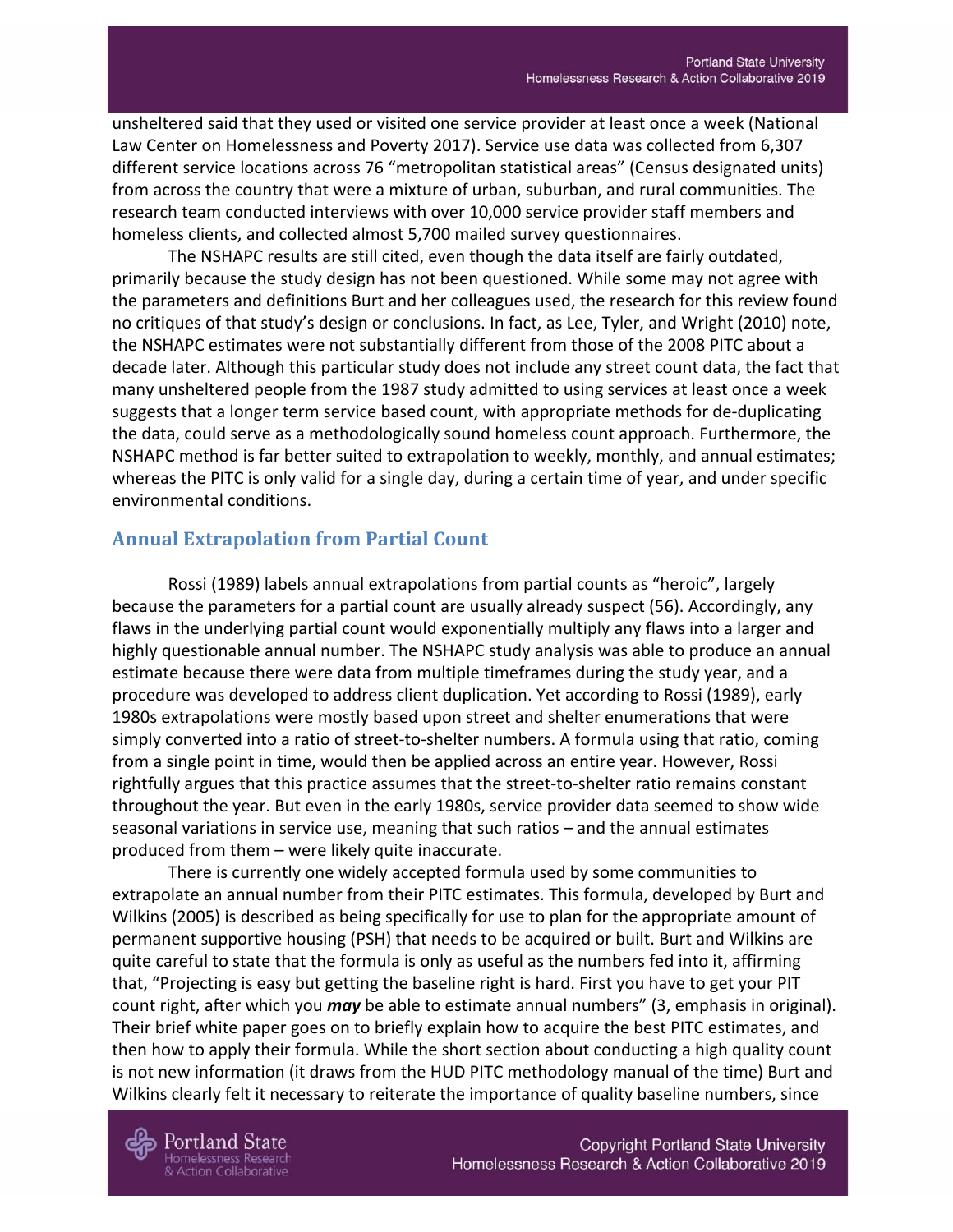they were well aware of the consequences of applying the extrapolation formula to poorly derived PITC figures.

The most interesting aspect of the Burt and Wilkins annualizing formula is the fact that it is expressly intended for use to determine PSH need. PSH housing units are only intended for use by the chronically homeless. In this regard, the authors are implicitly acknowledging that this annualizing formula (and its underlying baseline numbers) only accounts for one type of homelessness profile, as the HUD definition (then and now) is quite specific about the conditions that qualify someone as chronically homeless. Although this definition has since been expanded to include families, at the time Burt and Wilkins published their paper for their sponsor, the Corporation for Supportive Housing, the chronically homeless definition could only include single adult men and women.

#### <span id="page-21-0"></span>**Observation Censuses**

Observational censuses are probably the most commonly recognized homeless count approach. As with the decennial U.S. Census, such an effort implies that every single homeless person that can be found will be counted. But unlike the U.S. Census, which is based upon finding people at known and fixed residential locations, an observational homeless count involves a significant amount of preparation to try to find all of the places where homeless people are likely to be found. Also, the U.S. Census process does not only count certain people, as it is intended to count every person who can be found, with no definitional limitations. As previously discussed, homeless counts can only count people meeting certain criteria. It is this selective count feature that makes observational counts so difficult to plan – how can enumerators be trained to identify the "correct" homeless people if they are unable directly ask them about their status?

The most commonly used form of an observational count is usually done in a single day and is known as a point or period prevalence study. This is the concept that gives the HUD Point-in-Time Count its official moniker. In this regard, calling an observational count a "census" is, technically speaking, more aspiration than reality since there is no legitimate expectation that every single homeless person will be found. As Cowan, Breakey, and Fischer (1988) found, this one day snapshot has limited utility, since so many characteristics among a community's homeless population can change over the course of a year. Furthermore, attempting to audit these point prevalence studies through the use of plant-capture approaches suggest significant weaknesses that are simply inherent to the any homeless count process.

A number of studies have engaged or studied the effectiveness of observational homeless counts, with the intent of overcoming their logistical and methodological limitations. Plant-capture studies appear to be one of the more popular methods for both auditing the process itself, and as the means through which to make statistical adjustments to the final estimates. Martin, et al.'s (1997) previously discussed review of the plant-capture process during the 1990 S-Night count is one of the earlier examples. They concluded that the plant-capture method employed during the S-Count "holds promise" for estimating difficult to find populations, such as homeless persons. However, for the remainder of that same paragraph, the authors list the many exacting conditions needed for the method to work

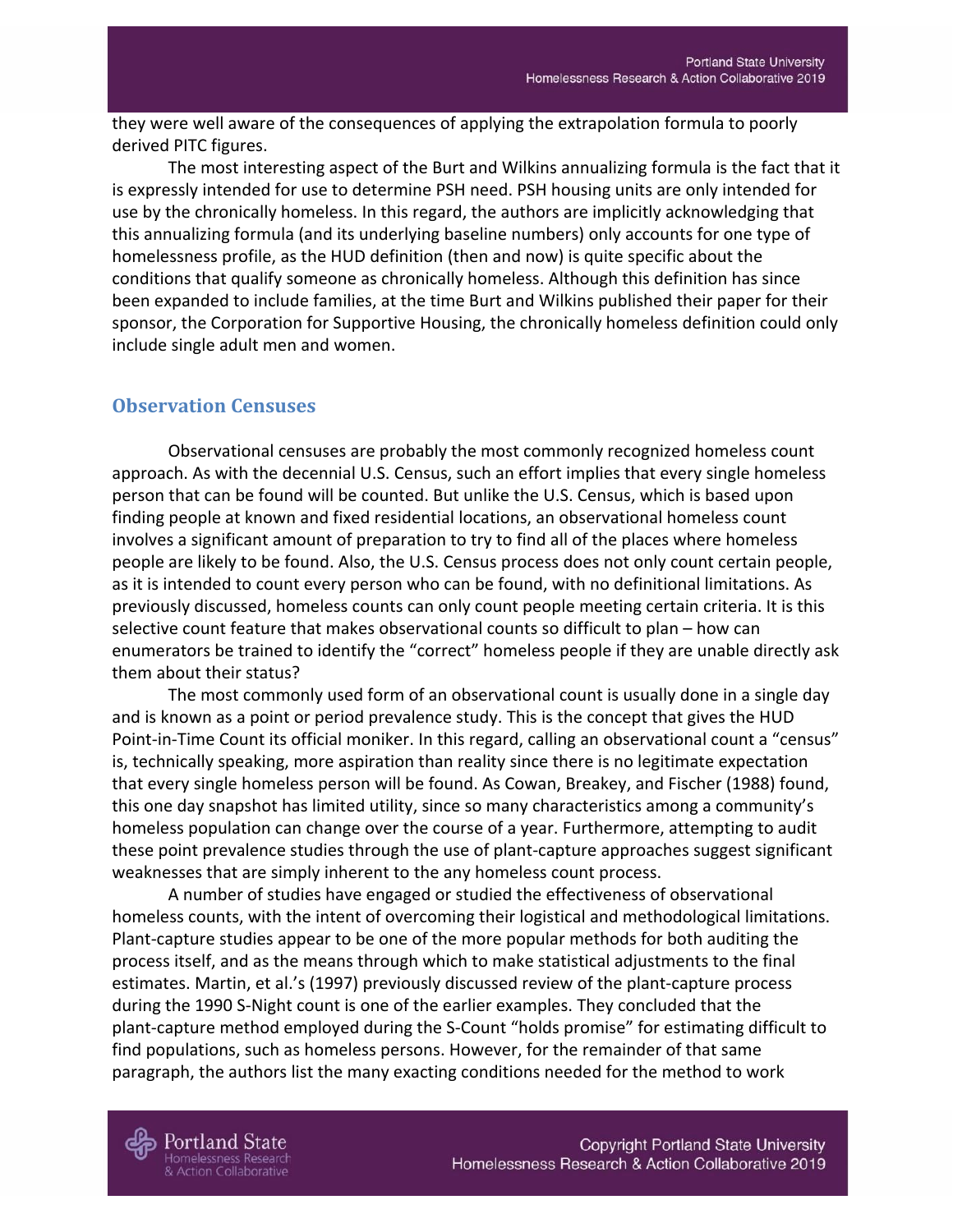effectively and the many conditions outside of planners' control that could counteract these conditions. In this way, the authors seem to argue against their own conclusion (71).

Hopper, et al. (2008) engaged two methods in an effort to improve the accuracy of the New York City observational homeless count process. The plant-capture method was used as a means of providing a valid method for making statistical adjustments to the estimates, particularly the predicted undercount of homeless on the day of the count. But use of a secondary method, a survey of service users, suggests that the plant-capture method may have too many variables due to human judgment and error to be effective for either data quality control or statistical adjustment. It appeared that enumerators may have modified their actions (perhaps mostly unintentionally) knowing that a quality control study was in progress. Further, many enumerators apparently "discounted" many plants. In other words, enumerators used visual clues to determine that the decoy volunteers were not homeless, and so did not include them in their counts (1440). Additionally, the service site interviews revealed that some actual homeless clients suspected they had not been counted. One reported having seen an enumeration team, but it never came close enough to be likely to see and count him. Others indicated they had been in locations on the night of the count (such as abandoned buildings) where no enumeration teams were seen, nor expected to venture.

Berry (2007) identifies many of the limitations to homeless counts in general (e.g., definitional disagreement and constraints of service location surveys), and observational counts in particular. He comments on the inability to confirm homelessness status through direct communication, which is often too time-consuming given the typical one-day time constraint. In response, Berry designed an observational count in a section of Toronto, Canada in which enumeration teams pilot tested two different plant-capture observational techniques. One team walked a small area, while the other drove through a larger area, each following a prescribed route.

Each enumeration team conducted their count twice during daylight hours, which is contrary to the typical focus on single, late night/early morning hours enumeration used in many PIT counts. The available daylight allowed the enumerators to see who they were counting. Although this would not necessarily eliminate double-counting someone, it would be less likely, unless people had changed their clothes and hairstyles over a four to six hour period. Berry admits that this approach cannot solve all of the methodological problems with an observational count, but concludes that using one or both of these canvassing approaches can be useful in combination with other methods (such as service site surveys), and that these alternative approaches could overcome some of the enumerator training and environmental variable problems that are common limitations of observational counts.

Troisi, et al. (2015) describe their efforts to improve the accuracy of the Houston/Harris County, Texas PITC. Their study evolved over the course of three years, which was possible because this particular CoC conducts an annual count. The researchers, in partnership with the many local government and community agencies usually involved in the PITC, developed a multi-stage process that did not materially impact the methodology of their observational count, but instead focused on logistical changes that could improve efficiency and effectiveness. A plant-capture method was incorporated for two of the three years of the project as a means to make statistical adjustments for the anticipated undercount. However, it was dropped during the third year because they found that the training variances and

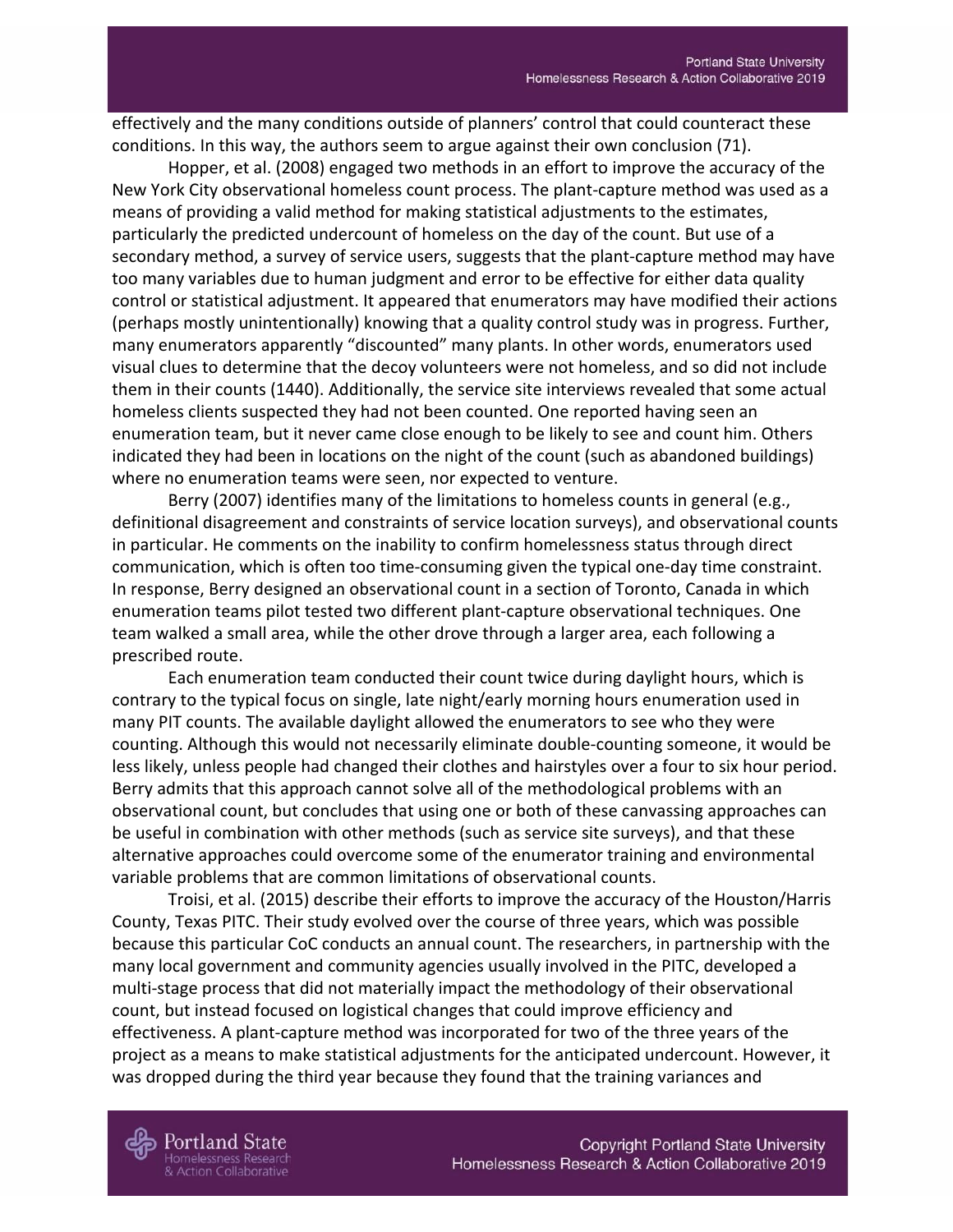subjective judgments of the enumerators created too much data inconsistency, and there was a general confusion about the role of the planted decoys and how to count them (491, 495).

Despite Berry's (2007) relatively positive belief that appropriate enumerator training and strict logistical planning can overcome many of the issues identified in these plant-capture studies, there is ultimately no amount of training or quality control studies that can completely control for the vagaries of human behavior. The ubiquity of observational methodologies is unlikely to change, but communities will need to understand that there will always be trade-offs that communities will have to accept with any homeless count method. There must simply be acceptance that there can never be a perfectly accurate count of the homeless, and that such efforts will always produce estimates, not definitive figures. Or, as Burt (2001) frames this problem, "…it is very difficult to find most homeless people if you only give yourselves one day to do it" (25).

#### <span id="page-23-0"></span>**Adaptations of Standard Sampling Designs**

Rossi (1989) argues that because homeless counts cannot rely on random or unbiased samples from residential or other fixed locations, the alternative is to alter this standard method. He states that drawing an unbiased sample of "nondwellings", or identifying the locations where the homeless (as defined for a particular study) can be found, is therefore the primary option. Perhaps not surprisingly, Rossi uses the 1986 Chicago Homeless Study, which he led, as an example of such an approach. That study was not intended primarily as a count, and instead each potentially homeless person was interviewed; hence this study easily overcame the inherent problem of observational studies. But Rossi's team's sampling method is worth attention because this study sampled a combination of a street and shelter homeless persons. In the case of the sheltered population, a sample of shelters was drawn from the total universe of known shelters in Chicago, using local lists and expert informants. Then the number of actual people interviewed was determined by probability, as a proportion relative to the size of that shelter. Rossi states that overall, about one in every three people encountered was interviewed (Rossi 1989, 59).

The Chicago study surveyed street homeless people using Census defined areas, and interviewers used a set of screening questions to determine if the potential respondent was homeless, as defined in the study methodology. To try to locate homeless people in difficult to find locations, the interviewer teams sought advice and assistance from local informants, such as security guards. The teams also tried searching in a variety of locations where homeless people might try to find cover for the night (doorways, dumpsters, parked vehicles, etc.). Each interview team was accompanied by an off-duty police officer. Each interviewee was paid a small stipend for their participation, or \$1 if they were screened but deemed ineligible to participate. The study was initially planned to take place during one period in the winter, summer, and fall. However, due to limited financing, only the fall and winter surveys were ultimately conducted.

Many of the features of the Chicago Homeless Study are now considered by HUD to be acceptable PITC methods (HUD 2014). HUD only requires a total count of the homeless and those in several subcategories (e.g., youth, families, chronically homeless, etc.) as a condition of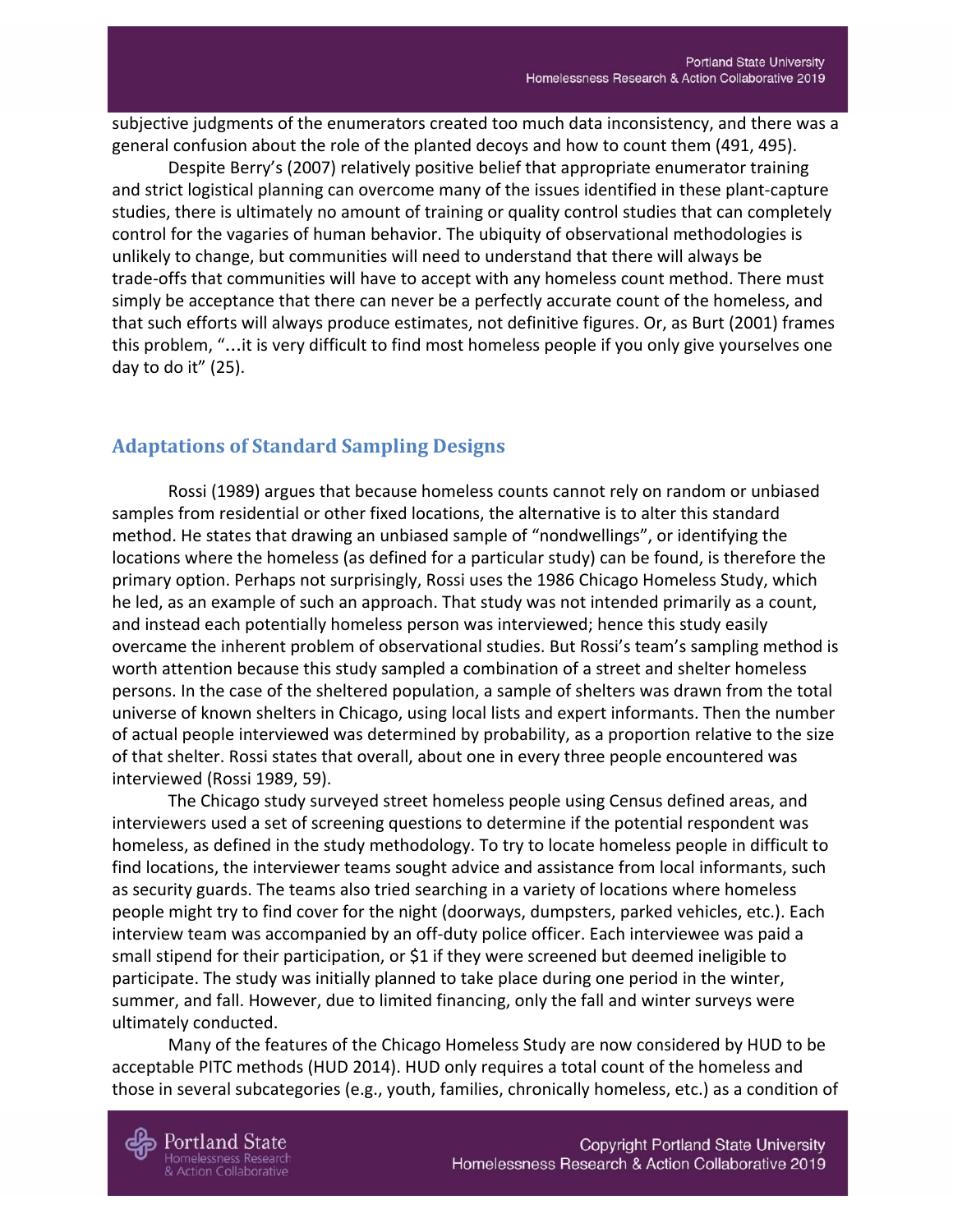homeless services funding. But since the PITC is an unfunded mandate, and communities must use their own resources to fund the process, many have decided to use it to also take surveys of those they encounter in shelters and on the streets, much as Rossi and his colleagues did for the Chicago study. Since the aggregate count data alone cannot really inform program or policy decisions, these surveys are used as an opportunity to ask questions that can help with this local decision making, while also gathering the data that HUD requires. For communities with the goal of collecting information beyond the HUD required data, a combination of methods similar to the Chicago study can overcome many of the limitations of a single method. For example, an observational count as described in Berry (2007) could also be combined with a more extensive survey process similar to that used in the Chicago study, and still be considered an acceptable PITC methodology by HUD.

Another possible alternative approach is the use of phone surveys. In the first two decades of the "new homelessness", landline phones existed in almost every household. As a result, phone surveys could be used to select a random and unbiased sample. Any or all members of a household could be interviewed to determine household estimates of homelessness histories and rates of those doubled up in a single dwelling. Link, et al. (1994) used such a method to determine five year and lifetime rates of homelessness. Link and colleagues acknowledge that their method excluded any literally homeless people, most of whom would not have had a consistent location from which to place or receive phone calls at the time, except for payphones or through service agencies that provided this service. Furthermore, since their selection process only included households, their method also excluded people in institutions, such as hospitals and jails.

However, the most critical downside of a phone survey today is the fact that mobile phone ownership is very high, and no longer correlated with a specific location. Further, the modern portability of phone numbers means that sampling by area code no longer guarantees that a potential respondent is in the location a researcher is trying to sample, making a random and unbiased sample highly problematic. On the other hand, the relatively cheap cost and accessibility of mobile phones has allowed many homeless people to own a phone, which could factor into the ability to somehow use a phone survey to access people that Link and colleagues were unable to interview in the 1990s.

But, for the conditions of the time, Link, et al. could reasonably argue in their conclusions that their methodology overcame the limitation of point prevalence (i.e., point in time) studies by asking about homelessness experience over many years. Of course the main limitation to this and any other survey process is the reliance on accurate and truthful responses. In this case, it is probably less likely that respondents would have deliberately lied, but the need to quantify periods of homelessness over the previous five years, let alone an entire lifetime, might have stretched the limits of people's memories. They may not have been deliberately deceitful, but the accuracy of the respondents' memories can certainly call into question the final estimates generated from the data in that study.

A more contemporary study that incorporates a landline phone survey suggests how such a method could still elicit some useful data. Agans, et al. (2014) describes how a landline phone survey was used to supplement the 2009 and 2011 Los Angeles County homeless counts as a means of trying to estimate the doubled up population. This study used a network or multiplicity sampling approach. In practical terms, this meant that, using a marketing company list of addresses and phone numbers, the researchers selected neighborhoods based upon

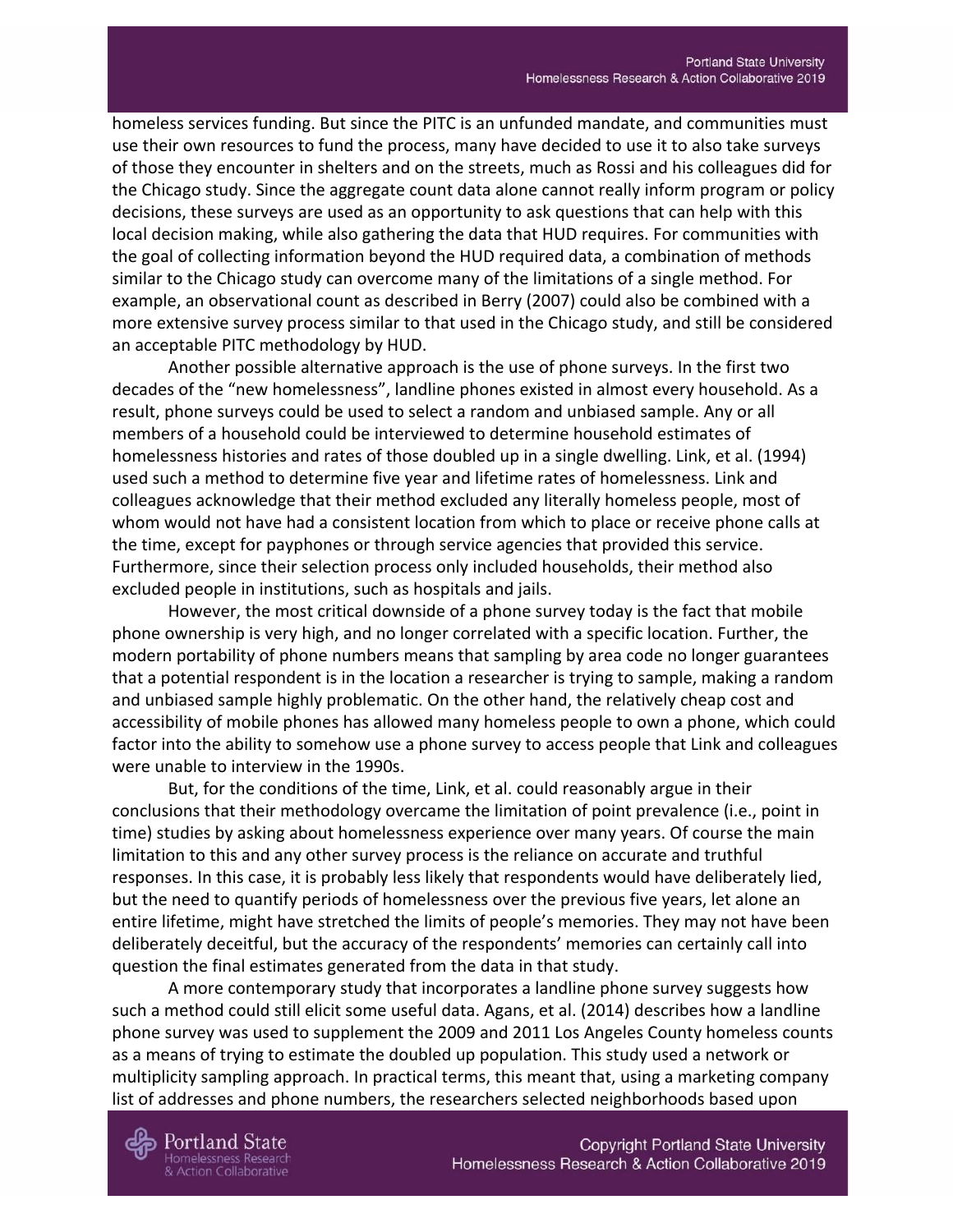income information associated with the marketing list, publicly available data, and other sources that could predict "hidden homelessness", defined in this study, "…as those who live among, but not directly with, the residential population of a community" (218). Then, through phone surveys, respondents were asked to estimate the number of hidden homeless in the neighboring households. In some cases, research team members were sent out to locations for which the respondents' calculation of the number of neighboring residences did not match other publicly available information.

For the reasons noted above, a landline phone survey is no longer an option, but the Agans study suggests an alternative. Although this study was completely dependent upon a landline phone survey, the network sampling method used could instead be implemented through an in-person interview model. The same neighborhood selection methods using marketing lists and publicly available information is still available and could still be used. Furthermore, this native neighborhood knowledge base is far more likely to be useful in finding the hidden homeless than any of the other more conventional homeless count methods.

### <span id="page-25-0"></span>**Supplemental Method: Ethnographies**

Although not a method suitable for conducting homeless counts, ethnographic research methods deserve special attention for their ability to provide more insight into the attitudes and behaviors of homeless populations. Unlike a more structured survey interview, ethnographers visit the areas where their intended subjects live or work, and generally undertake extended and unstructured conversations with them, without any specific interview guide or list of questions. In addition to the previously discussed Salo (1990) study prior to the 1990 S-Night count, Hopper's (2003) ethnographic study during the 1990 S-Night count was specifically designed to discern the, "…mobility, rules of conduct, and textures of life…" (133) among the homeless being counted, with the intent to determine how that information might better inform future enumeration processes.

Not unlike some of the observations and recommendations made by Salo, Hopper found that norms of behavior, relationships among those in the same areas (regardless of biological or marital relationships), ethnicity, gender, and support/complicity or animosity of non-homeless people (police, security guards, bystanders, etc.) had significant implications for the S-Night count. Hopper and his team noticed that the pre-identified sites had simply been treated in the same way as residential addresses, with no additional instructions on how to approach these areas or where to look for people. Additionally, many of the non-homeless poor who were in the same areas as those considered homeless were found to be suspicious of the process and were not subjected to any screener questions to determine their actual status. This lack of understanding of the area norms of behavior were clearly a barrier to full participation by those in the pre-identified locations.

The Glasser, Hirsch, and Chan (2013) study appears to be a study similar to Salo's, except during the 2010 Census. There was no specific S-Night effort during the 2010 process, but this study was designed to find out what types of enumeration would yield the, "most complete and accurate count of homeless populations" (2). This study used a combination of ethnographic and standard semi-structured interview methods. However, an interesting additional feature of this study was the focus groups with homeless people following the main



**Iomelessness Research** 

**Action Collaborative**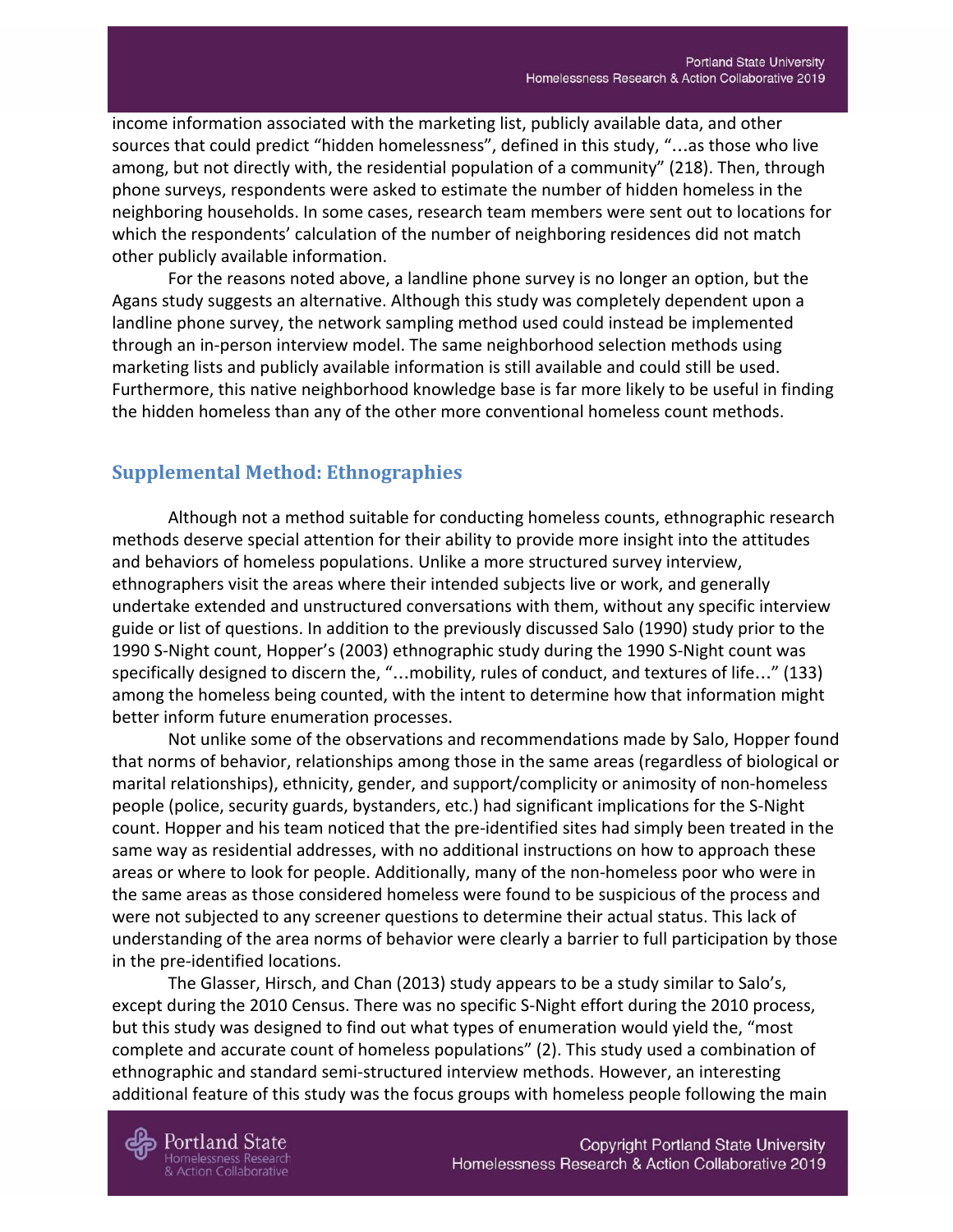study period, used to elicit feedback about the Census process. The recommendations in this report mirror those in Salo (1990) and Hopper (2003): greater outreach beforehand to homeless service providers and homeless populations, consistent training and procedures for enumerators, and further research into methods to find doubled up populations.

Some public health studies have also used methods that are somewhat akin to ethnographies, in order to garner detailed information about their subjects. Just one example is the Brown, et al. (2016) study of "life course experiences" of homeless adults 50 years of age or older. These data were collected as part of the enrollment and baseline interviews with 350 participants of the Health Outcomes in People Experiencing Homelessness in Older Middle agE (HOPE HOME) study in Oakland, California. The enrollment interviews took place in various places frequented by the targeted population, with the second baseline interviews taking place at a local community center. Because the intent was to study the potential differential impacts of homelessness on younger and older people, the interviews were long and covered a wide range of memories and timelines, so participant recall is the most significant limitation of this study. However, the benefits of this kind of in-depth research are undeniable. Smaller, more intensive studies and ethnographies are far better able to provide insights into ways to adjust research methods and design than are large observational counts or surveys.

#### <span id="page-26-0"></span>**Who Are the Hidden Homeless?**

As with all other definitions relating to the identification of homeless people, there is no universally understood definition of the "hidden homeless". There are several terms that can be used, but all have a different meaning depending upon the context. As noted in the discussion of the Agans, et al. (2014) study, their definition of hidden homelessness meant, "those who live among, but not directly with, the residential population of a community" (218). This could include anyone not in a shelter and sleeping in a mostly hidden outdoor location, such as a garage, back porch, tool shed, or vehicle. This definition is different from the definition HUD used at the time for people deemed "precariously housed" or "at risk of literal homelessness", which included those living doubled up (or "couch surfing") in a single residence with extended family, friends, or acquaintances due to lack of economic means to live independently. Another definition of hidden homelessness used by Rossi (1989), Salo (1990), and Glasser, Hirsch, and Chan (2014), are people who are literally homeless, but difficult to find – meaning hidden from enumerators. Burt (1996), on the other hand, uses the terms "precariously housed" and "doubled up" as synonyms. While defining which population is being discussed is critical when designing a research study, as a practical matter, all types of hidden homelessness are of interest to scholars, advocates, and service providers.

However, because HUD does not allow inclusion of the doubled up homeless to be included in the PITC, many communities choose not to add this type of hidden homelessness into their PITC process. Interestingly, due to the outsized influence of HUD on how homelessness is defined and therefore counted, some communities that previously counted their doubled up populations in an effort to better inform local policy and program decisions have elected to discontinue the practice. While the Agans, et al. (2014) study shows that Los Angeles County attempted to count the doubled up population at least through its 2011 PITC,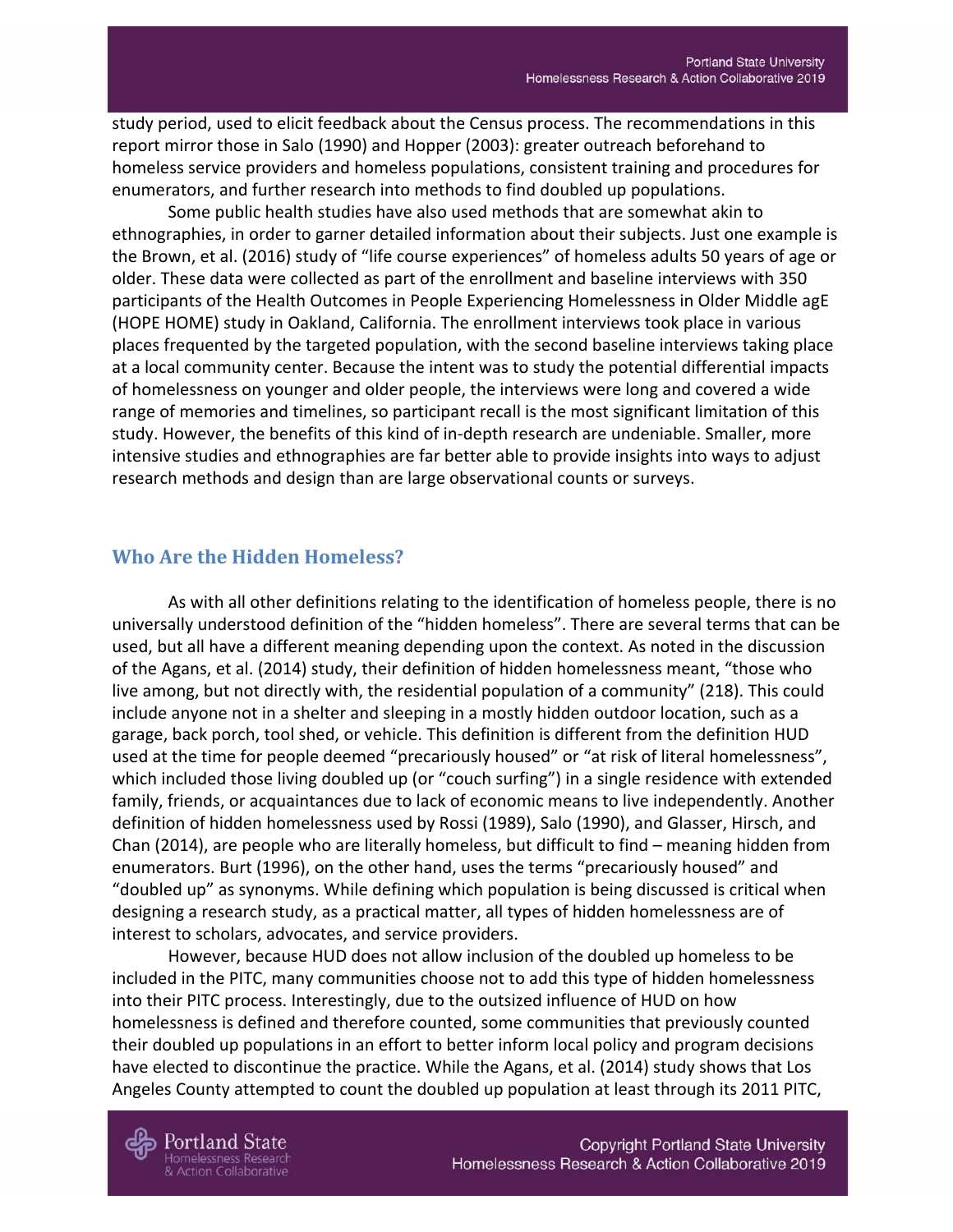the recently released 2019 LA County PITC gives no indication that this population is still included in the PITC process (Wright 2019). Similarly, San Francisco chose to exclude doubled up populations from its count for the first time in 2019, in an effort to be more consistent with the surrounding communities that only include people defined as homeless under the HUD PITC definition. The director of the city's Department of Homelessness and Supportive Housing told the *San Francisco Chronicle* that, "The methodology for doing these counts gets super confusing, and most people want to compare us to other communities. So using our own definition is just not helpful" (Fagan 2019).

Despite this retrenchment in seeking doubled up estimates in some communities, others are expanding their efforts to broaden their homeless population estimates. Two recent studies provide an interesting new potential method for estimating doubled up/precariously housed populations. The Chicago Coalition for the Homeless (2016) used a combination of Census Bureau American Community Survey (ACS) data and homeless client service use data from the Homeless Management Information System (HMIS) to estimate Chicago's doubled up population. This analysis used the PITC homeless definition and expanded it to include, "those who are sharing the housing of other persons due to loss of housing, economic hardship, or a similar reason; are living in motels, hotels, trailer parks, or camping grounds due to the lack of alternative adequate accommodations; are living in emergency or transitional shelters; or are abandoned in hospitals" (3).

This Chicago study used ACS data that identifies those doubled up as any "additional adult in the household who was not the head of household or their spouse or partner" (4), although there is no indication as to whether this status resulted from economic hardship. The researchers then requested unduplicated HMIS data from homeless service providers and identified records that showed whether the individual or family unit had lived with friends or family at any time during the calendar year they were served by a shelter. An unduplicated estimate was created by adding the number of doubled up individuals from the ACS analysis to the number of people served in the homeless service system, but not including those who said they had also lived in a doubled up situation during the year.

This Chicago homeless count process did not include any PITC or other observational count data. But it did not need to do so, as the intent of this study was to estimate the number of people not visible during an observational count. The main benefit with this approach is the methodological consistency the ACS and HMIS data, and the relevance to the doubled up definition being used. A similar study in Nashville in 2018 used just ACS data to create a doubled up estimate in that city, and compared those estimates with PITC data (Richard, Rule, and Glendening 2019). However, it is not clear why the Nashville researchers chose not to also seek out HMIS data and combine that information with ACS estimates.

# **Policy Implications**

<span id="page-27-0"></span>Given the history and methods described in this review, it can be argued that homeless count efforts are little more than an expensive theatrical production. It is true that the largest of these processes, the HUD PITC, successfully mobilizes thousands of like-minded and supportive people to seek out the homeless residents of their communities in a presumed effort to help them. But in the policy domain, homeless count estimates appear to be of

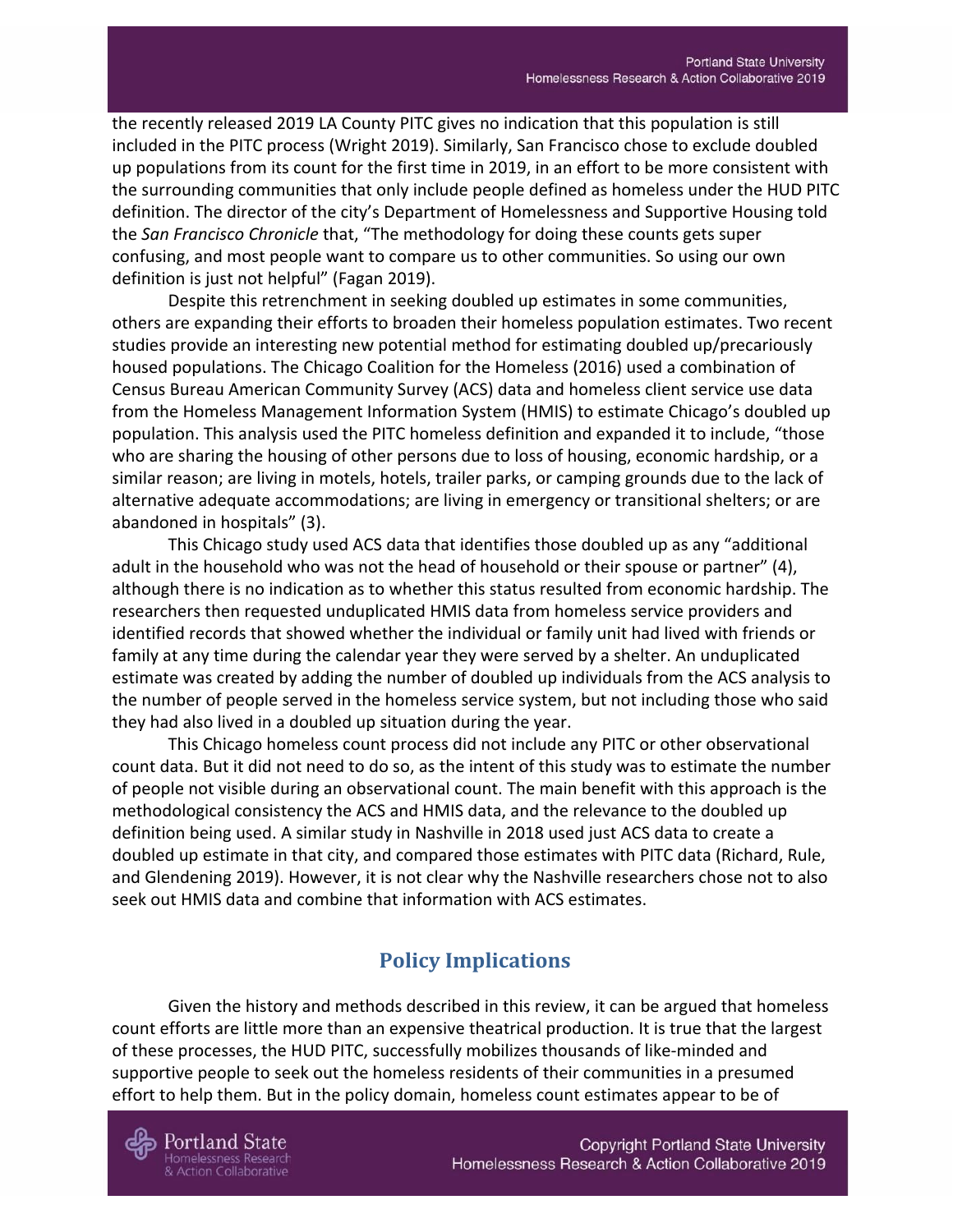dubious value. Due to methodological inconsistencies and the regional and seasonal variations that impact service use and available outdoor congregating locations, any aggregated estimates are essentially useless for state or national policy making – except to say that the problem is large, not temporary, and requires government intervention. In this regard, Mitch Snyder's estimation "method" is as valid as any of the other methods discussed in this review.

Adjusting homeless count methods and logistics to try to find more literally homeless people is not particularly controversial; it is just a more resource intensive endeavor. However, the inclusion or exclusion of the doubled up population is highly contested, since including an estimate of the doubled up in the HUD definition would expand the scope of homelessness and the potential draw on service systems to an exponential degree. The political debate over this expansion necessarily influences how and when the policy development and implementation eventually occurs. Accordingly, the way in which this debate unfolds can be a matter of literal life and death for homeless people. By adhering strictly to the HUD definition, many communities are making a choice to explicitly focus policy and program development primarily on the chronically homeless, to the exclusion of other vulnerable populations.

Other than the researchers who expend significant effort to carefully discuss the implications of definitional and methodological parameters, there is often little discussion among many of the articles discussed in this review about the implied focus on the chronically homeless. This omission could have serious ramifications for those homeless people that seek services, as policies and programs designed for the chronically homeless – who are generally single adults who have had a long history of literal homelessness – will not necessarily be optimal for other homeless populations, such as youth or families. Further, there did not appear to be any substantive discussion in many of these studies about the impact of race on any type of homelessness experience, with the notable exception of the ethnographic studies. Given the known impacts of race on federal, state, and local housing policies throughout the 20<sup>th</sup> century, and the legacy that such policies continue to perpetuate today, it seems foolhardy to try to devise "colorblind" homelessness policy that does not explicitly acknowledge and address this history.

The implicit focus on the chronically homeless is especially confusing for policy makers and members of the public who are also familiar with the counts of homeless students that are required by the McKinney-Vento Act and done separately from the PITC. All public K-12 school districts in the nation who receive any kind of federal funding are required to identify and provide services to all homeless students in their districts. However, as the National Law Center on Homelessness and Poverty report (2017) notes, the definition that school districts use far is broader than the HUD definition, primarily because it includes students that are living in doubled up conditions.

Use of the school district definition could enable communities to roughly estimate at least some portion of their doubled up populations, since almost every student lives with other family members in similar circumstances. In addition to the expanded definition of homelessness, these district counts are essentially a form of service based homeless count, utilizing a service that almost every child in the country has access to at one point or another. In this respect, the school district counts address two of the main critiques of the PITC – using a definition that includes more precariously housed people and using a service based counting method that has some built-in reliability and consistency not found in other types of homeless services. While extensive lobbying at the federal level would be required to somehow combine

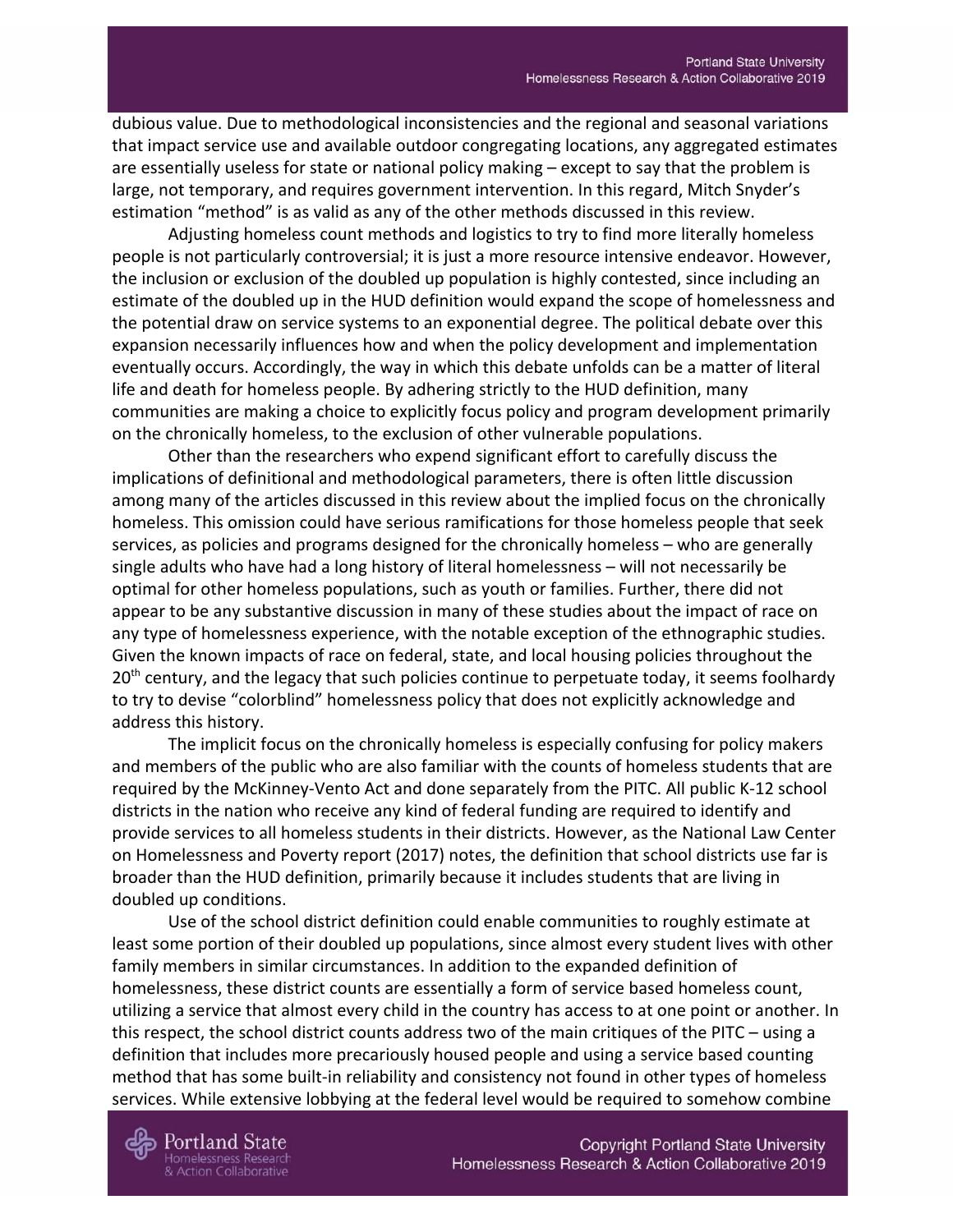<span id="page-29-0"></span>or better align the HUD and Department of Education definitions, communities can – and should – use both sets of data, and not the PITC alone, to establish their understanding of the size and scope of its homeless population.

# **Conclusion**

It is hoped that this review makes clear that there is a substantial and contested history of modern efforts to count the nation's homeless, long before the advent of HUD's Point-in-Time Count. What makes this history and the ongoing debate over the accuracy and relevance of homeless counts most critical is the way in which these seemingly neutral estimates are, in fact, highly subjective. The definitions and methods used are all deeply embedded with assumptions about who the homeless are – or are expected to be – irrespective of their actual characteristics and identities. These assumptions, and the vast public and private service system that has developed around them, have developed over four decades, and homeless counts are now a central feature of that system. However, through this brief history and overview of the literature about the many homeless count methods and their benefits and drawbacks, perhaps a more thoughtful discussion can be had regarding the role that homeless count data should have on the development of future local, state, and federal policies. Or, perhaps more importantly, the limitations of these data and how other types of research can be used to better inform those policies.

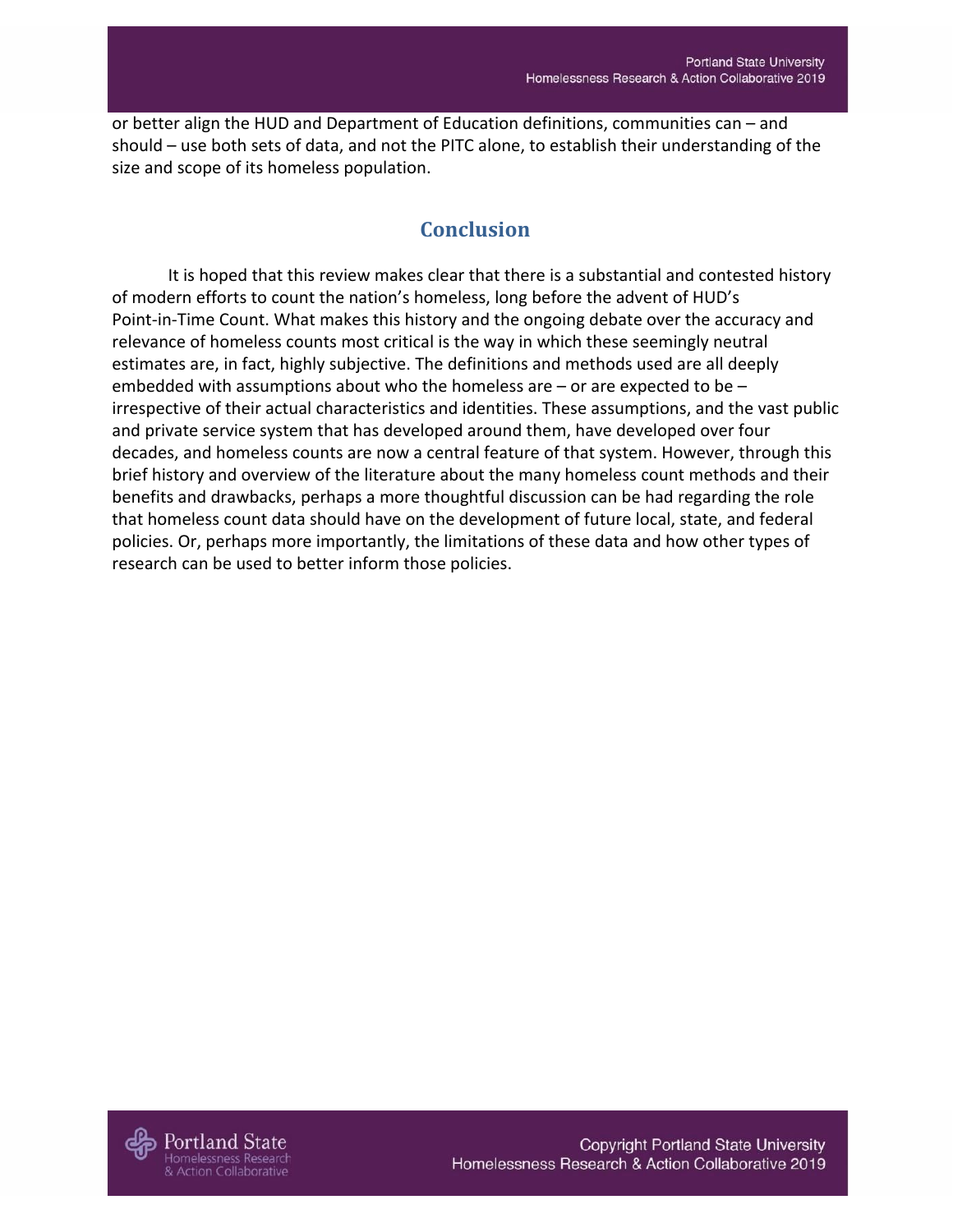# **Terminology**

<span id="page-30-0"></span>*CoC*: This is the acronym for a Continuum of Care. A CoC is a HUD defined geographic region that is authorized to apply for homeless service grants and to represent the homeless service organizations in its region for the purposes of any federal homeless service funding and programs. The CoC system was established in the mid-1990s.

*The HEARTH Act*: The 2009 congressional reauthorization of the McKinney-Vento Act. The acronym stands for The Homeless Emergency Assistance and Rapid Transition to Housing Act of 2009.

*HMIS*: This acronym stands for Homeless Management Information System. This is an umbrella term for any HUD-approved database system used to track homeless clients served by any participating organization within a CoC.

*Homeless definition – U.S. Department of Education*: Publicly funded school districts across the nation are required to conduct a count of their homeless student population, separately from the HUD PITC process. The definition used by those districts is different from the one used by HUD, and is as follows:

- (2) The term homeless children and youths' —
- (A) means individuals who lack a fixed, regular, and adequate nighttime residence (within the meaning of section 103(a)(1)); and
- (B) includes —
- (i) children and youths who are sharing the housing of other persons due to loss of housing, economic hardship, or a similar reason; are living in motels, hotels, trailer parks, or camping grounds due to the lack of alternative adequate accommodations; are living in emergency or transitional shelters; are abandoned in hospitals; or are awaiting foster care placement;
- (ii) children and youths who have a primary nighttime residence that is a public or private place not designed for or ordinarily used as a regular sleeping accommodation for human beings (within the meaning of section 103(a)(2)(C));
- (iii) children and youths who are living in cars, parks, public spaces, abandoned buildings, substandard housing, bus or train stations, or similar settings; and
- (iv) migratory children (as such term is defined in section 1309 of the Elementary and Secondary Education Act of 1965) who qualify as homeless for the purposes of this subtitle because the children are living in circumstances described in clauses (i) through (iii).

*Homeless definition - HUD*: Per the HEARTH Act, homelessness is defined as:

SEC. 103. [42 USC 11302]. GENERAL DEFINITION OF HOMELESS INDIVIDUAL.

(a) IN GENERAL.—For purposes of this Act, the term "homeless", "homeless individual", and

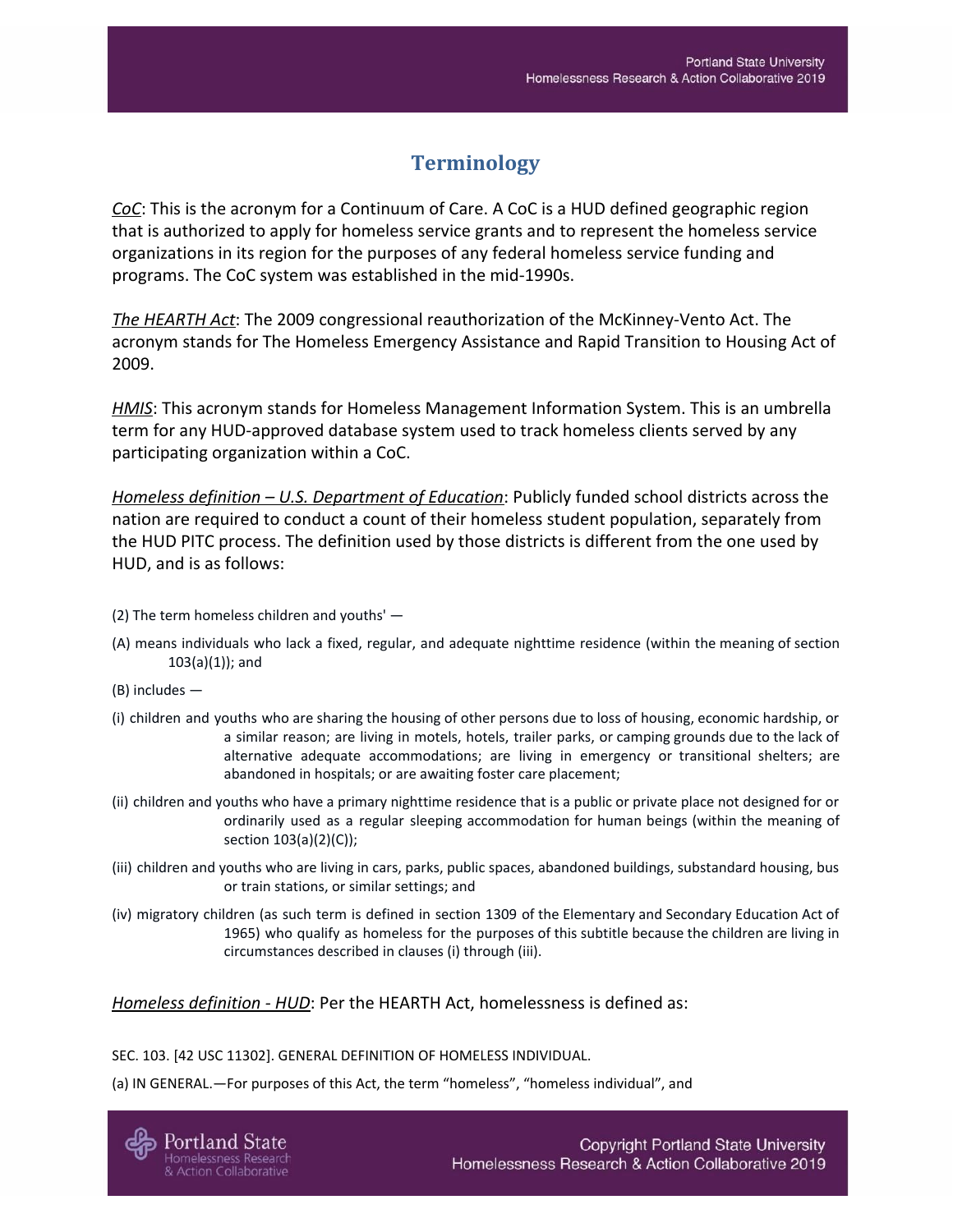"homeless person" means—

- (1) an individual or family who lacks a fixed, regular, and adequate nighttime residence;
- (2) an individual or family with a primary nighttime residence that is a public or private place not designed for or ordinarily used as a regular sleeping accommodation for human beings, including a car, park, abandoned building, bus or train station, airport, or camping ground;
- (3) an individual or family living in a supervised publicly or privately operated shelter designated to provide temporary living arrangements (including hotels and motels paid for by Federal, State, or local government programs for low-income individuals or by charitable organizations, congregate shelters, and transitional housing);
- (4) an individual who resided in a shelter or place not meant for human habitation and who is exiting an institution where he or she temporarily resided;
- (5) an individual or family who—
- (A) will imminently lose their housing, including housing they own, rent, or live in without paying rent, are sharing with others, and rooms in hotels or motels not paid for by Federal, State, or local government programs for low-income individuals or by charitable organizations, as evidenced by—
- (i) a court order resulting from an eviction action that notifies the individual or family that they must leave within 14 days;
- (ii) the individual or family having a primary nighttime residence that is a room in a hotel or motel and where they lack the resources necessary to reside there for more than 14 days; or
- (iii) credible evidence indicating that the owner or renter of the housing will not allow the individual or family to stay for more than 14 days, and any oral statement from an individual or family seeking homeless assistance that is found to be credible shall be considered credible evidence for purposes of this clause;
- (B) has no subsequent residence identified; and
- (C) lacks the resources or support networks needed to obtain other permanent housing; and
- (6) unaccompanied youth and homeless families with children and youth defined as homeless under other Federal statutes who--
- (A) have experienced a long term period without living independently in permanent housing,
- (B) have experienced persistent instability as measured by frequent moves over such period, and
- (C) can be expected to continue in such status for an extended period of time because of chronic disabilities, chronic physical health or mental health conditions, substance addiction, histories of domestic violence or childhood abuse, the presence of a child or youth with a disability, or multiple barriers to employment.

*HUD*: The acronym for the U.S. Department of Housing and Urban Development.

*McKinney-Vento Homeless Assistance Act*: First passed as the Stewart B. McKinney Homeless Assistance Act of 1987, the first and still primary federal homeless assistance legislation is now known as the McKinney-Vento Homeless Assistance Act. President Clinton added the name of the late Representative Bruce Vento to the reauthorized legislation on October 30, 2000.

*PITC*: The acronym for the HUD mandated Point-in-Time Count.

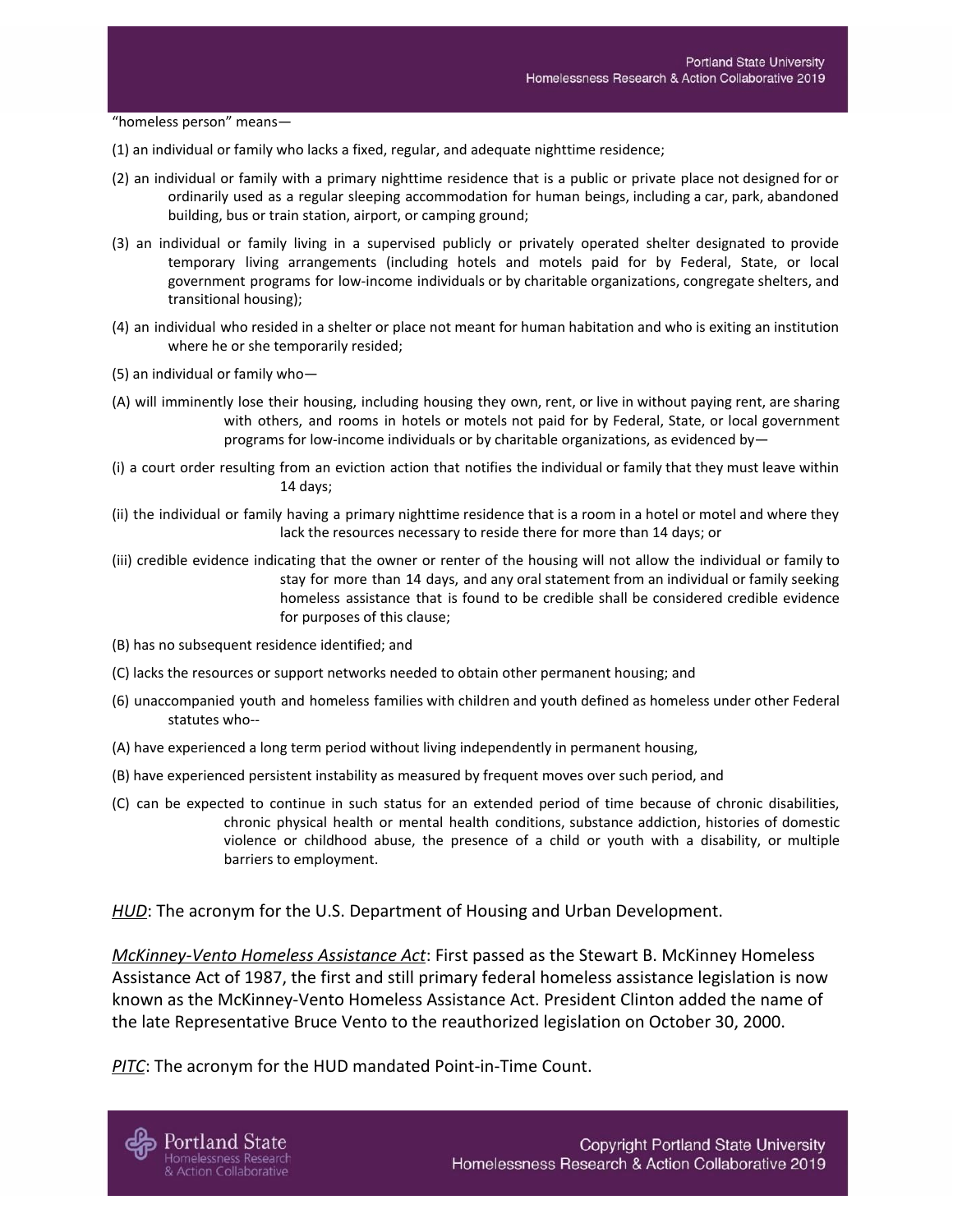## **References**

- <span id="page-32-0"></span>100th Congress. 1987. "Public Law 100-77, 101 STAT. 482." July 22, 1987. [https://www.gpo.gov/fdsys/pkg/STATUTE-101/pdf/STATUTE-101-Pg482.pdf.](https://www.gpo.gov/fdsys/pkg/STATUTE-101/pdf/STATUTE-101-Pg482.pdf)
- "2016 Estimate of Homeless People in Chicago." 2016. Chicago, IL: Chicago Coalition for the Homeless.

[https://s6624.pcdn.co/wp-content/uploads/2018/07/2016-Estimate-of-Homeless-People-i](https://s6624.pcdn.co/wp-content/uploads/2018/07/2016-Estimate-of-Homeless-People-in-Chicago_Page-View.pdf) [n-Chicago\\_Page-View.pdf](https://s6624.pcdn.co/wp-content/uploads/2018/07/2016-Estimate-of-Homeless-People-in-Chicago_Page-View.pdf).

- Agans, Robert P., Malcolm T. Jefferson, James M. Bowling, Donglin Zeng, Jenny Yang, and Mark Silverbush. 2014. "Enumerating the Hidden Homeless: Strategies to Estimate the Homeless Gone Missing From a Point-in-Time Count." *Journal of Official Statistics* 30 (2): 215–29. <https://doi.org/10.2478/jos-2014-0014>.
- Auxier, Richard C. 2010. "Reagan's Recession." Pew Research Center. December 14, 2010. [http://www.pewresearch.org/2010/12/14/reagans-recession/.](http://www.pewresearch.org/2010/12/14/reagans-recession/)
- Berry, Brent. 2007. "A Repeated Observation Approach for Estimating the Street Homeless Population." *Evaluation Review* 31 (2): 166–99. [https://doi.org/10.1177/0193841X06296947.](https://doi.org/10.1177/0193841X06296947)
- Blau, Joel. 1992. *The Visible Poor*. New York, NY: Oxford University Press.
- Boone, Alastair. 2019. "Why Can't We Get an Accurate Count of the Homeless Population?" Pacific Standard. March 5, 2019. [https://psmag.com/social-justice/why-cant-we-count-the-homeless-population.](https://psmag.com/social-justice/why-cant-we-count-the-homeless-population)
- Brown, Rebecca T., Leah Goodman, David Guzman, Lina Tieu, Claudia Ponath, and Margot B. Kushel. 2016. "Pathways to Homelessness among Older Homeless Adults: Results from the HOPE HOME Study." Edited by Antony Bayer. *PLOS ONE* 11 (5): e0155065. [https://doi.org/10.1371/journal.pone.0155065.](https://doi.org/10.1371/journal.pone.0155065)
- Burt, Martha, Laudan Y. Aron, Edgar Lee, and Jesse Valente. 2001. *Helping America's Homeless: Emergency Shelter or Affordable Housing?* Washington, D.C.: The Urban Institute Press.
- Burt, Martha R. 1996. "Homelessness: Definitions and Counts." In *Homelessness in America*, edited by Jim Baumohl, 15–23. Phoenix, AZ: The Oryx Press.
- Burt, Martha R., and Carol Wilkins. 2005. "Estimating the Need: Projecting from Point-in-Time to Annual Estimates of the Number of Homeless People in a Community and Using This Information to Plan for Permanent Supportive Housing." CSH Evidence Series. <https://www.csh.org/wp-content/uploads/2013/08/Estimating-the-Need.pdf>.

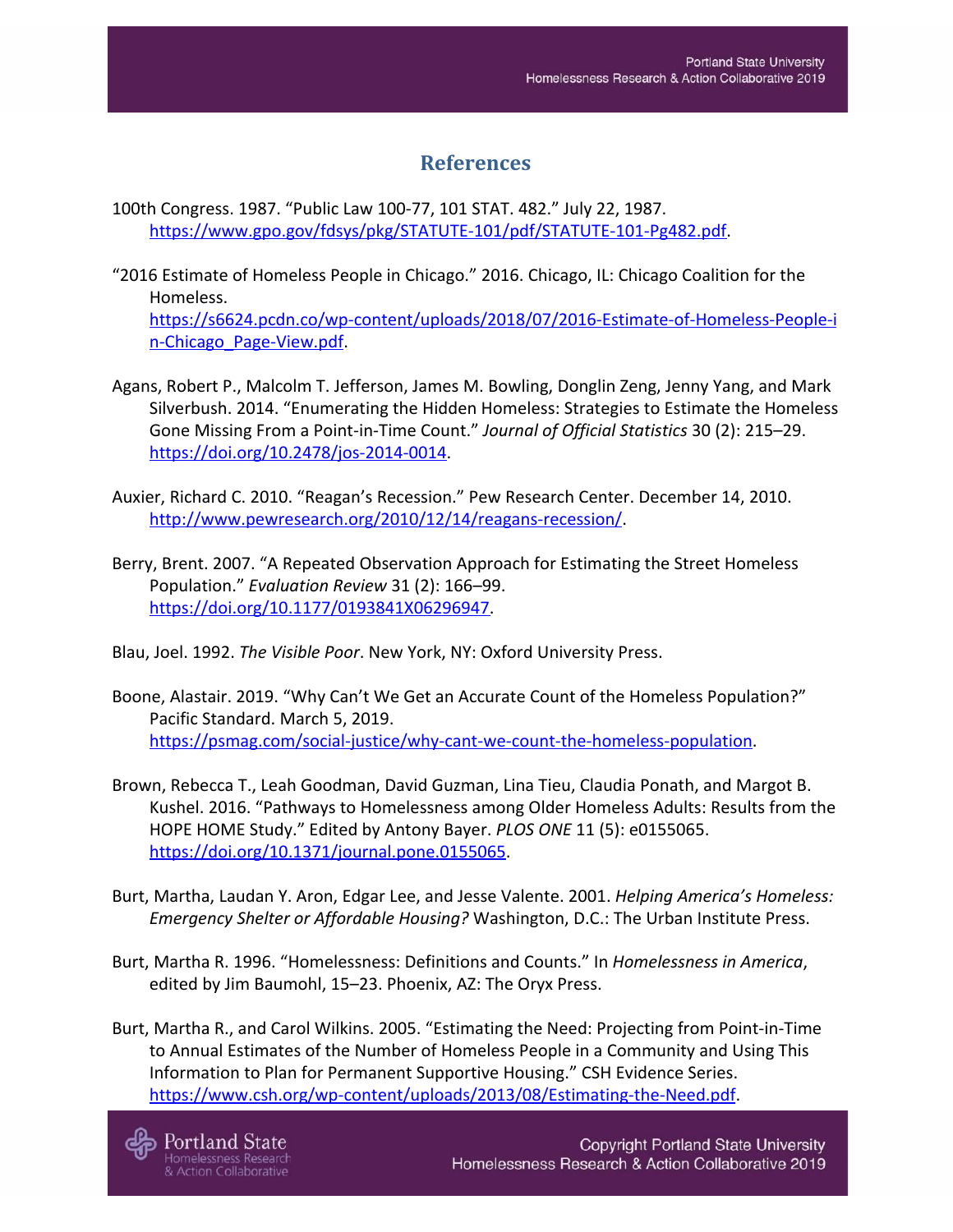- Clinton, William J. 2000. "William J. Clinton: Statement on Signing Legislation To Rename the Stewart B. McKinney Homeless Assistance Act as the McKinney-Vento Homeless Assistance Act." Government Publishing Office. October 30, 2000. [https://www.govinfo.gov/content/pkg/PPP-2000-book3/pdf/PPP-2000-book3-doc-pg2382](https://www.govinfo.gov/content/pkg/PPP-2000-book3/pdf/PPP-2000-book3-doc-pg2382.pdf) [.pdf.](https://www.govinfo.gov/content/pkg/PPP-2000-book3/pdf/PPP-2000-book3-doc-pg2382.pdf)
- Cowan, Charles D., William R. Breakey, and Pamela J. Fischer. 1988. "The Methodology of Counting the Homeless." In *Homelessness, Health, and Human Needs*, 169–82. Washington, D.C.: National Academies Press (US). [https://www.ncbi.nlm.nih.gov/books/NBK218229/.](https://www.ncbi.nlm.nih.gov/books/NBK218229/)
- "DON'T COUNT ON IT: How the HUD Point-in-Time Count Underestimates the Homelessness Crisis in America." 2017. Washington, D.C.: National Law Center on Homelessness and Poverty. <https://nlchp.org/wp-content/uploads/2018/10/HUD-PIT-report2017.pdf>.
- Dunton, Lauren, Tom Albanese, and Tracy D'Alanno. 2014. "Point-in-Time Count Methodology Guide." U.S. Department of Housing and Urban Development. <https://files.hudexchange.info/resources/documents/PIT-Count-Methodology-Guide.pdf>.
- Elwood, Sarah, and Victoria Lawson. 2017. "Neutralizing Homelessness: Federal Policy and the Depoliticization of Poverty." *Urban Geography* 38 (3): 329–31. [https://doi.org/10.1080/02723638.2016.1247597.](https://doi.org/10.1080/02723638.2016.1247597)
- Fagan, Kevin. 2019. "The Numbers Are in: SF Homeless Population Rose 30% since 2017." *San Francisco Chronicle*, July 8, 2019, sec. Local: Bay Area & State. [https://www.sfchronicle.com/bayarea/article/The-numbers-are-in-SF-homeless-populatio](https://www.sfchronicle.com/bayarea/article/The-numbers-are-in-SF-homeless-population-rose-14080982.php) [n-rose-14080982.php.](https://www.sfchronicle.com/bayarea/article/The-numbers-are-in-SF-homeless-population-rose-14080982.php)
- Foscarinis, Maria. 1996. "The Federal Response: The Stewart B. McKinney Homeless Assistance Act." In *Homelessness in America*, edited by Jim Baumohl, 160–71. Phoenix, AZ: The Oryx Press.
- Glasser, Irene, Eric Hirsch, and Anna Chan. 2013. "Ethnographic Study of the Group Quarters Population in the 2010 Census: Homeless Populations." #2013-14. Research Survey Methodology. Washington, D.C.: U.S. Census Bureau: Center for Survey Management. [https://www.census.gov/content/dam/Census/library/working-papers/2013/adrm/ssm20](https://www.census.gov/content/dam/Census/library/working-papers/2013/adrm/ssm2013-14.pdf) [13-14.pdf](https://www.census.gov/content/dam/Census/library/working-papers/2013/adrm/ssm2013-14.pdf).
- Goldstone, Brian. 2019. "The New American Homeless." *The New Republic*, August 21, 2019. [https://newrepublic.com/article/154618/new-american-homeless-housing-insecurity-rich](https://newrepublic.com/article/154618/new-american-homeless-housing-insecurity-richest-cities) [est-cities.](https://newrepublic.com/article/154618/new-american-homeless-housing-insecurity-richest-cities)



nelessness Research

**Action Collaborative**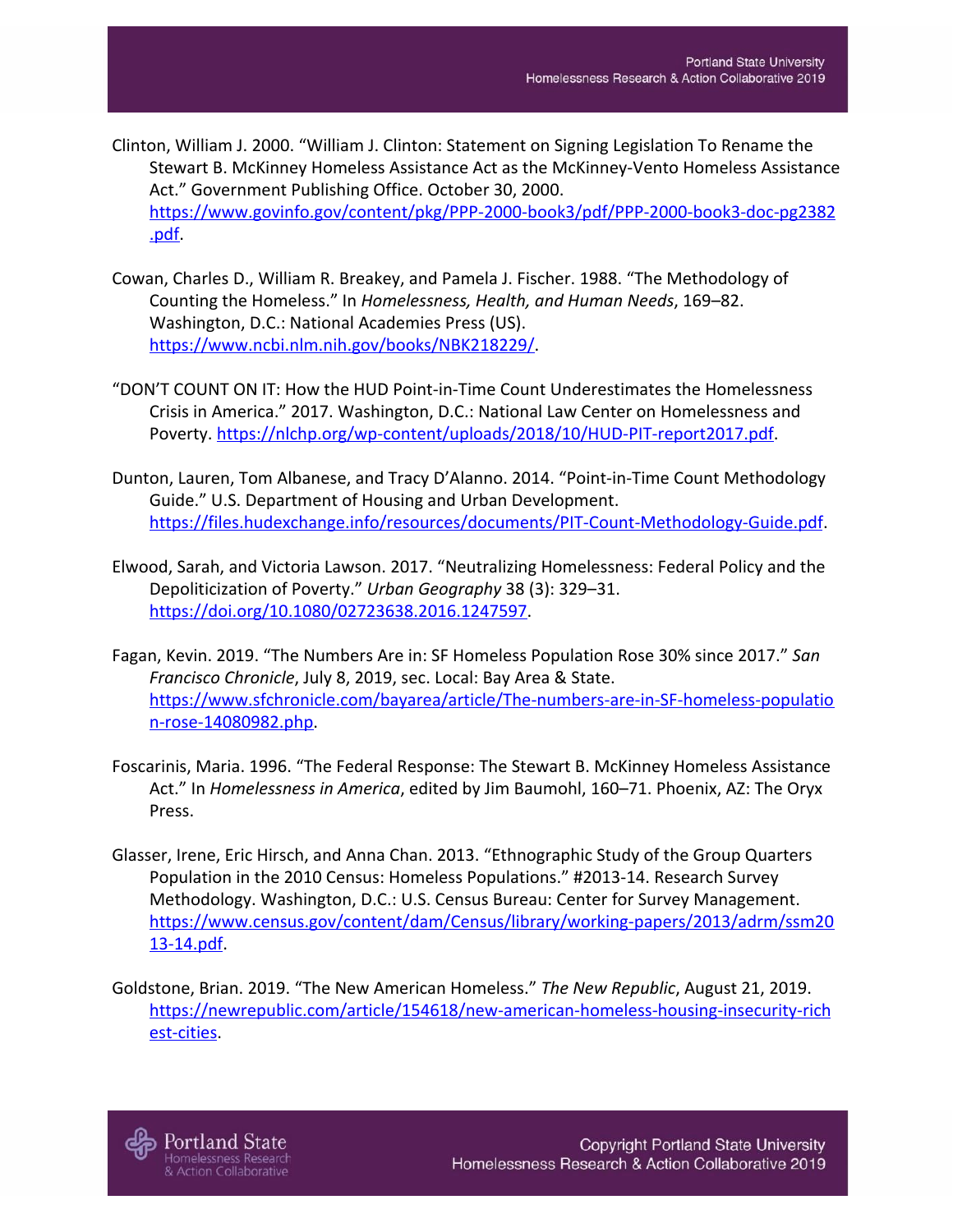- Gonzalez, Sarah. "913: Counting The Homeless." Produced by National Public Radio. *Planet Money*. May 17, 2019. Podcast. 22:00. [https://www.npr.org/2019/05/17/724462179/episode-913-counting-the-homeless.](https://www.npr.org/2019/05/17/724462179/episode-913-counting-the-homeless)
- Hickler, Benjamin, and Colette L. Auerswald. 2009. "The Worlds of Homeless White and African American Youth in San Francisco, California: A Cultural Epidemiological Comparison." *Social Science & Medicine* 68 (5): 824–31. [https://doi.org/10.1016/j.socscimed.2008.12.030.](https://doi.org/10.1016/j.socscimed.2008.12.030)
- Hoback, Dr. Alan, and Scott Anderson. 2006. "Proposed Method for Estimating Local Population of Precariously Housed." National Coalition for the Homeless. [http://www.nationalhomeless.org/publications/precariouslyhoused/Hobackreport.pdf.](http://www.nationalhomeless.org/publications/precariouslyhoused/Hobackreport.pdf)
- Hoffman, Alexander von. 2009. "Let Us Continue: Housing Policy in the Great Society, Part One." W09-3. Cambridge, MA: Joint Center for Housing Policy, Harvard University. [http://www.jchs.harvard.edu/sites/jchs.harvard.edu/files/w09-3\\_von\\_hoffman.pdf](http://www.jchs.harvard.edu/sites/jchs.harvard.edu/files/w09-3_von_hoffman.pdf).
- Hopper, Kim. 2003. *Reckoning with Homelessness*. 1st ed. The Anthropology of Contemporary Issues. Ithaca, NY: Cornell University Press. [https://ebookcentral-proquest-com.proxy.lib.pdx.edu/lib/psu/detail.action?docID=313864](https://ebookcentral-proquest-com.proxy.lib.pdx.edu/lib/psu/detail.action?docID=3138645) [5](https://ebookcentral-proquest-com.proxy.lib.pdx.edu/lib/psu/detail.action?docID=3138645).
- Hopper, Kim, and Jim Baumohl. 1996. "Redefining the Cursed Word: A Historical Interpretation of American Homelessness." In *Homelessness in America*, edited by Jim Baumohl, 3–14. Phoenix, AZ: The Oryx Press.
- Hopper, Kim, Marybeth Shinn, Eugene Laska, Morris Meisner, and Joseph Wanderling. 2008. "Estimating Numbers of Unsheltered Homeless People Through Plant-Capture and Postcount Survey Methods." *American Journal of Public Health* 98 (8): 1438–42. <https://doi.org/10.2105/AJPH.2005.083600>.
- Jocoy, Christine L. 2013. "Counting the Homeless: The Culture of Quantification in American Social Policy." *Cultural Geographies* 20 (3): 397–403. <https://doi.org/10.1177/1474474012454999>.
- Lee, Barrett A., Kimberly A. Tyler, and James D. Wright. 2010. "The New Homelessness Revisited." *Annual Review of Sociology* 36 (1): 501–21. [https://doi.org/10.1146/annurev-soc-070308-115940.](https://doi.org/10.1146/annurev-soc-070308-115940)
- Link, B. G., E. Susser, A. Stueve, J. Phelan, R. E. Moore, and E. Struening. 1994. "Lifetime and Five-Year Prevalence of Homelessness in the United States." *American Journal of Public Health* 84 (12): 1907–12. [https://doi.org/10.2105/AJPH.84.12.1907.](https://doi.org/10.2105/AJPH.84.12.1907)
- Maguire, Jake. n.d. "Facts about the 100,000 Homes Campaign." Community Solutions. Accessed September 5, 2019.

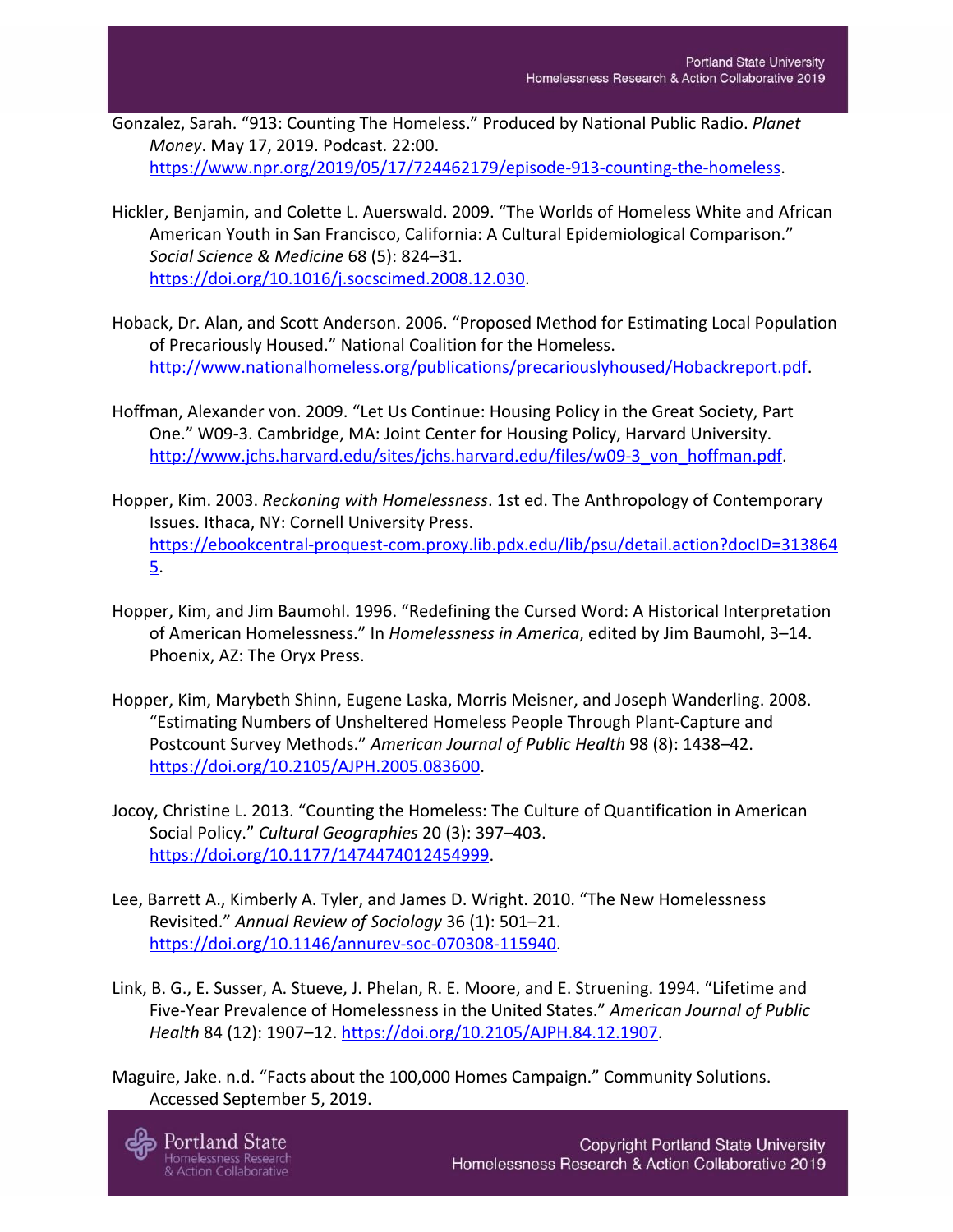[https://www.usich.gov/resources/uploads/asset\\_library/100khomes-WhatHappened-Fact](https://www.usich.gov/resources/uploads/asset_library/100khomes-WhatHappened-FactSheet.pdf) [Sheet.pdf](https://www.usich.gov/resources/uploads/asset_library/100khomes-WhatHappened-FactSheet.pdf).

- Marcuse, Peter. 2017. "After Exposing the Roots of Homelessness What?" *Urban Geography* 38 (3): 357–59.<https://doi.org/10.1080/02723638.2016.1247601>.
- Martin, Elizabeth, Eugene Laska, Kim Hopper, Morris Meisner, and Joe Wanderling. 1997. "Issues in the Use of a Plant-Capture Method for Estimating the Size of the Street Dwelling Population." *Journal of Official Statistics* 13 (1): 59–73.
- Narendorf, Sarah C., Diane M. Santa Maria, Yoonsook Ha, Jenna Cooper, and Christine Schieszler. 2016. "Counting and Surveying Homeless Youth: Recommendations from YouthCount 2.0!, A Community–Academic Partnership." *Journal of Community Health* 41 (6): 1234–41. [https://doi.org/10.1007/s10900-016-0210-x.](https://doi.org/10.1007/s10900-016-0210-x)
- National Alliance to End Homelessness. 2012. "Final Definition of Homeless Analysis of Changes to Definition as a Result of the HEARTH Act." January 18, 2012. [http://endhomelessness.org/wp-content/uploads/2012/01/changes-in-hud-definition-ho](http://endhomelessness.org/wp-content/uploads/2012/01/changes-in-hud-definition-homeless.pdf) [meless.pdf.](http://endhomelessness.org/wp-content/uploads/2012/01/changes-in-hud-definition-homeless.pdf)
- "Notice of Funding Availability (NOFA) for the Fiscal Year (FY) 2019 Continuum of Care Program Competition." 2019. U.S. Department of Housing and Urban Development, Community Plannning and Development. [https://static1.squarespace.com/static/566631e8c21b864679fff4de/t/5d322d3e3d3d9500](https://static1.squarespace.com/static/566631e8c21b864679fff4de/t/5d322d3e3d3d95000107d604/1563569473819/2019+CoC+NOFA.pdf) [0107d604/1563569473819/2019+CoC+NOFA.pdf](https://static1.squarespace.com/static/566631e8c21b864679fff4de/t/5d322d3e3d3d95000107d604/1563569473819/2019+CoC+NOFA.pdf).
- Richard, Molly K., Gracie Rule, and Zachary S. Glendening. 2019. "Doubling Up in Nashville-Davidson County." Nashville, TN: Peabody College at Vanderbilt University.

Rossi, Peter H. 1989. *Down and Out in America*. Chicago, IL: University of Chicago Press.

Salo, Matt T. 1990. "1988-89 Exploratory Research on Enumerating Homeless Individuals in Baltimore and Washington." #2007-29. Research Survey Methodology. Washington, D.C.: U.S. Census Bureau: Statistical Research Division. [https://www.census.gov/content/dam/Census/library/working-papers/2007/adrm/rsm20](https://www.census.gov/content/dam/Census/library/working-papers/2007/adrm/rsm2007-29.pdf) [07-29.pdf](https://www.census.gov/content/dam/Census/library/working-papers/2007/adrm/rsm2007-29.pdf).

- Schneider, Monika, Daniel Brisson, and Donald Burnes. 2016. "Do We Really Know How Many Are Homeless?: An Analysis of the Point-In-Time Homelessness Count." *Families in Society: The Journal of Contemporary Social Services* 97 (4): 321–29. <https://doi.org/10.1606/1044-3894.2016.97.39>.
- Sommer, Heidi. 2001. "Homelessness in Urban America: A Review of the Literature." In , 1–70. Berkeley, CA: Institute of Governmental Studies Press, University of California, Berkeley. <http://citeseerx.ist.psu.edu/viewdoc/download?doi=10.1.1.369.3651&rep=rep1&type=pdf>